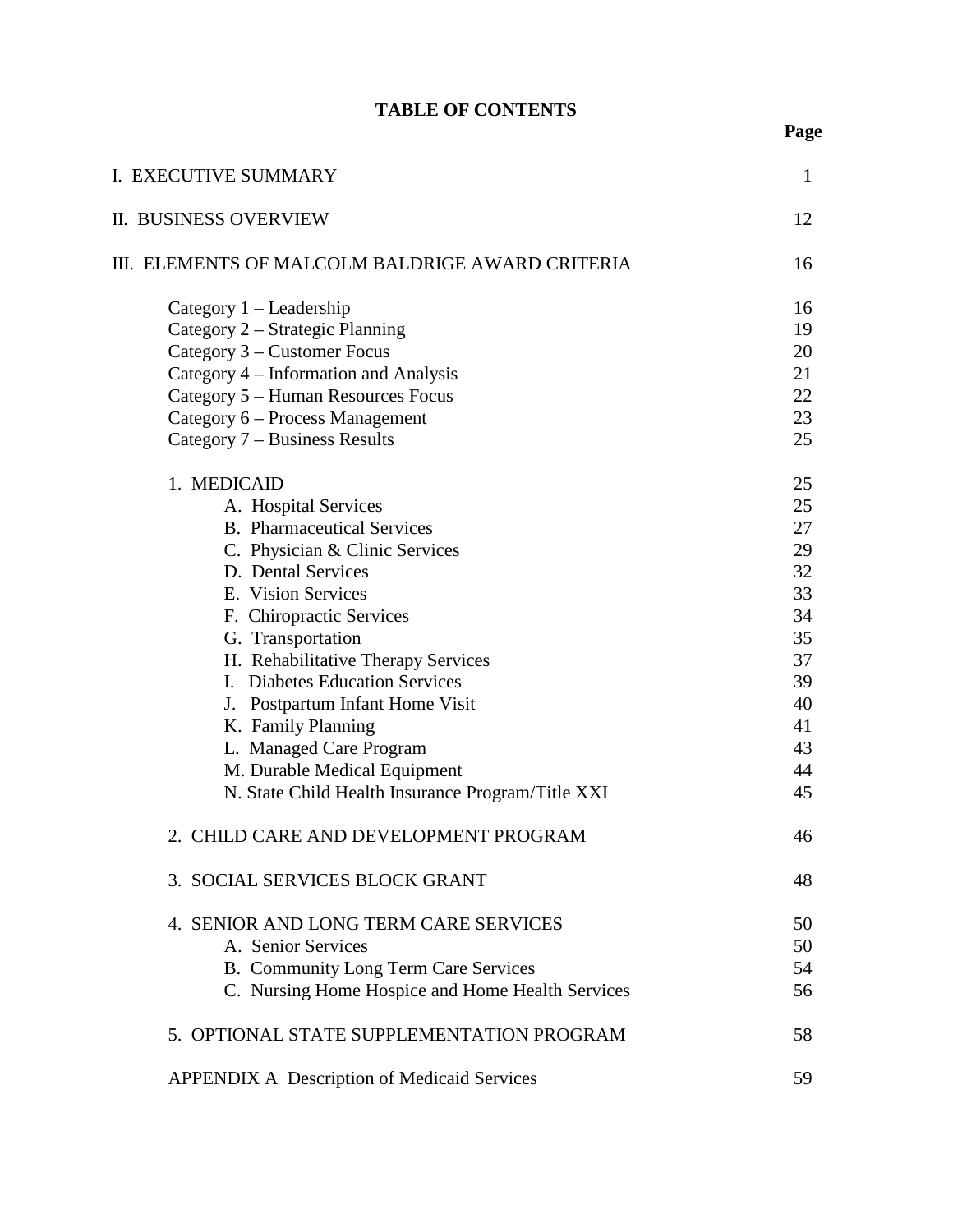## **I. EXECUTIVE SUMMARY**

Fiscal Year 2000-2001 was a year of transition for the Department of Health and Human Services. In October 2000, major leadership changes occurred in the agency including the Governor's appointment of a new agency director, Bill Prince, replacement of the Deputy for Administration and the Deputy for Fiscal Affairs, and appointment of a Chief of Staff for the agency. The transition resulted in many positive changes for the agency and significant accomplishments were achieved in many program areas.

## **Major agency achievements for the previous year:**

**Establishment of a positive work environment and stabilization of the agency's workforce:** Prior to the change in leadership, the agency was experiencing serious morale problems, which were documented in an Employee Satisfaction Survey, completed in August, 2000 and were resulting in significant staff turnover. Mr. Prince immediately took steps to address the morale issues and stabilize the workforce of the agency. Employee concerns and desired changes were identified through a series of meetings with a broad range of staff from across the agency and from the Employee Satisfaction Survey. The following changes were implemented and have resulted in heightened employee morale and stabilization of the workforce:

- A telecommuting pilot is underway.
- An Employee Recognition and Award policy was developed and implemented.
- An Alternate Work Schedule Policy was developed and implemented.
- The daily dress code policy was revised to institute a casual work environment.
- The process for approval and posting of vacancies was streamlined.
- Administrative areas of need were identified, prioritized and funded.
- A school volunteer program was re-activated.
- A job-shadowing program was implemented.
- A major training initiative was reactivated on the Medicaid Management Information System, a primary job tool for many staff.
- A mentoring program is under development.
- A major strategic planning initiative was launched.

## **Improved management practices and establishment of mission and vision statements for the agency:**

DHHS launched the first strategic planning initiative for the agency since 1988. This process, described in greater detail under strategic planning in Section III of this report, created new processes for agency planning, decision making, budgeting, and prioritization of issues as well as a new mission, vision, and values statements for the agency.

## **Maximization of Federal Revenue:**

The Department of Health and Human Services continued its primary focus of maximizing federal revenues by working with other state agencies to determine if state funded programs and initiatives could be funded with Medicaid. These efforts materialized \$110 million that, in the face of a significant state revenue shortfall, was used to continue the previous year's level of funding of the Medicaid program. These efforts included using prior year cost settlements and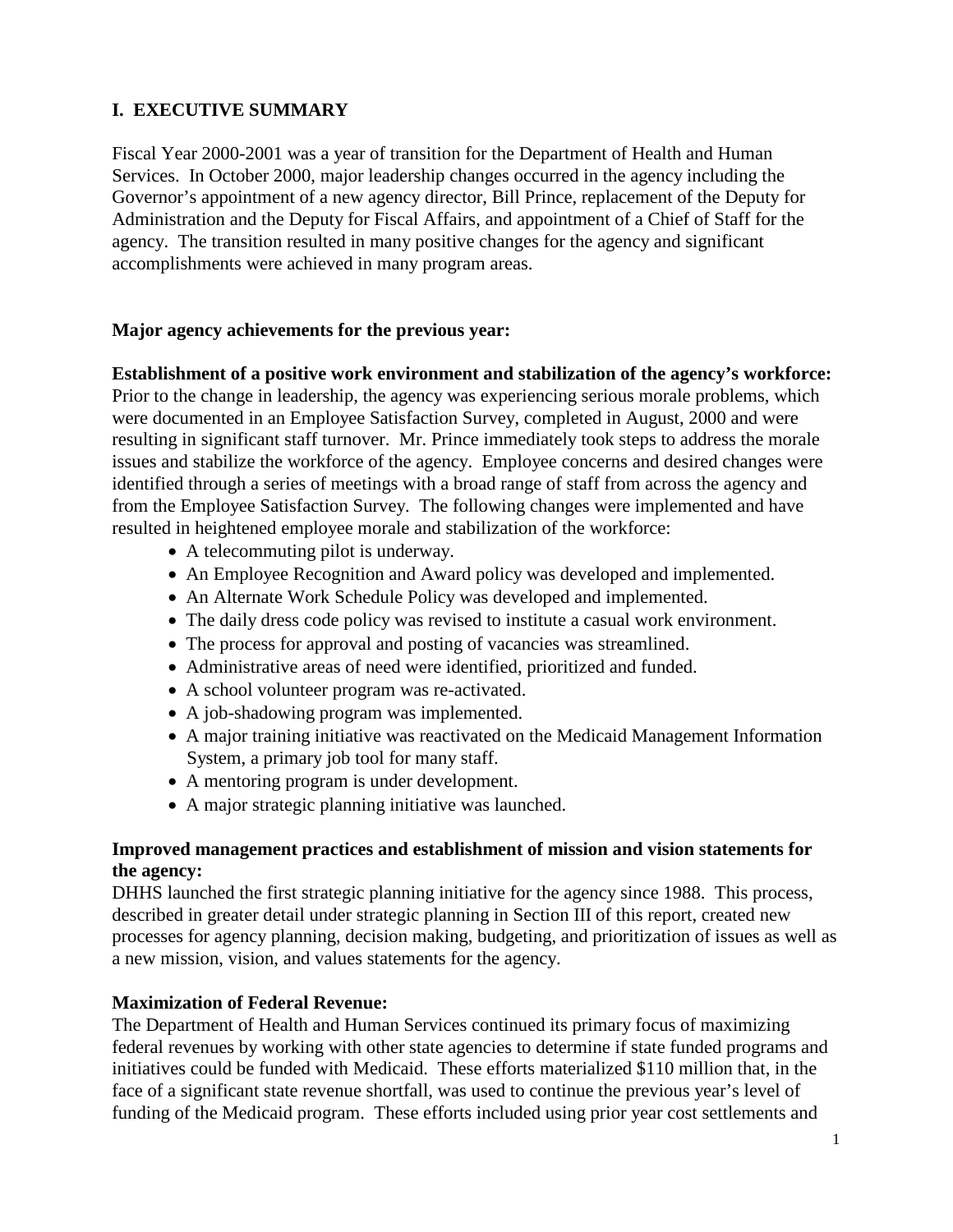increasing rates to state agencies as well as new Medicaid initiatives with the school districts. The state also contracted with MAXIMUS to assist in efforts to maximize federal funding. DHHS is the oversight agency responsible for this contract. MAXIMUS has been involved with many of the large health and human services agencies and the school districts. Their initiatives have produced \$11m to date in new state revenue. Initiatives in this area continue.

**Implementation of a Point of Sale (POS) and prospective drug utilization review (Pro-DUR) system:** A pharmacy Point of Sale/Prospective Drug Utilization Review (POS/ProDUR) system was implemented November 1, 2000. Pharmacy claims are now submitted via POS for adjudication in an on-line, real-time environment. DHHS projects cost savings/cost avoidance of up to 3% in Pharmacy Services program costs during the first full year's operation.

**Increased the net enrollment of new children in Medicaid by more than 35,000:** DHHS provided aggressive outreach to find and enroll Medicaid eligible children into the Medicaid program. As a result, approximately 35,000 new children were added.

**Worked with other public agencies to coordinate services regarding child care/early childhood education:** DHHS administers the federal Child Care and Development Fund (CCDF) of approximately \$75 million to increase the availability, affordability and quality of child care services statewide in S.C. The need for child care funds exceeds our state's resources. To maximize the impact of these limited resources, DHHS promoted coordination among federal, state and local (public and non-governmental) child care and early childhood development programs to produce maximum results by preventing duplicative efforts, streamlining current activities and assuring that available resources are deployed to address the state's priorities. Coordination was accomplished by working cooperatively with other agencies, organizations and child care providers to expand the resources for families served by these child care programs. As a participant in the development of the State Health Improvement Plan, DHHS championed the need for coordination and long term planning. DHHS is working with the Governor's Office, Division of Children's Services, to explore the concept of designating a single state agency to coordinate all child care funding and programs. The following are some areas where the agency worked towards minimizing the cost for services while having the maximum benefit.

- **First Steps:** As the lead agency for child care, DHHS actively supported the First Steps initiative from the initial planning phases to date with technical assistance, resources and materials for the Office of First Steps and First Steps County Partnerships. The following are a summary of DHHS's contribution to the First Steps initiative:
	- Reviewed all Level Two implementation grant applications to ensure that expenditures at the county level did not duplicate existing child care programs.
	- Contracted with First Steps to consolidate and expand child care teacher training efforts to improve the quality of child care services.
	- Prevented duplication by using existing DHHS personnel to conduct evaluations of child care facilities seeking funds from First Steps to ensure compliance with the First Steps enabling legislation.
	- Worked closely with the Office of First Steps to develop policies and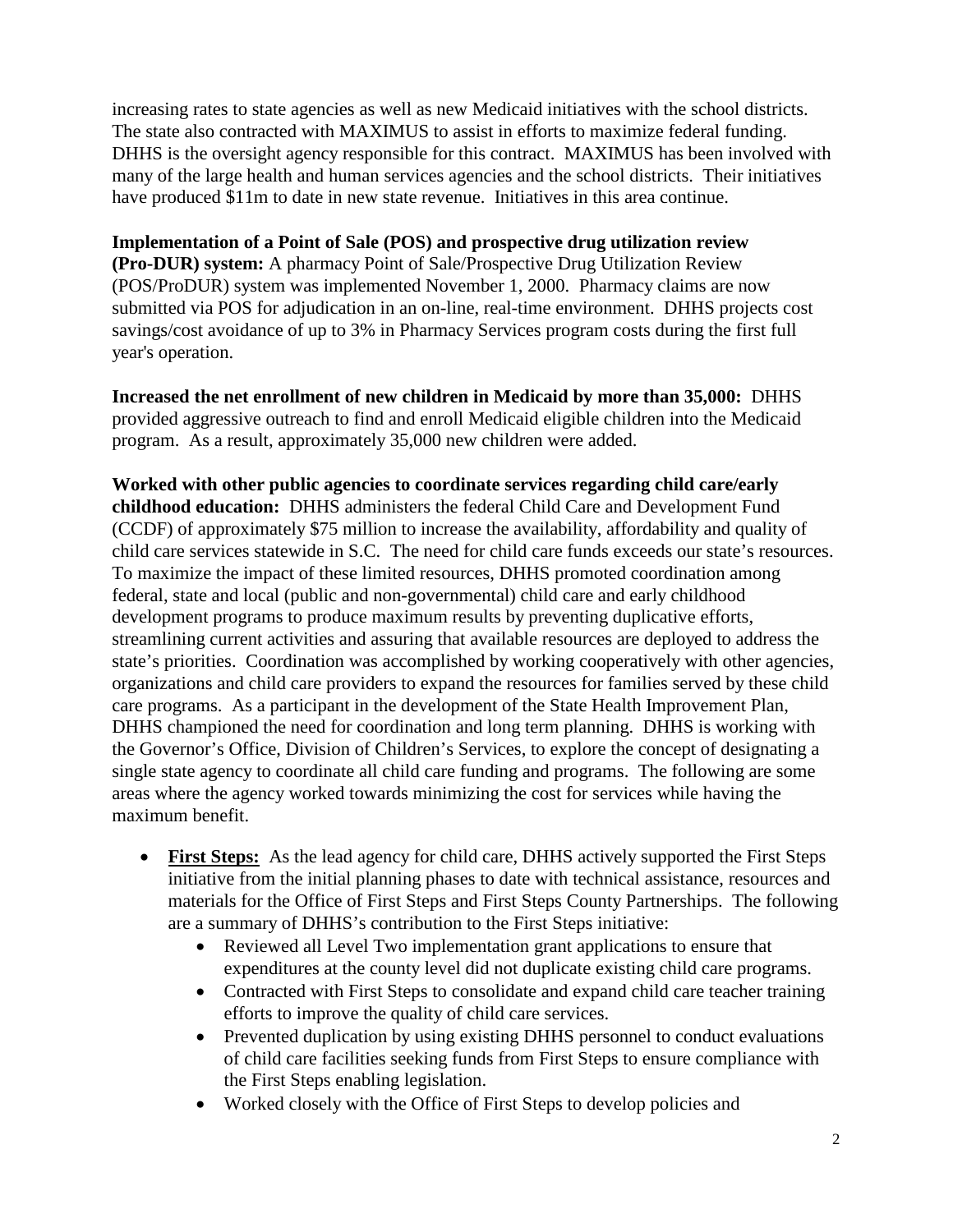recommendations that maximize the impact and quality of local child care initiatives.

- Made data available to county First Steps' programs for planning purposes.
- **Child Care Licensing and Technical Assistance Activities:** DHHS began the necessary dialogue with other state agencies involved in child care licensing and technical assistance to ensure maximum impact in child care quality improvements in S.C. Efforts will continue until the work is completed. DHHS coordination activities included the following:
	- Supported the Health Child Care SC initiative facilitated by the SC Department of Health and Environmental Control (DHEC) through participation in collaborative planning among public, private and non-profit organizations for improvements in the availability, affordability and quality of child care in SC.
	- Actively worked with the Governor's Office, Division of Children's Services, through the Legislative Agenda Committee to develop a vision and strategies for improving the coordination of child care activities, especially in the areas of licensing and technical assistance to providers.
	- Took the lead role in developing a state plan to improve the quality of family day care by utilizing existing resources and expertise available within the state.

**Progress toward development of a statewide "Senior Access Program" as a single point of entry into services for long term care services for elderly individuals and their families:** The "Senior Access Program" is currently operational in nine counties. This program provides simplified client intake, a nursing assessment, coordinated case management, and reduced duplication of services. Prevention elements of the program include identification and early intervention of those at risk to delay the necessity of nursing home care. DHHS had planned to expand the program during the current fiscal year but no additional resources were made available. However, a number of steps were taken to address the objectives of the Senior Access Program and prepare for the implementation statewide when funding is available. A team from DHHS worked with each Council on Aging and regional CLTC office that operate as "Senior Access" to develop communications tools and reports and build information and referral capacity in order to better serve clients and develop systems for future replication. Existing funds were reallocated and designated as "Focal Point Funding" within Areas Agencies on Aging (AAA) and Council's on Aging to support services such as information and assistance, outreach, marketing or promotional costs, educational materials used for community education efforts and associated staff cost. DHHS staff participated in the development of the State Health Improvement Plan (SHIP), which includes the single point of entry into services for seniors. DHHS conducted planning meetings with clients and providers of long term care services to study the most effective methods of building capacity for caregivers with \$1.4 million in Family Care Giver Funding which recently became available under Title III E of the Older Americans Act. Funding under the act may be used for information to caregivers about available services; assistance to caregivers in gaining access to services; individual counseling, organization of support groups, and caregiver education and training; respite care; and supplemental services to complement the care provided by the caregiver. DHHS staff also worked with the Aging network, AARP and the Silver Haired Legislature to provide education to legislators on the importance of funding home and community based services to delay institutionalization.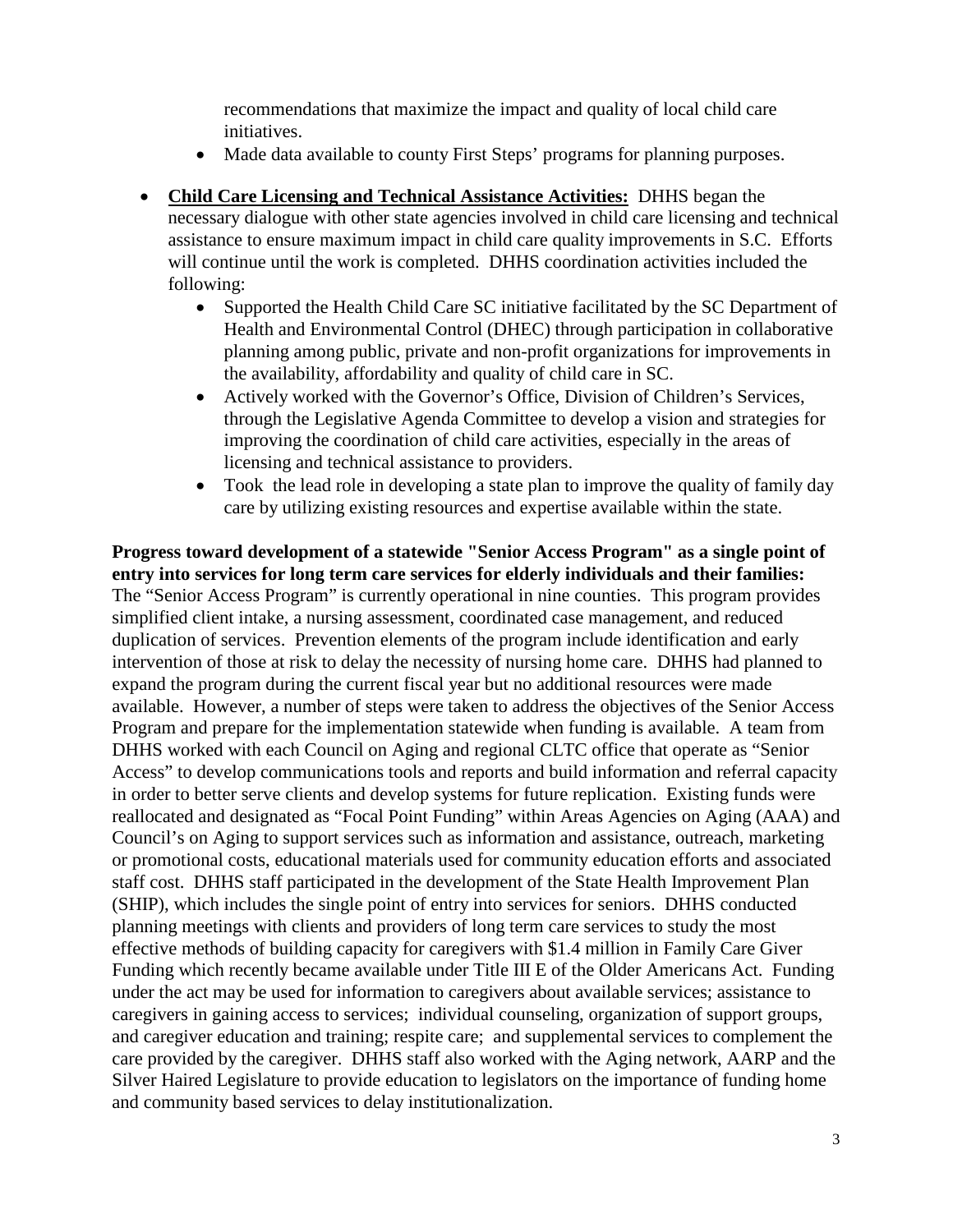**Provided a forum or focal point for discussions of senior issues that include senior concerns, preventive services, long term care services, advocacy, protection, senior employment, home health care, nursing homes care, consumer choice and end of life issues:**  DHHS sponsored, provided leadership for, facilitated, staffed and/ or participated in multiple forums in FY 2000 –2001 to promote the discussion of senior issues and develop recommendations for the ongoing development of Senior and long term care services and provide training for professionals and family caregivers. Events sponsored and coordinated included:

- The Eden Alternative Conference
- The Alzheimer's Conference
- The South Carolina Conference on Aging Senior Day
- Meetings and the legislative session of the Silver Haired Legislature
- Monthly meetings with the Senior Legislative Group
- The Certified Nursing Assistants Conference
- Forums by the Adult Protection Coordinating Council

DHHS also staffed and coordinated the Annual Hearing of the Joint Legislative Committee on Aging, which addressed senior concerns. Needs identified through these forums included:

- Accessible housing and transportation
- Assistance in buying prescription drugs
- Increased funding for all home and community based services including home delivered meals, personal care and homemaker services
- Assistance with home repairs and yard maintenance
- Increase in the Homestead exemption
- Ease in accessing Medicaid eligibility forms and determination
- Help in accessing information
- Ease in completing assessment information
- Continued building and improvement of senior centers
- Protection from fraud and abuse
- Legislation preventing telemarketing
- Consumer direction in home and community based services
- Funding for de-institutionalization of disabled persons who can live in the community if housing, services and a system of accessible transportation are available.

DHHS incorporated these needs into its portion of the State's Plan for compliance with the Olmstead decision and conducted meetings and focus groups with a number of providers, advocates, recipients and caregivers on aging issues and concerns for direct service nursing home staff.

## **Compliance with the Health Insurance Portability and Accountability Act (HIPAA):**

The Administrative Simplification provisions of the Health Insurance Portability and Accountability Act of 1996 required the health insurance industry to adopt standards for communicating and maintaining health related data. We began the process of gaining HIPAA compliance by drafting an Advanced Planning Document (APD) to our federal oversight agency in January of 2001 to secure 90% federal funding to assist with our compliance efforts. In March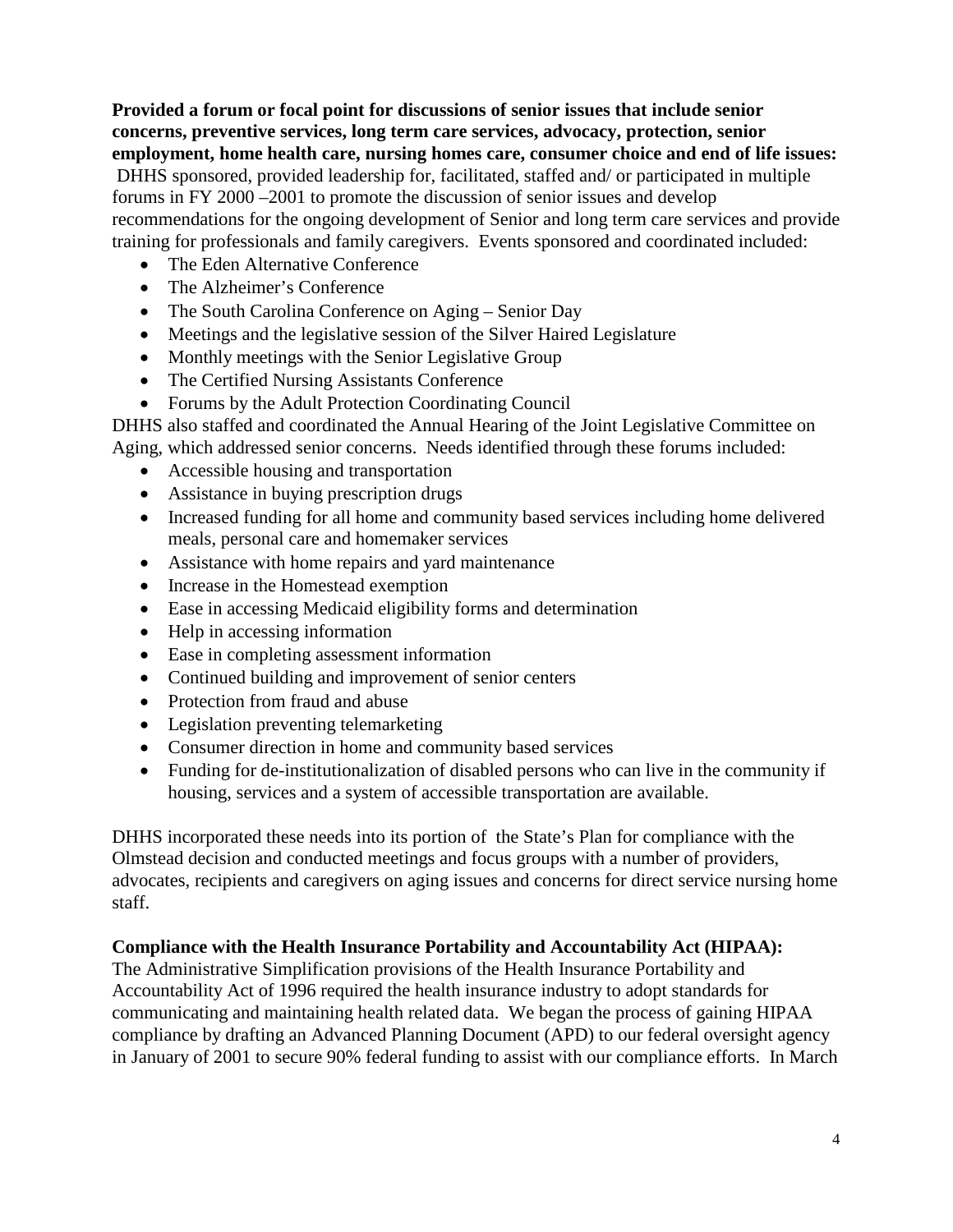2001, we developed a Request for Proposal (RFP) for all state health-related agencies to utilize. We currently have an active RFP in process for an assessment of the Transaction and Code Sets rule of HIPAA. We continue to move forward in our HIPAA compliance efforts to add the Privacy rules to our intended assessments.

#### **Business Process Improvements:**

DHHS reviewed existing work flow processes and instituted process improvements to improve processing time, improve information flow, reduce errors, and enhance productivity. Key process improvements are highlighted below:

#### •**Development of an Automated Procurement System**

The Department of Health and Human Services uses a Purchase Requisition Form (192) to request the purchase of goods and services. The requisition/purchase process has been a manual paper-based system. During the past year, the agency automated this process. The requisition is completed online and, through workflow automation, is transferred to the appropriate parties. The transaction is traced through the entire process and the status is available online. This automation has improved the process and reduced the amount of time and effort involved in tracking requisitions resulting in productivity increases.

#### •**Enhancement of Nursing Home Automated Cost Reporting**

The Provider Automated Cost Report System (PACERS) is a Disk Operating System (DOS) used by Nursing Home providers to report costs related to Medicaid and non-Medicaid clients. The provider cost information is used to calculate Nursing Home reimbursement rates. During the past year, the PACERS application has been rewritten to a Windows-based application with additional functionality. Web-based transfer of data from the providers to the agency is planned for the coming fiscal year. This automation has improved the reporting process and the reliability of the data.

#### •**Development of a new fraud case management and tracking system**

During the past year, DHHS automated this process of tracking fraud cases by developing the Fraud Case Management Tracking system. Once a fraud case has been established it can be tracked through the entire process in an automated fashion. This automation has improved the reporting and tracking process by reducing the time involved in manually tracking a case as well as improved the reliability of the information.

#### •**Automation of TANF reinstatement**

With the implementation of the Temporary Assistance to Needy Families (TANF), the Department of Social Services removed TANF clients from Medicaid eligibility. The federal Department of Health and Human Services mandated to all state Medicaid Directors to review and reinstate these clients as appropriate. The agency automated functions to do the client review, tracking, address validation and statistics related to this reinstatement. This automation has improved the reporting and tracking process by reducing the time involved in manually evaluating each Medicaid client and tracking clients that need to be reinstated. This project could not have been done in a timely manner without automation.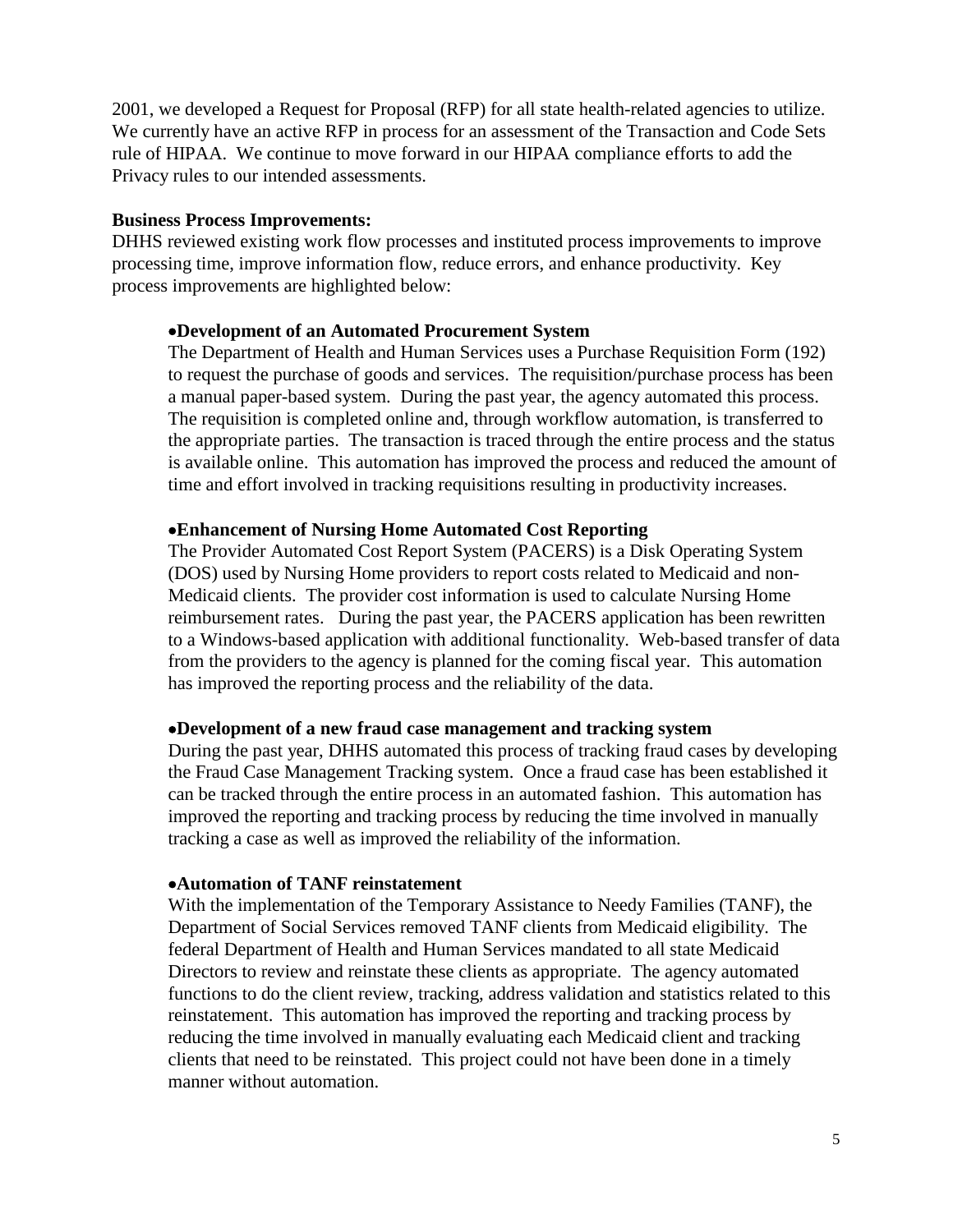#### •**Develop automated Fax system for CLTC CMS**

The Community Long Term Care (CLTC) Client Management System (CMS) authorizes provider services, among other things, for the CLTC client. In the past, authorizations has been mailed or manually faxed to the providers. The expanded functionality will allow the CLTC worker to approve and fax the service authorization to the provider directly from the CMS system. The date and time of the fax is stored in the CMS database. This expanded functionality will improve reliability, reduce time, and in some cases expedite services.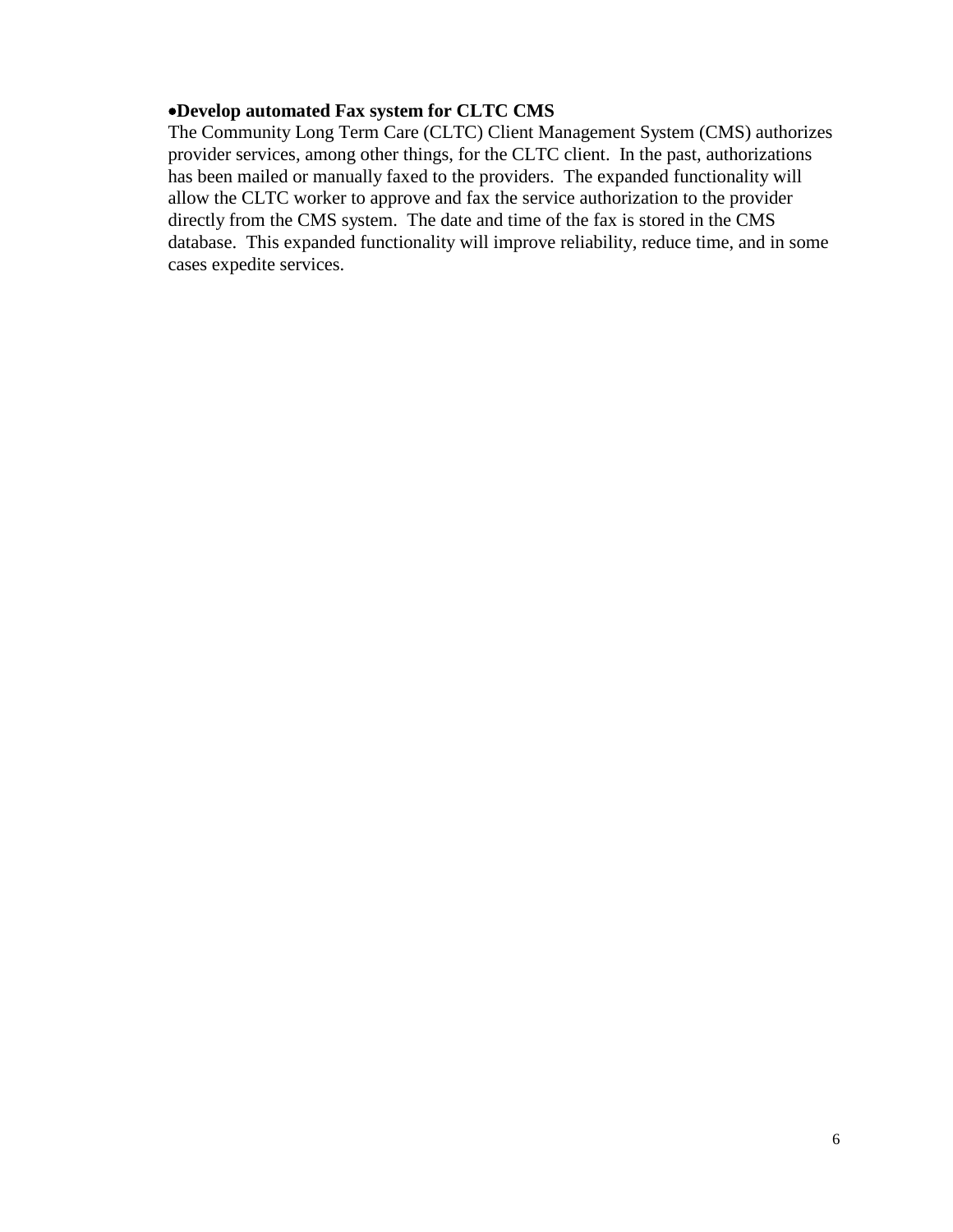#### **2. Agency Mission, Vision, Values:**

Through the FY 2001-02 strategic planning process, the following mission, vision and values were developed for the agency and adopted by agency staff and managers:

#### **Mission**

To provide statewide leadership to effectively utilize resources to promote the health and well being of South Carolinians.

The agency fulfills its mission by planning, setting policy, pursuing resources, developing programs, building partnerships, providing program oversight, and ensuring fiscal accountability to promote an accessible system of quality health and human services.

#### **Vision**

Accessible quality health and human services for all South Carolinians.

#### **Values**

**Quality**: We are committed to excellence in all that we do.

**Integrity**: We maintain credibility by being truthful and adhering to the highest standards of ethical and professional conduct.

**Customer Service**: We are committed to listening to, understanding and addressing the needs of our customers in a prompt, respectful, and responsive manner.

**Teamwork**: As a team, we are committed to work together effectively, reinforcing the strengths of one another by valuing input from and providing feedback to one another.

**Professionalism:** We adhere to standards of work and conduct that reflect positively on the agency.

**Accountability**: Our work demonstrates responsibility to our stakeholders.

**Communication**: We are committed to listening to customer needs and responding timely, accurately and reliably. We promote the open exchange of information and ideas throughout our workplace.

**Knowledge**: We value professional competency and promote on-going learning.

**Stewardship**: As guardians of public funds and resources, we exercise competent and judicious management.

**Innovation:** We are visionary, creative, and responsive to change.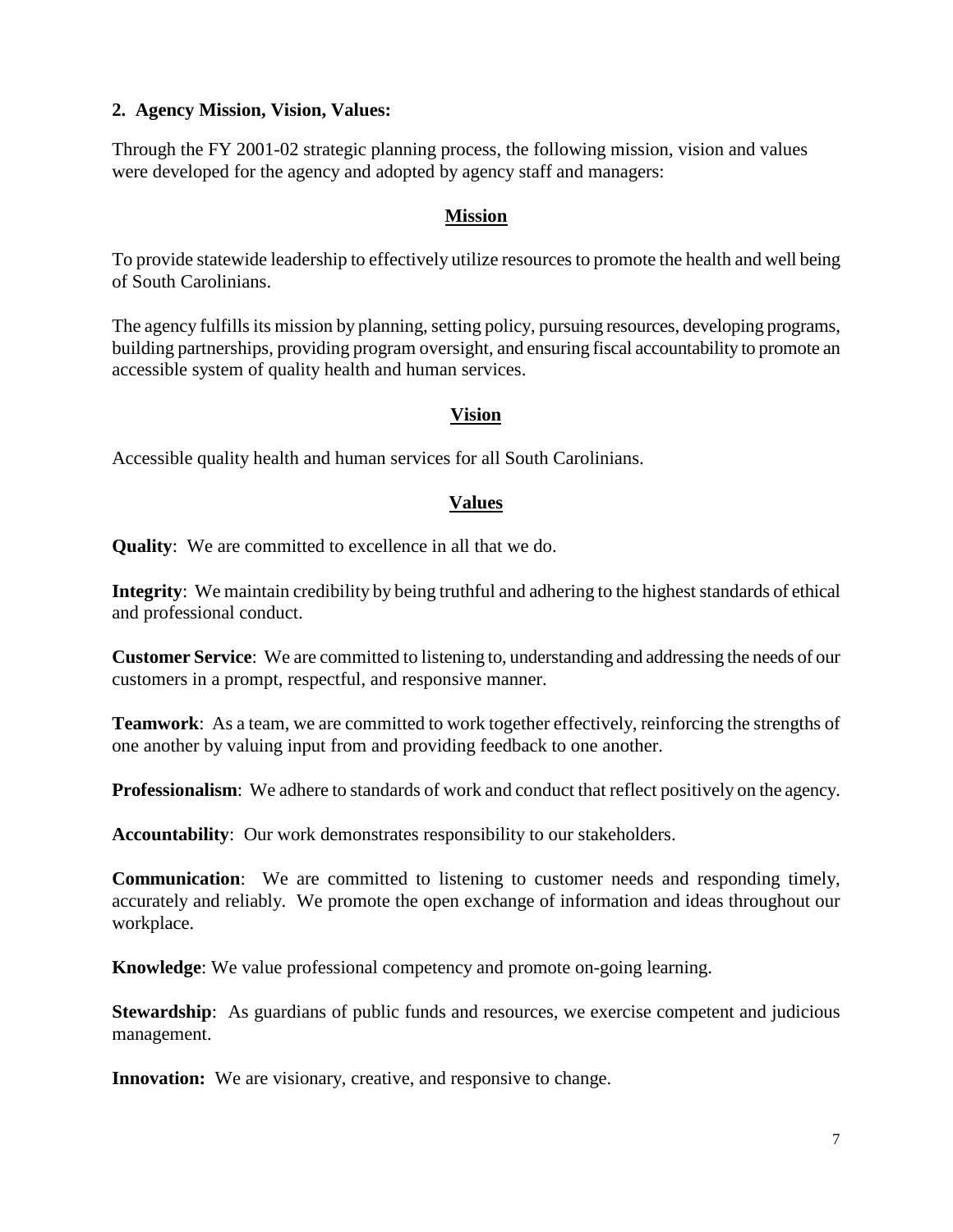## **3. Key Results (Goals) for present and future years and broad strategies for addressing them are outlined below:**

## **I. Maximize and Effectively Manage Resources**

- **A.** In coordination with state agencies and/or stakeholders, work to contain costs, avoid duplication, target and maximize use of existing resources, and/or draw down additional federal matching and grant dollars.
- **B.** Implement and monitor accomplishment of the strategic plan, operational plans, work plans, and work schedules to prioritize and assure effective use of all agency resources.
- **C.** Develop and implement an inclusive and comprehensive budget development process to prioritize allocation of resources, leverage existing resources to maximize funding, and incorporate a cost benefit approach to resource allocation.
- **D.** Enhance, expand, and/or network existing computerized processes and/or automate or enhance current manual processes to expedite work flow and more effectively use agency resources.
- **E.** Enhance security to protect the agency's staff, property, data, and system resources.
- **F.** Train staff in work processes which maximize the use of their time in completion of work responsibilities.
- **G.** Provide training for customers/stakeholders in specified areas where they can assist the state in maximizing and/or effectively using resources.

## **II. Promote Quality Improvement**

- **A.** Review select work flow processes and institute process improvements such as automation and/or methodology changes to improve processing time, reduce errors, improve information flow, and/or improve the quality of work products.
- **B.** Train staff in new computer applications or processes to support internal agency process improvement efforts.
- **C.** Develop, implement, and evaluate approaches and incentives to improve the quality of care delivered to our beneficiaries.
- **D.** Research, develop, implement, and evaluate outcome measures, standards, and best practice guidelines for select services.
- **E.** Promote professional development of caregivers for select services.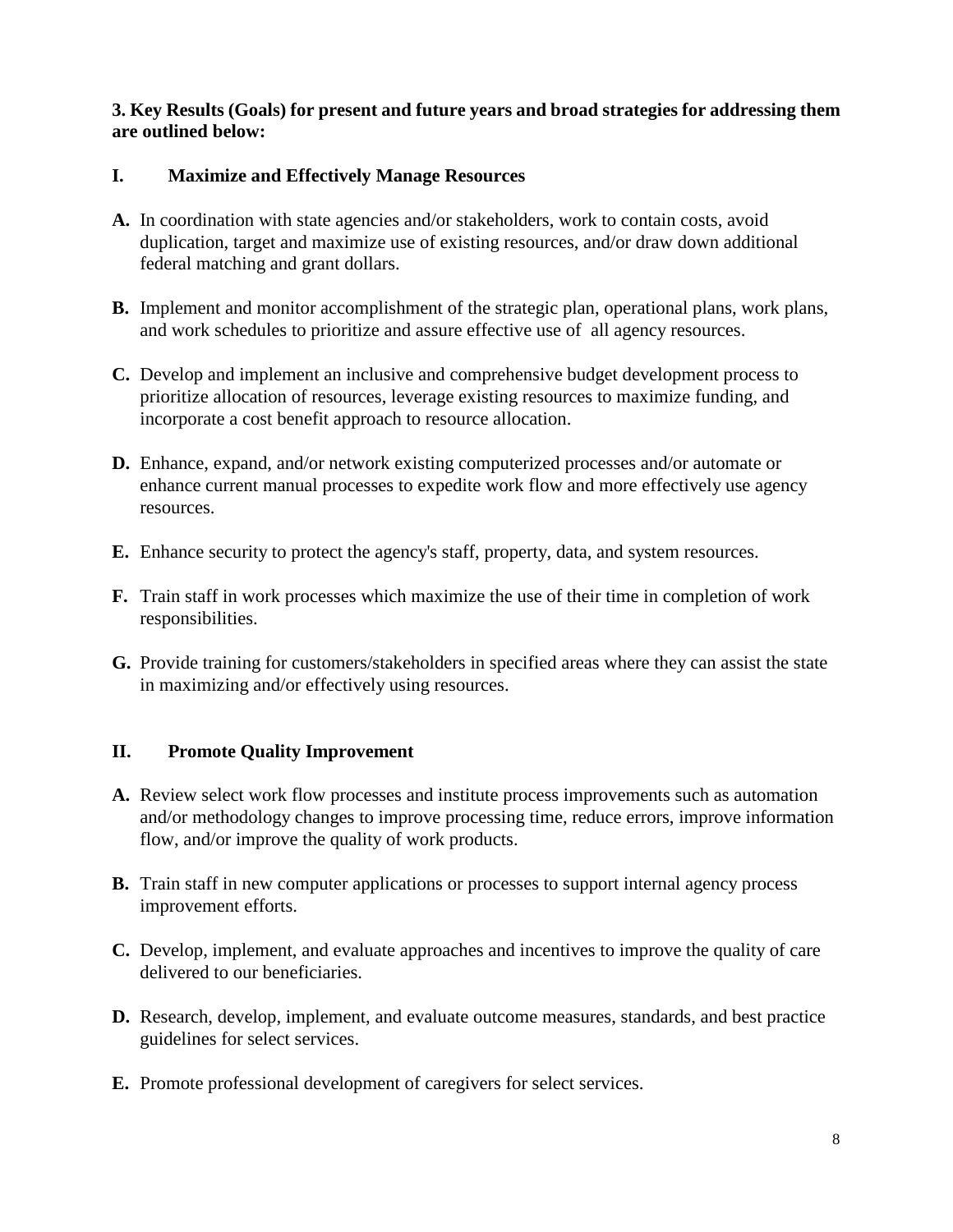#### **III. Promote and Assure Accountability to our Stakeholders**

- **A.** Monitor changes in state and federal law, regulations, standards, policies and procedures, and reporting requirements and comply on a timely basis.
- **B.** Implement, maintain, enhance, or expand selected tracking, monitoring, data collection and management processes in order to provide for accurate and timely accounting with regard to compliance with state and federal laws, regulations, and policies; appropriate allocation and use of resources; service outcomes, and stakeholder expectations.

#### **IV. Promote Customer Service**

- **A.** Seek and incorporate, to the extent feasible, customer needs and preferences into service delivery systems and management processes.
- **B.** Implement processes or process services improvements which enhance responsiveness to customer requirements for services, information, technical assistance, input, or timely payment.
- **C.** Assure availability of trained staff and provide staff training in areas which facilitate accurate and appropriate response to customer requirements.
- **D.** Automate manual processes or enhance computerized processes to ease customer paperwork requirements, reduce error potential, and/or make processing more efficient.

#### **V. Promote Effective Communication**

- **A.** Expand and promote use of internet/intranet applications in order to provide quick, on-line access to essential information.
- **B.** Screen and revise beneficiary publications to assure appropriate literacy level and translate for high incidence, non-English speaking populations.
- **C.** Provide internal and external avenues for communication (e.g. surveys, focus groups, forums, training sessions) in order to promote customer/stakeholder input and information exchange on select topics such as needs identification, resource maximization and allocation, priority setting, quality improvement, policies and procedures, etc.
- **D.** Streamline, enhance, or computerize select work processes and data collection systems to provide for efficient, timely and accurate production and dissemination of information.
- **E.** Provide staff training on high volume inquiry topics in order to promote accurate communication.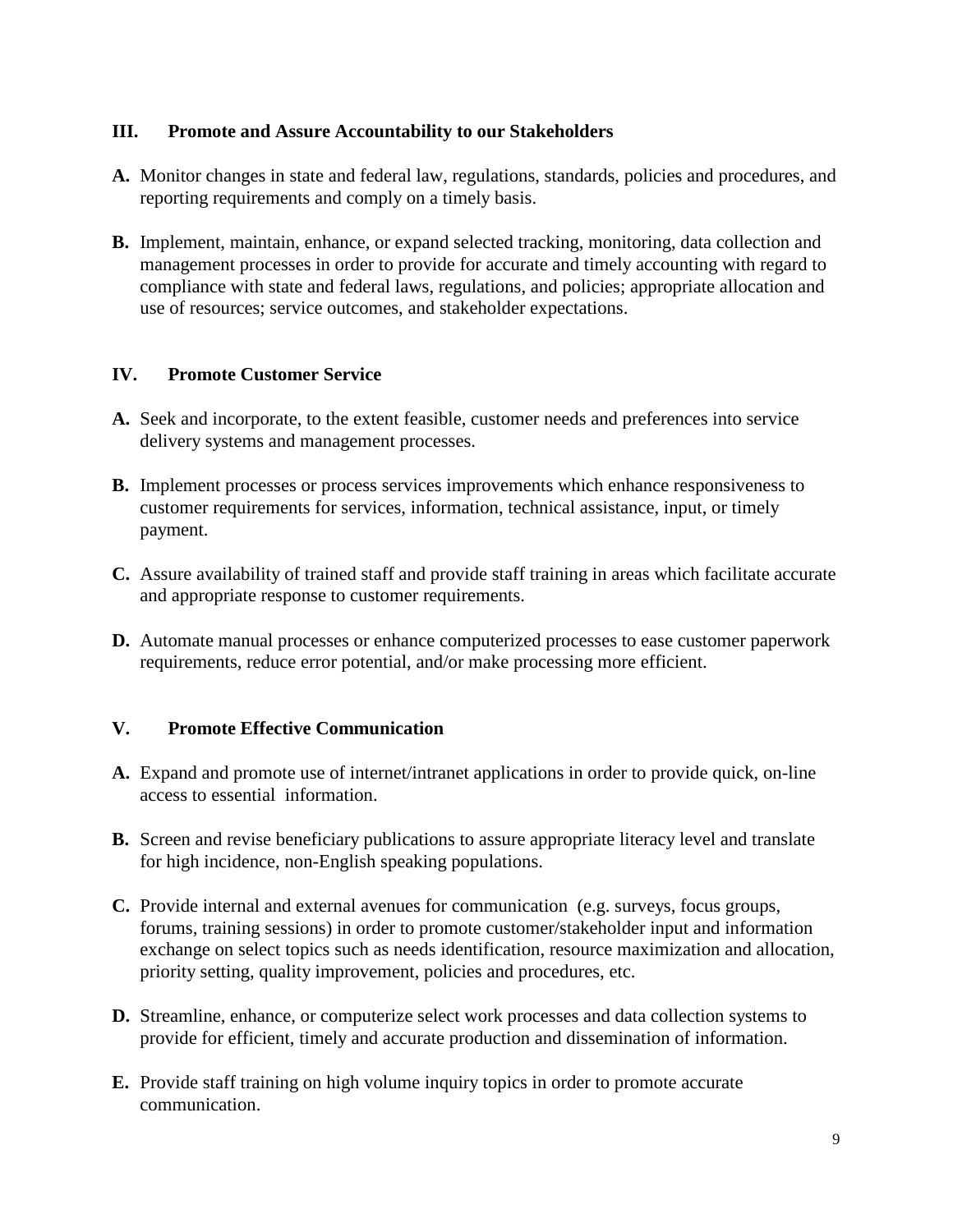#### **VI. Promote Appropriate Care**

- **A.** Research, develop, implement, incentivize, monitor and/or evaluate service delivery standards or best practice guidelines for select agency services.
- **B.** Research, develop, promote and/or implement service delivery models and management processes which coordinate or manage service delivery and access to services based on individualized beneficiary assessment.
- **C.** Provide system supports such as caregiver training, respite care, etc. which promote care suitable to the needs of the beneficiary.

## **VII. Promote Access to Services**

- **A.** Streamline, enhance, and/or automate existing eligibility determination and reporting processes to expedite timeliness of eligibility determinations and improve provider access to eligibility information.
- **B.** Pursue timely and appropriate payments to providers of service in order to recruit and retain an adequate network of service providers.
- **C.** Coordinate/collaborate with stakeholders and other service delivery entities to avoid duplication, to optimally use existing resources, and to leverage matching funds to draw down federal funds for delivery of new services or expansion of existing services.
- **D.** Review existing service delivery rules and models, identify barriers to access, and explore additions or modifications to make services more accessible to recipients.
- **E.** Provide information and referral, outreach activities, and materials tailored to eligible service populations to make them aware of agency services and how to access them.
- **F.** Pursue funding to maintain or expand service availability.

## **VIII. Strengthen Organizational Infrastructure**

- **A.** Adopt technological applications and systems improvements to maintain or increase organizational capacity to process work and produce timely and accurate information for reporting.
- **B.** Recruit, develop and retain a knowledgeable work force.
- **C.** Develop, maintain, or enhance the agency's research, data collection, and analysis, and planning activities and functions to provide sound information for decision-making.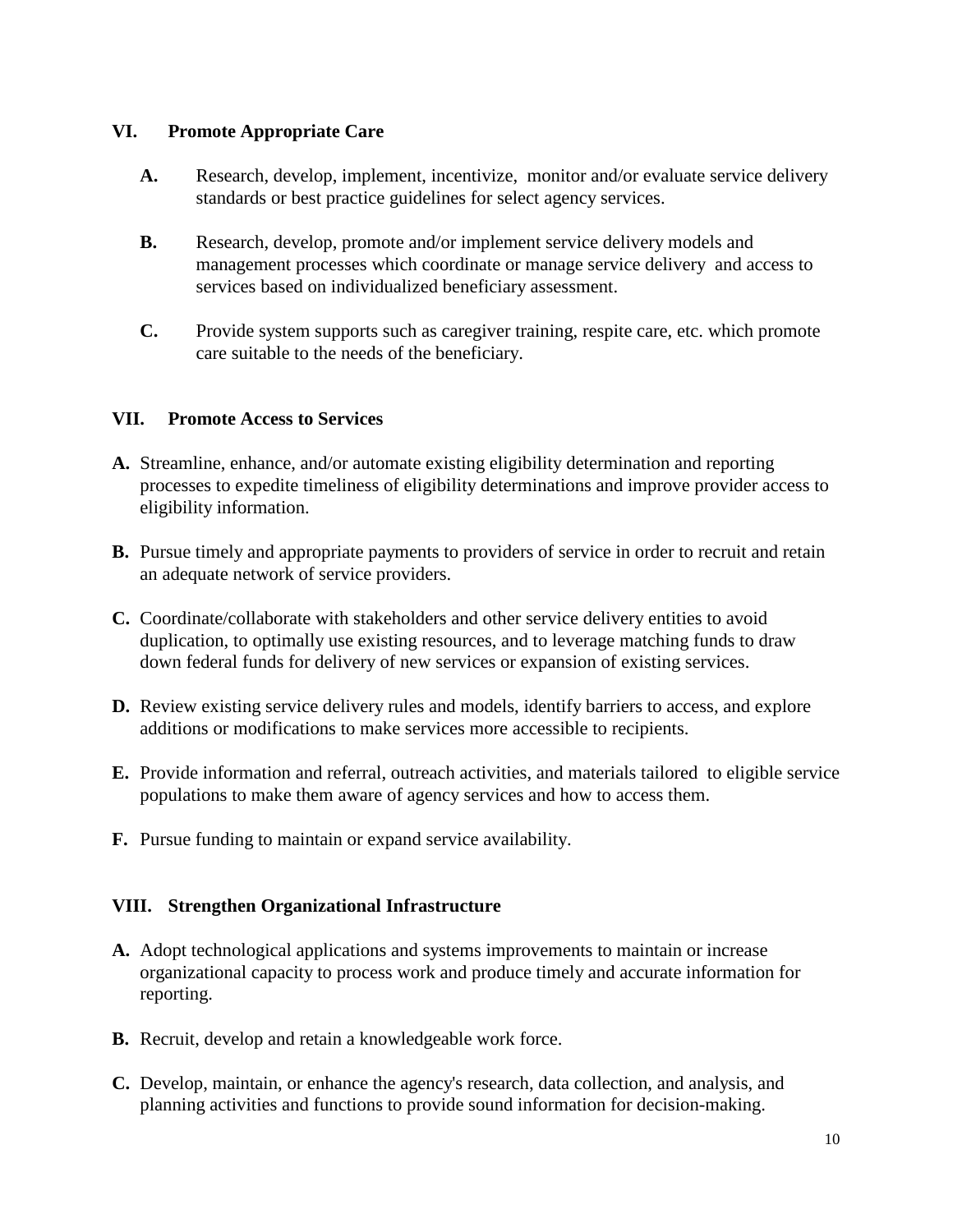**4. Opportunities and barriers that may affect the agency's success in fulfilling its mission and achieving its strategic goals:**

#### **Barriers:**

**Downturn in the state economy and resulting state budget cuts:** Through its strategic planning process, DHHS has developed an ambitious agenda for achieving its selected key results. A number of the key results can be advanced within existing resources; however, strategies to bring about major changes in the service delivery system to improve access to care, promote appropriate care, improve customer service, and strengthen organizational infrastructure cannot be accomplished without additional funds. Because Medicaid is a program for low income families and individuals, a State economic downturn and loss of employment will result in a burgeoning Medicaid eligible population and an increasing demand for services. Without additional resources to address growing demand, the agency will be forced to cut services and place some innovations on hold.

## **Opportunities:**

**Application of state of the art computer technology:** Technological advances in computerization and software offer the potential to replace numerous manual processes in DHHS, streamline workflow, and improve customer service. With the growth in agency programs and claims volume, these applications are essential to maintain effective operations.

**Telecommuting:** Telecommuting has the potential to generate continuing savings for the agency. Efficiencies achieved through telecommuting will help the agency maintain its operations and continue to administer agency programs.

**Management Improvements:** Consolidation and streamlining of certain services and administrative processes that are currently fragmented and better management of administrative processes that improve value and efficiency offer potential for improved management effectiveness.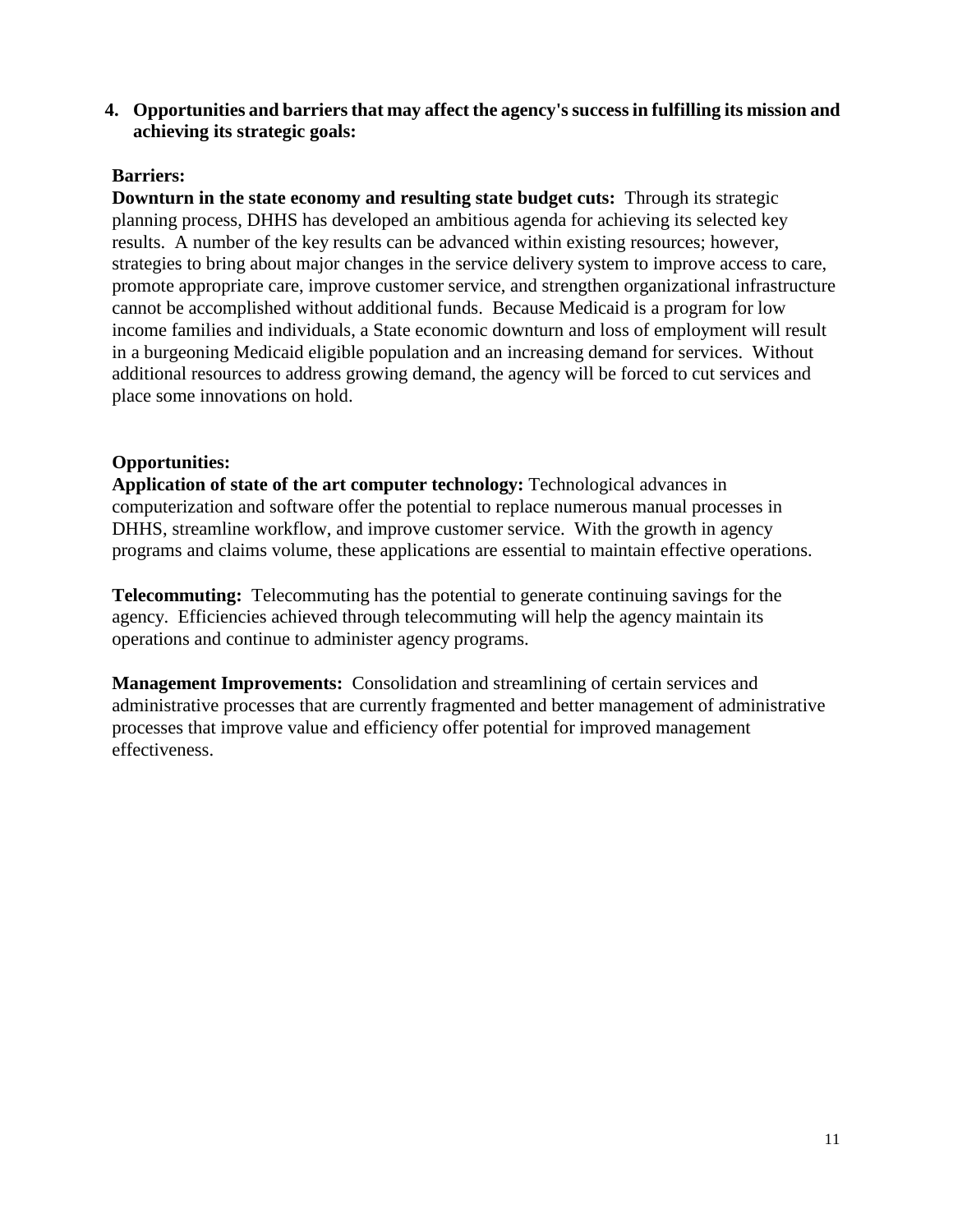## **II. BUSINESS OVERVIEW**

## **Department of Health and Human Service**

## **Accountability Report Appropriations/Expenditures Chart**

|                                          | 99-00 Actual Expenditures |                                | 00-01 Actual Expenditures |                                | 01-02 Appropriations Act |                                |
|------------------------------------------|---------------------------|--------------------------------|---------------------------|--------------------------------|--------------------------|--------------------------------|
| <b>Major Budget</b><br><b>Categories</b> | <b>Total Funds</b>        | <b>General</b><br><b>Funds</b> | <b>Total Funds</b>        | <b>General</b><br><b>Funds</b> | <b>Total Funds</b>       | <b>General</b><br><b>Funds</b> |
| Personal Service                         | \$20,909,815              | \$7,124,511                    | \$22,793,257              | \$7,513,913                    | \$25,432,284             | \$8,302,996                    |
| <b>Other Operating</b>                   | \$143,442,262             | \$19,705,479                   | \$136,711,463             | \$17,653,404                   | \$158,680,954            | \$20,171,368                   |
| Special Items                            | \$0                       | \$0                            | \$1,030,297               | \$919,334                      | \$26,246,852             | \$9,483,358                    |
| Permanent<br>Improvements                | \$0                       | \$0                            | \$0                       | \$0                            | \$0                      | \$0                            |
| <b>Case Services</b>                     | \$2,533,491,244           | \$387,146,245                  | \$2,604,311,798           | \$403,916,638                  | \$2,685,231,982          | \$472,948,503                  |
| <b>Distributions</b><br>to Subdivisions  | \$2,526,580               | \$175,000                      | \$2,072,129               | \$288,787                      | \$8,050,000              | \$0                            |
| <b>Fringe Benefits</b>                   | \$5,163,342               | \$1,742,642                    | \$5,964,724               | \$1,939,409                    | \$6,026,697              | \$1,997,872                    |
| Non-recurring                            | \$231,554,502             | \$69,651,594                   | \$489,320,802             | \$24,498,229                   | \$460,306,899            | \$8,466,386                    |
| <b>Total</b>                             | \$2,937,087,745           | \$485,545,471                  | \$3,262,204,470           | \$456,731,976                  | \$3,369,975,668          | \$521,370,483                  |

Other Expenditures

| <b>Sources of Funds</b>      | 99-00 Actual Expenditures | 00-01 Actual Expenditures |
|------------------------------|---------------------------|---------------------------|
|                              |                           |                           |
|                              |                           |                           |
| Supplemental Bills           | \$13,129,978              | \$12,172,230              |
| <b>Capital Reserve Funds</b> | \$300,0000                | \$0                       |
|                              |                           |                           |
| <b>Bonds</b>                 | \$0                       | \$C                       |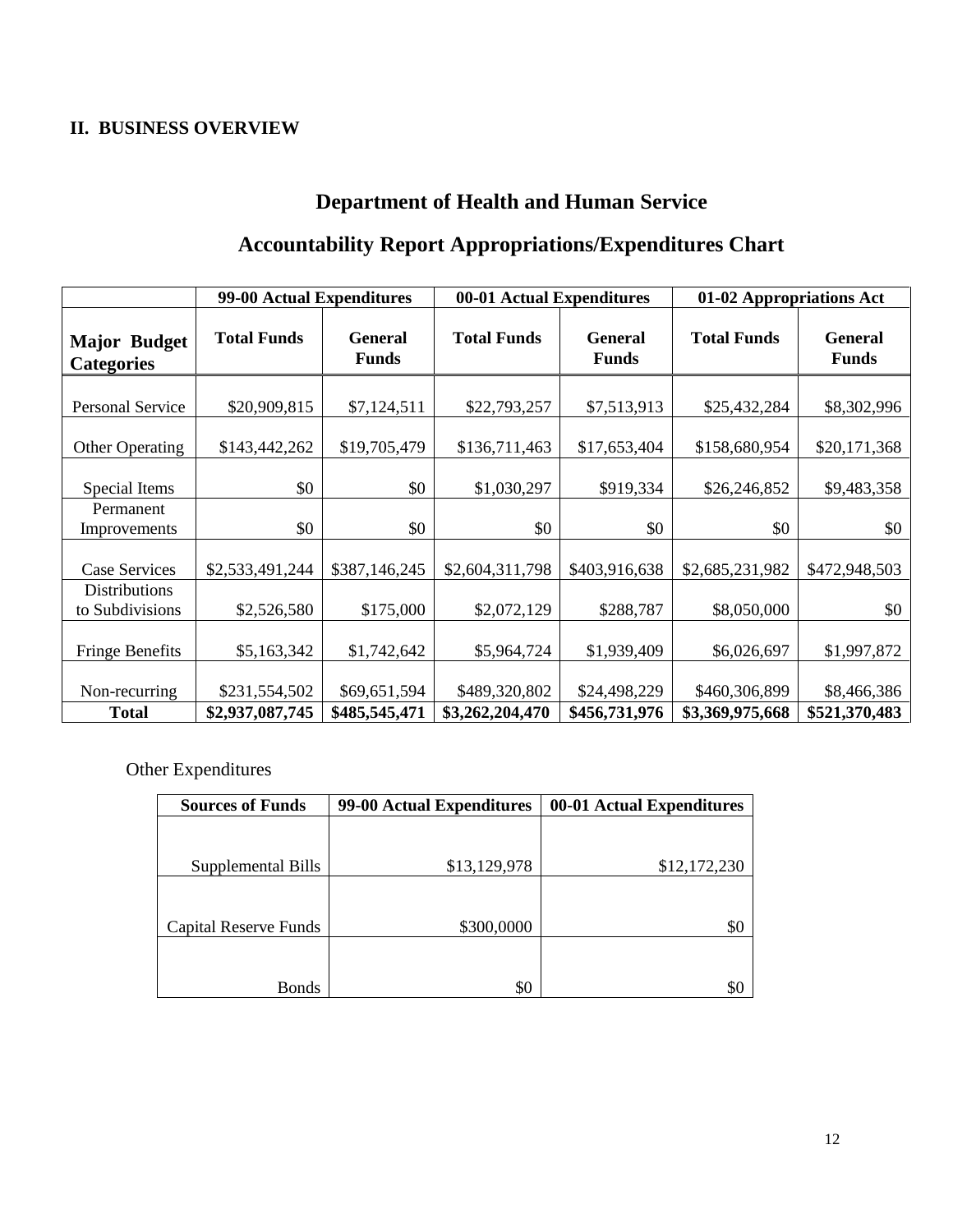## **Key Suppliers:**

## **Medicaid**

Medicaid is a grant-in-aid program in which the federal and state governments share the cost of medical care for needy persons who have low income. Medicaid is a federally authorized program that provides financial assistance to states for the payment of providers of medical assistance. The program was authorized by Title XIX of the Social Security Act which was signed into law in 1965. South Carolina began participation in the Medicaid Program in July 1968. The State Department of Health and Human Services (DHHS) is responsible for administering the Medicaid program through contractual arrangements with public and private entities. Key suppliers for the Medicaid program are nearly 30,000 health care providers including hospitals, nursing homes, physicians, pharmacies, clinics, dentists, hospice, home health, transportation, durable medical equipment and Community Long Term Care services. One HMO is currently enrolled in the program.

## **Child Care Development Fund (CCDF)**

Federal regulations for the Child Care and Development Fund (CCDF) give the designated lead agency in each state flexibility within specified parameters to determine how child care services are provided to families who are receiving, transitioning off, or at risk of dependence on public welfare assistance, as well as to other low income families. As the designated lead agency for the CCDF, the South Carolina Department of Health and Human Services (DHHS) administers the Advocates for Better Care (ABC) Child Care Program. The ABC Child Care Program enrolls various types of child care service providers (suppliers) to give parents receiving ABC child care assistance the widest possible choices in child care options. These child care service providers include family and group day care homes, centers, religious/faith-sponsored programs, and selfarranged care by relatives or friends. As of 6/30/01, the ABC Child Care Program's network included 4,271 child care providers.

## **Social Services Block Grant (SSBG)**

DHHS is the designated agency to administer the SSBG program. DHHS contracts with approximately 56 public and private providers to provide sixteen services through 65 contracts, grants, and agreements.

## **Senior Services**

DHHS contracts with 10 Area Agencies on Aging (AAA's) who, in turn, contract with one or more local service providers in each of the 46 counties.

## **Description of Major Products and Services:**

#### **Medicaid**

Medicaid pays for a variety of services, which are medically necessary. Please refer to Appendix A for a complete list of services and service descriptions.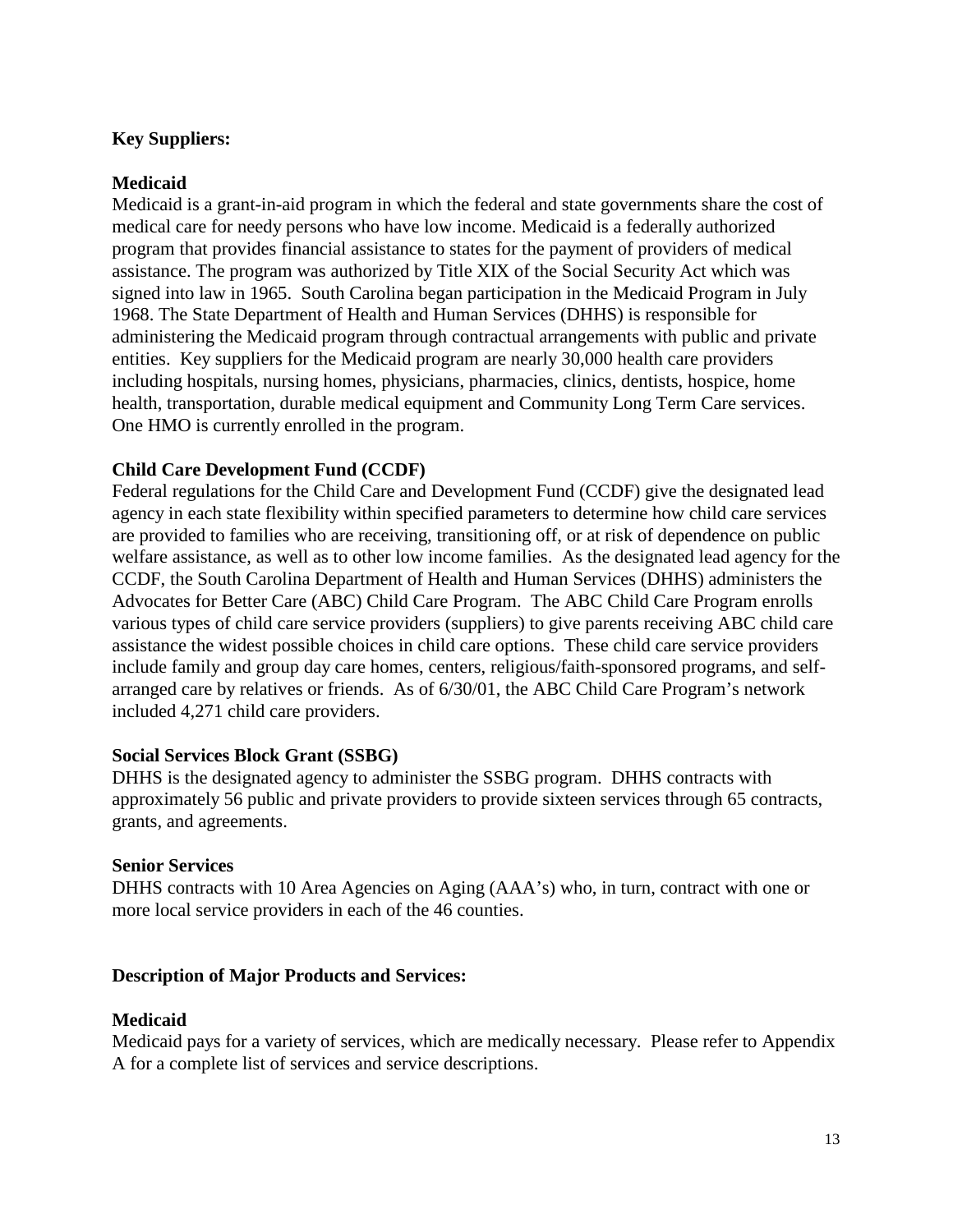#### **Child Care Development Fund (CCDF)**

The primary service funded under CCDF is financial assistance for child care services received by children whose parents are transitioning off of welfare and by children whose families are income-eligible and parent(s)/guardian(s) are working, in school or training, or disabled. DHHS also has entered into agreements with several state agencies (SC Department of Social Services, State Department of Education, SC Department of Disabilities and Special Needs, Clemson University, Head Start, SC First Steps to School Readiness, SC Center for Child Care Career Development) and others (child care resource and referral organizations, and providers) for the purpose of improving the quality, affordability and availability of child care services in SC. These agreements were developed to provide financial and programmatic incentives to improve the quality of child care services; to periodically conduct market rate surveys of child care providers throughout SC to develop child care service reimbursement rates for providers enrolled with the ABC Child Care Program; and to facilitate access to child care services by special populations (such as families leaving welfare, families with children who have disabilities, and children needing before/after school care in low-income areas where there is an inadequate supply of child care providers to meet the need).

#### **Social Services Block Grant (SSBG)**

The Title XX Social Services Block Grant (SSBG) is a flexible funding source that allows states to plan programs and spend funds within broad national goals. The primary goal of SSBG is to assist the state's citizens in restoring or maintaining a level of physical, social, and economic well being that allows them to function as independently as possible within their capabilities. States are given substantial discretion in the use of SSBG funds and may determine what services will be provided, who is eligible, and how the funds are distributed among services. South Carolina utilizes SSBG to fund a wide range of critical services at the community level, such as Child Protective Services, Adult Protective Services, Child Care, and Home Based Services that prevent or delay more costly institutionalization of adults and children. With the exception of protective services and foster care, persons receiving services funded through SSBG must be members of one of the five target groups that meet federal goals for SSBG, have a total family gross income at or below 175% of poverty, and demonstrate a need for specific services. For FY 2001, the income guidelines for a family of four are \$2,846 per month.

#### **Senior and Long Term Services**

The majority of funding for the Aging Network is provided through the Older Americans Act. Medicaid primarily funds nursing home, hospice, adult daycare, and home health funding. Residential care facilities are funded by state appropriations. The services provided form a total continuum of care for the elderly and disabled. The aging network provides preventive home and community-based services such as meals, transportation and home care. In addition, many activities are housed in senior centers. Area Agencies on Aging house the Long Term Care Ombudsman program, which investigates complaints against long term care facilities. Nursing homes and residential care facilities provide 24 hour care to the frail elderly and disabled. Hospice services are care services for the terminally ill. Home health provides medical and support services to persons in their home in order to improve their quality of life. The CLTC program provides a variety of in-home services to persons who are qualified for nursing home placement but wish to remain in the home and community. Both Aging Network services and CLTC have extensive waiting lists. All persons age 60 and above are eligible for aging services while CLTC, nursing homes and the other major services have strict eligibility criteria.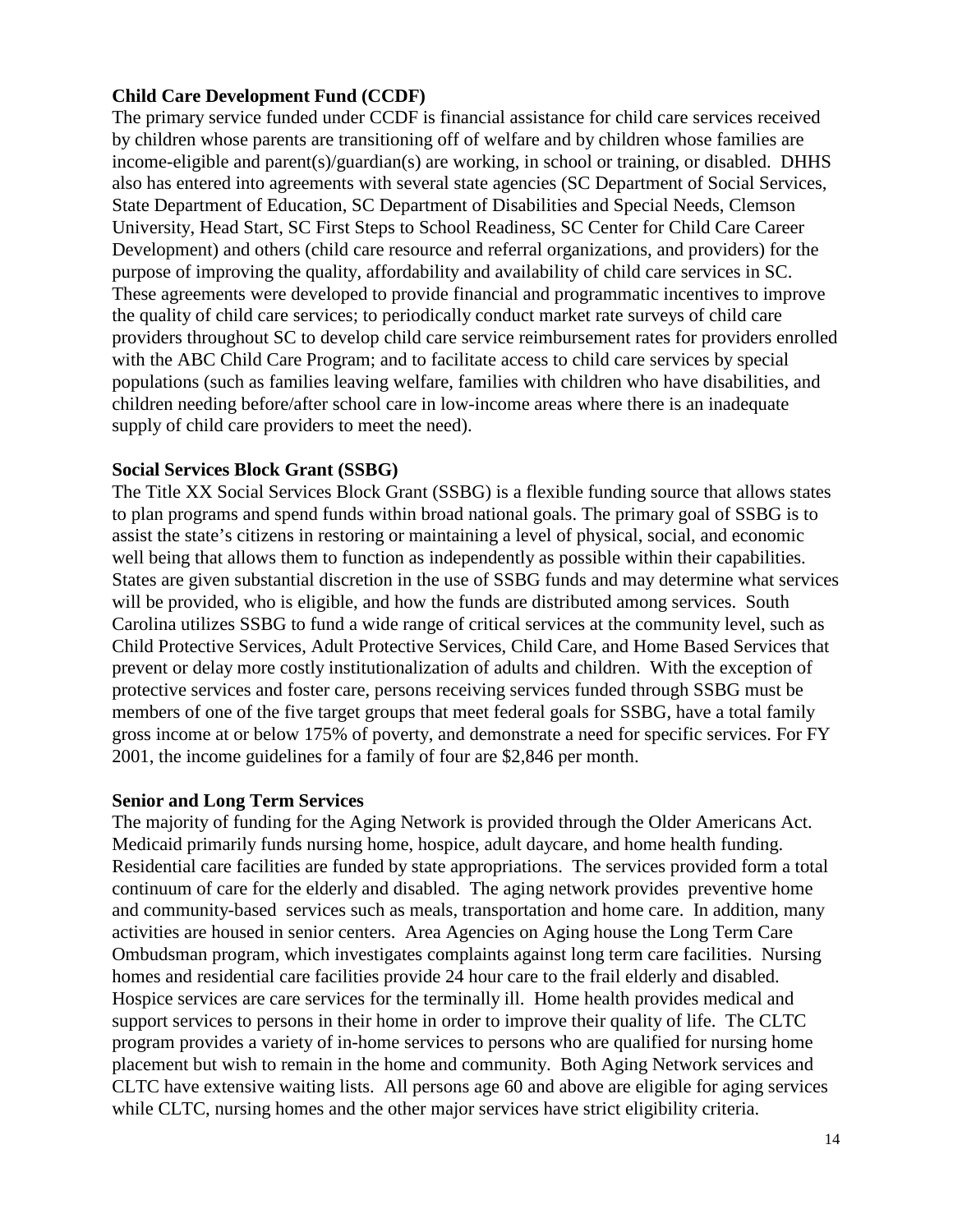# **DEPARTMENT OF HEALTH AND HUMAN SERVICES AUGUST 8, 2001**

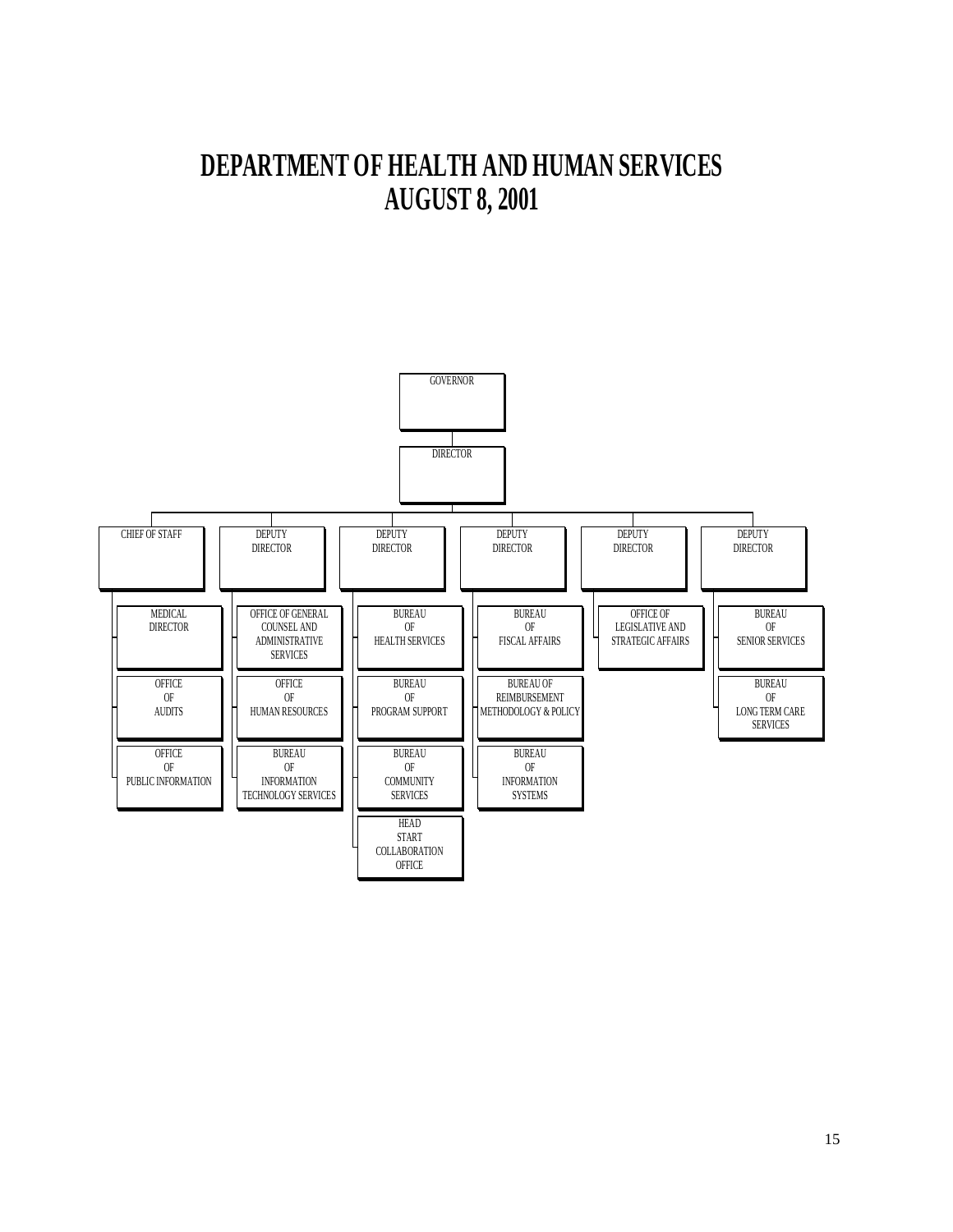## **III. ELEMENTS OF MALCOLM BALDRIGE AWARD CRITERIA**

## **Category 1 - Leadership**

**1.1 How do senior leaders set, deploy, and communicate short and long term direction, performance expectations, organizational values, empowerment and innovation, organizational and employee learning, and ethical behavior?**

## **a) Short and long term direction**

The overall direction of DHHS is set and communicated via the strategic planning process and the resulting strategic plan. The plan, developed with broad based input from agency employees, provides a statement of the mission, vision, values and key results (goals) of the organization as well as a summary of the broad strategies the agency plans to pursue to achieve key results. Short and long term direction as well as performance expectations are defined through the development of operational plans in support of the strategic plan. Operational plans specify specific initiatives to be undertaken, action plans for accomplishment, project operation and management, primary objectives, resources required, timeframes for completion, internal and external partners to be involved, and measurable indicators of project success. The specific initiatives to support broad strategies are identified jointly by managers and staff, submitted to executive management for consideration, prioritized by the executive management team, fully defined through development of operational plans, and deployed by staff upon executive management approval.

In addition to the annual strategic planning process, new initiatives are identified, developed, and presented to executive management on an on-going basis via Weekly Issues Meetings. Initiatives selected for implementation are further refined via development of operational plans and deployed by the appropriate organizational unit upon executive approval and allocation of necessary resources.

## **b) Performance Expectations**

Performance expectations are set and communicated by position descriptions, EPMS documents, and assigned responsibility for action steps in the operational plans developed in support of the strategic plan. Progress in meeting performance expectations is assessed quarterly through monitoring and providing feedback on action plan accomplishment as well as annually through the EPMS review process. Performance expectations are also communicated through individual supervisory sessions and staff meetings.

## **c) Organizational values**

Organizational values were established via the strategic planning process with broad based input from staff and are communicated through the strategic plan. The key results of the agency as well as broad based strategies, operational plans, and agency priorities are developed with reference to the identified values. Management will annually assess how well the agency is operationalizing its established values.

## **d) Empowerment and innovation**

The strategic planning process during the current year has served as a primary vehicle for staff empowerment and innovation. Staff were challenged and positively reinforced to develop innovative strategies to address key results. The strategic planning process itself provided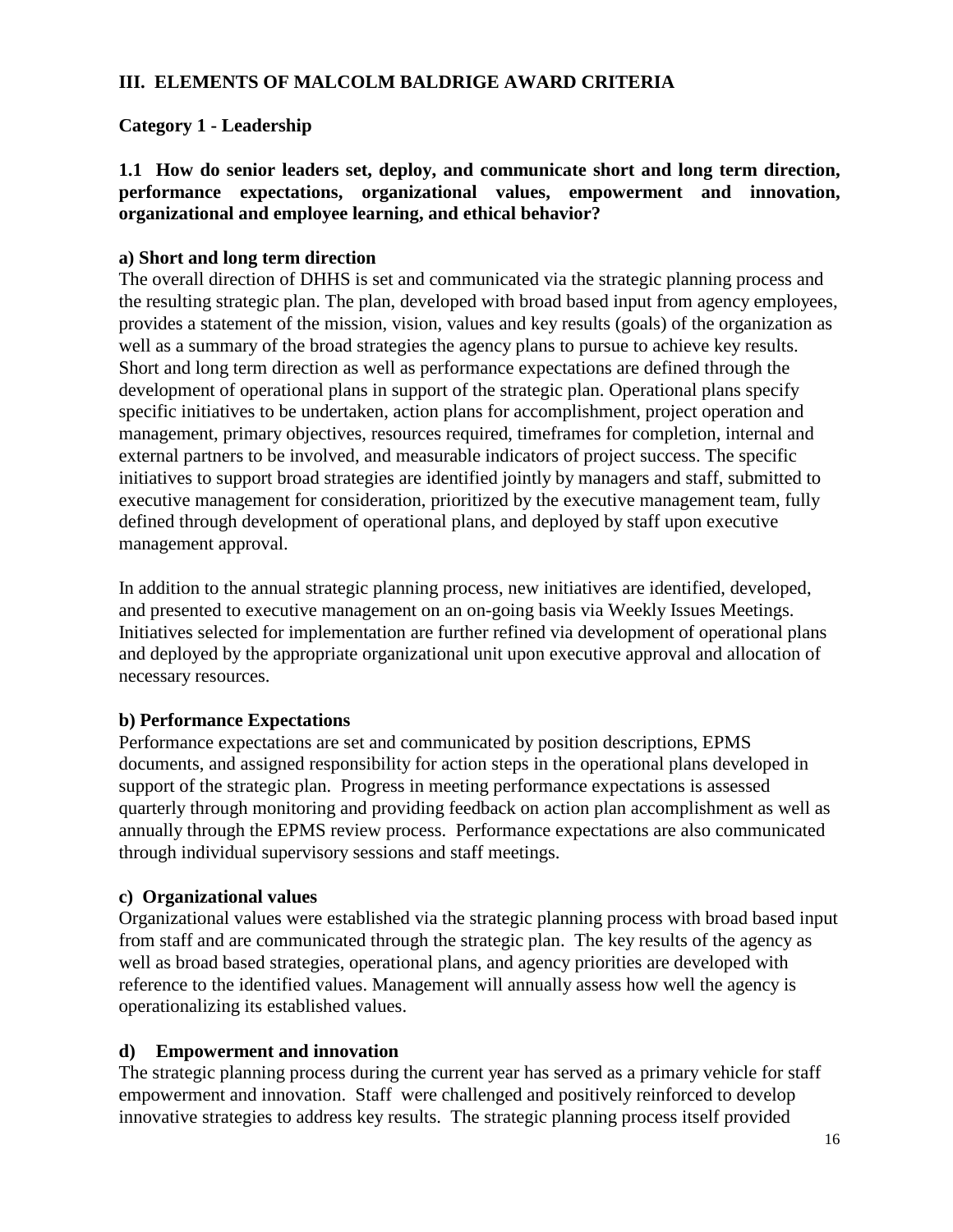empowerment by involving a broad range of staff representing over 40% of the agency's workforce. Additionally, empowerment and innovation are promoted on an on-going basis by providing a continuous forum (Weekly Issues Meetings) for organizational units to present new strategies and proposals for addressing agency challenges and identified needs. Staff input and recommendations are sought on a continuous basis in problem solving, policy development, and program planning.

## **e) Organizational and employee learning**

Knowledge was identified as a key value of the agency and the agency has adopted a number of broad strategies for developing and maintaining employee knowledge and learning. Among these are development and implementation of an annual training plan with broad based input from agency staff and development of a mentoring program. In addition to this formal mechanism for insuring employee learning, agency management promotes an atmosphere in which mistakes are treated as a learning experience rather than as the basis for punishment.

Organizational learning is accomplished by an on-going process of internal and external interaction in which input, feedback, and information is obtained and incorporated into developing policy, priorities, planning, and resource allocation. Internal interaction occurs through staff meetings, issues meetings, and budget meetings. External interaction occurs through convening or participating in focus groups, forums, committees, conferences, and meeting of provider and advocacy organizations.

#### **f) Ethical behavior**

Integrity is an established and communicated value of the agency. Executive and management staff seeks to model ethical behavior in the conduct of their day to day responsibilities. Unethical behavior, when identified, is addressed.

#### **1.2 How do senior leaders establish and promote a focus on customers?**

Customer service is an established and communicated value of the agency, establishing the context in which the agency achieves its mission. Customer needs/satisfaction, whether providers, beneficiaries, state/federal policymakers, or other stakeholders are at the forefront in DHHS' policy development, planning, and priority setting.

Senior management promotes customer focus through a continuous process of interaction with our customers through convening or participating in focus groups, forums, conferences, and meetings of advocacy organizations and provider groups and associations. These settings are used to obtain input and feedback and to advise them of agency activities and initiatives. Additionally, the agency maintains established standards for timely response to customer inquiries and complaints.

## **1.3 What key performance measures are regularly reviewed by your senior leaders?**

Beginning with FY 2001-02, performance indicators were established in all operational plans developed in support of the strategic plan. These performance indicators will be reviewed annually. Additionally, DHHS utilizes multiple client and financial data reports to monitor and analyze key performance measures including service utilization and related expenditures. Quality assurance reviews are completed to determine the level of provider compliance with program standards and policies. Contract compliance reviews are implemented to ensure that administrative and service contract deliverables are achieved. External evaluations are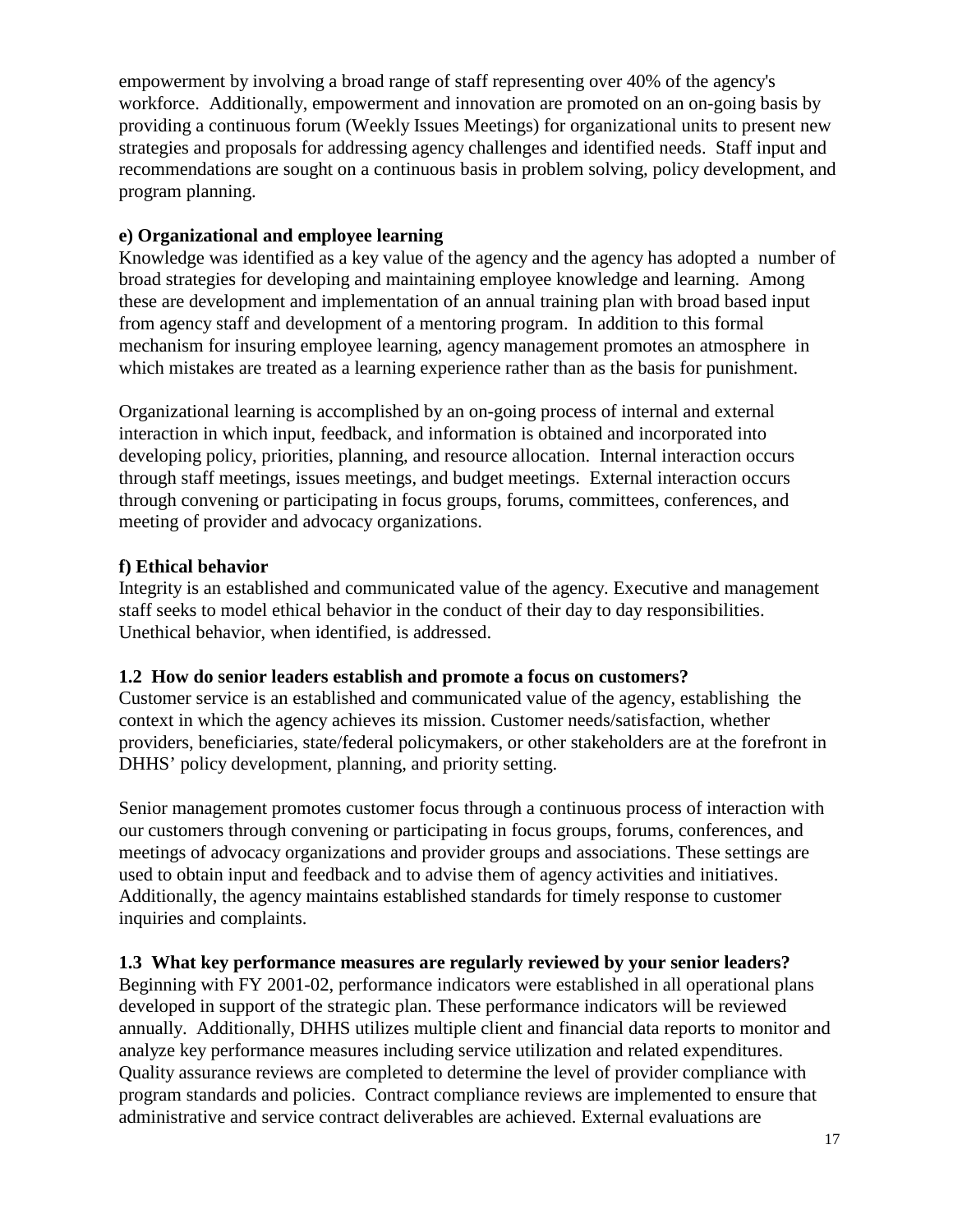performed by appropriate entities (e.g. Carolina Medical Review, USC School of Public Health,) to assess the level to which program and service outcomes are achieved. Grant reviews are conducted to assure compliance with grant provisions.

## **1.4 How do senior leaders use organizational performance review findings and employee feedback to improve their own leadership effectiveness and the effectiveness of management throughout the organization?**

Performance review findings are used as the basis for a continuous program and process improvement. Areas of deficiency are addressed through changes in policies and programs and action plans which incorporate steps for improvement. Employee feedback and organizational performance review findings are used as the basis for making organizational and policy change to improve overall effectiveness of the organization. As an example, in FY 2000-01, DHHS implemented a formal employee survey regarding agency operations, management, policies, and procedures. Many of the survey recommendations, such as enhanced flextime policies, were implemented as agency policy.

#### **1.5 How does the organization address the current and potential impact on the public of its products, programs, services, facilities, and operations, including associated risks?**

As noted previously, DHHS maintains aggressive, on-going interaction with its stakeholders through convening or participating in focus groups, forums, and committees. Developments and changes in DHHS programs are routinely reported in these forums well in advance of implementation for the sole purpose of obtaining input and feedback. Many changes in agency programs are preceded by public notices and hearings which invite input and feedback which is taken into consideration in finalizing policy and programs. Additionally, DHHS utilizes multiple client and financial data reports to monitor and analyze key performance measures including service utilization and related expenditures in order to assess the impact of its programs. Quality assurance reviews are also completed to determine the level of provider compliance with program standards and policies. Contract compliance reviews are implemented to ensure that administrative and service contract deliverables are achieved. External evaluations are performed by appropriate entities (e.g. Carolina Medical Review, USC, Clemson University) to assess the level to which program and service outcomes are achieved.

## **1.6 How does senior leadership set and communicate key organizational priorities for improvement?**

Organizational priorities for improvement are identified, prioritized, and communicated through the annual strategic planning process and the resulting plan; on a continuous basis by monitoring and providing feedback on performance in relation to operational plans, work plans, and indicators, and in response to complaints and concerns raised by customers and stakeholders. Organizational priorities for improvement are also communicated via informal mechanisms including staff meetings, supervisory sessions, and E-mail. Deputy directors meet regularly with their Bureau Chiefs, Division Directors, and staff to discuss priorities. DHHS addresses major issues, such as discussions about how to implement budget reductions, in a team fashion, bringing in staff from all levels and areas of the agency.

## **1.7 How does senior leadership and the agency actively support and strengthen the community? Include how you identify and determine areas of emphasis?**

DHHS staff convene and/or participate in numerous inter-agency committees, provider and professional association meetings, and discussion forums with advocates and beneficiaries to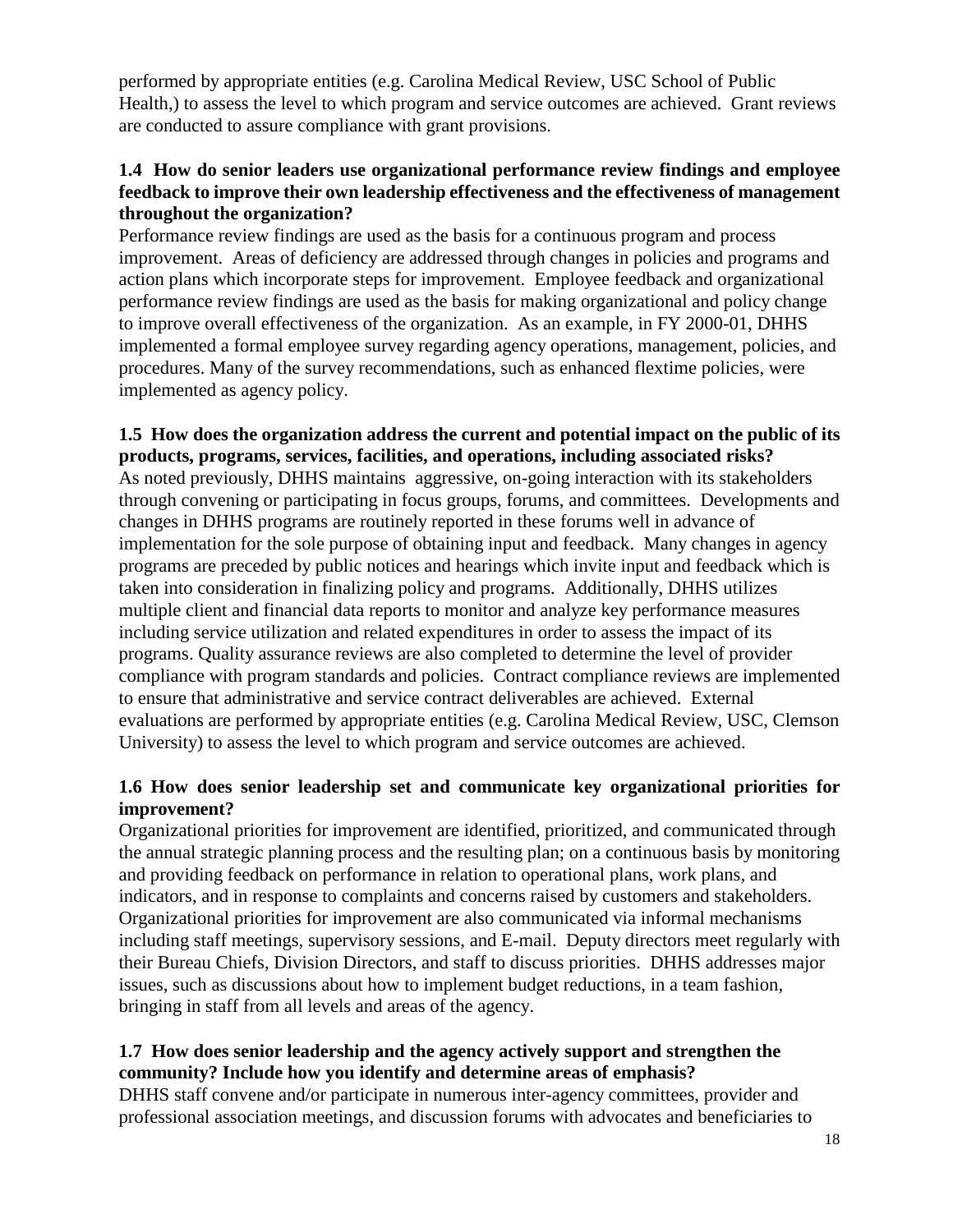identify needs, desires, and concerns which are incorporated, as feasible, into developing plans, programs, policies and resource allocation decisions.

DHHS actively participates in the United Way campaign, has an award-winning Meals-on-Wheels program, annually participates in the Salvation Army kettle program, and promotes volunteerism by encouraging employee participation on boards of local service organizations and by permitting employees to take limited time off to volunteer in local school settings.

DHHS staffs committees that bring together providers, advocates, payers, and regulators on issues of state and community concern. DHHS also sponsors conferences designed to actively support and strengthen the community such as the Certified Nurse Assistant Conference, Eden Alternative Conference, and SC Conference on Aging.

#### **Category 2 – Strategic Planning**

## **2.1 What is your strategic planning process, including participants, and does it account for customer needs and expectations, financial, societal and other risks, human resource capabilities and needs, operational capabilities and needs, and supplier/contractor/partner capabilities and needs.**

DHHS's strategic planning process was aggressively completed in a four-month period (May-August, 2001) with excellent participation by agency managers and staff. The process was conducted using two levels: Level I involved participation by a combination of executive and mid-level managers in three sessions. These managers in turn facilitated similar sessions with a broader group of managers and line staff at Level II. A diagonal cross-section of staff was used, enabling representative staff at every level to participate, and over 250 of the agency's 600 employees (42% of the workforce) actively participated in development of the strategic plan and operational plans for implementation.

The strategic planning process involved identification of agency customers and stakeholders and their expectations of the agency; an assessment of how well the agency is doing in meeting those expectations, and development of strategies to address key stakeholder expectations. The process also involved identification of external trends (societal and financial risks) which may create opportunities or threats to accomplishment of agency objectives; establishment of a mission, vision, and values for the agency; identification of desired key results for FY 2001-02, and development of broad strategies for achieving key results. The agency's plan will be completed August 31, 2001.

## **2.2 How do you develop and track action plans that address your strategic objectives?**

Initiatives to advance key results were identified and prioritized. Draft operational plans for strategic initiatives to advance the key results have been developed, are currently under review, and should be completed by September 15, 2001. Operational plans include a definition of each strategic initiative, the primary objectives of the initiative, a rationale for implementation, an explanation of the how the project will be managed and the resource requirements for accomplishment, identification of internal and external partners, identification of the key agency results (goals) that will be addressed and how they will be advanced by the initiative, measurable indicators of success, and an action plan. Operational plans have been developed to address human resource needs such as training, succession planning, operational needs such as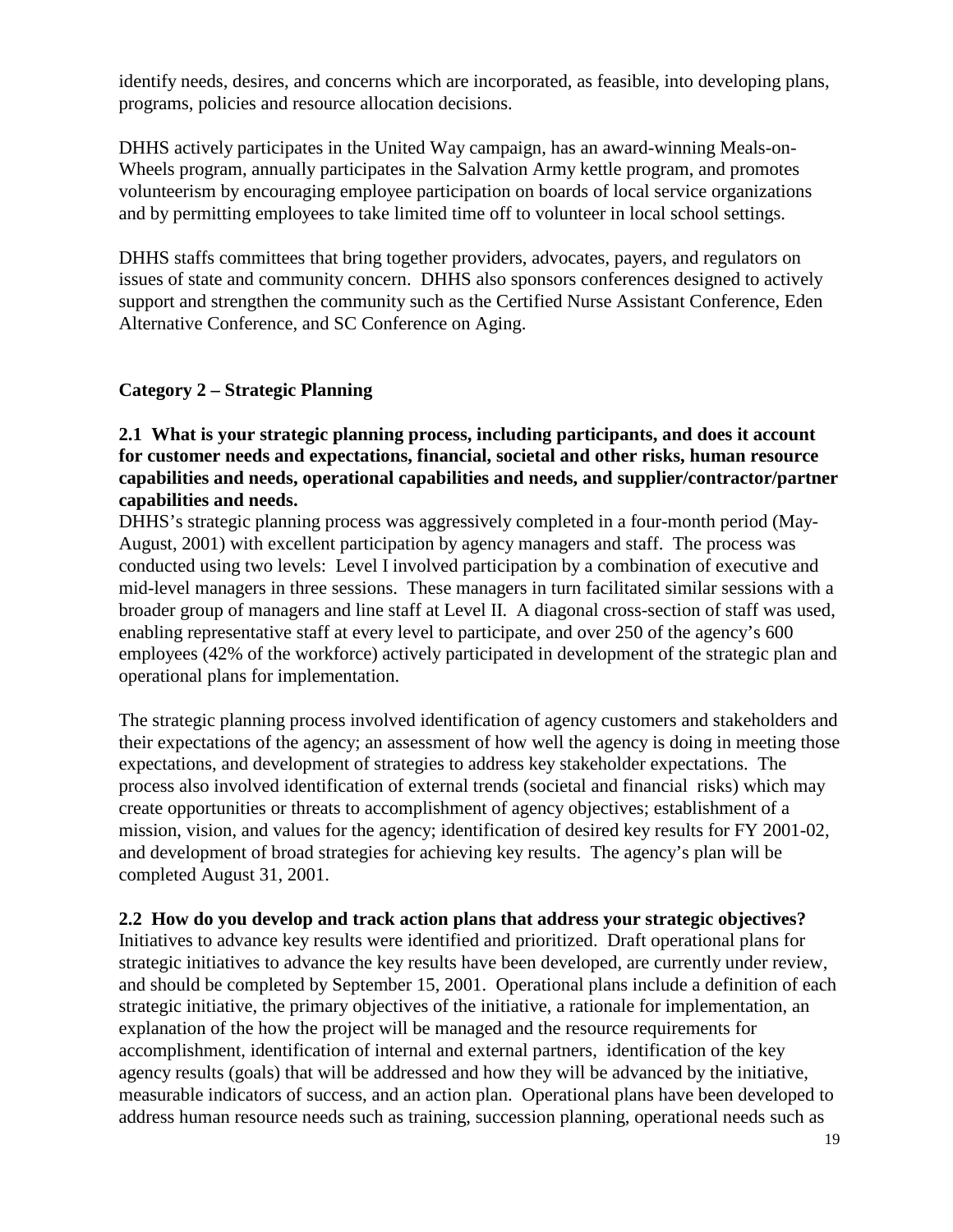technological process improvements; and customer needs such as improving access and promoting customer services. We will track action plan accomplishment on a quarterly basis via status reports on action plan accomplishment.

## **2.3 How do you communicate and deploy your strategic objectives, action plans and performance measures?**

Staff responsible for carrying out initiatives to address strategic objectives was intimately involved in development of the objectives as well as operational plans, action plans, and performance measures. As a result there was on-going communication and ownership concerning each of these components from the inception. Deployment will be carried out by the staff within the organizational units, which developed the strategies and operational plans. Additionally, once the strategic plan is complete, a strategic plan document will be produced which will communicate the mission, vision, values and key results as well as the broad strategic objectives of the agency. A summary form of this document will be shared with customers and stakeholders through the many forums and committees with which DHHS maintains on-going and continuous contact.

## **Category 3 – Customer Focus**

## **3.1 Identify customers and stakeholders.**

Our internal stakeholders are the 600 employees who carry out the day-to-day operation of the agency.

Our external customers include over 30,000 health, child care, and aging service providers with whom we contract for service delivery and over 700,000 low income service beneficiaries. Our external stakeholders include state policy makers such as the Governor and the legislature, the federal government from whom the agency receives funding, other state agencies with whom we partner to develop policy and programs and provide services, advocates, interest groups, provider associations, other health insurers and the general public.

Our service network extends into every South Carolina county. Our clients range from the unborn to centenarians. While at one time the majority of our clients were directly connected to the state's welfare system, today less than 10 percent receive monetary assistance. Increasingly Medicaid is being recognized as a publicly funded health insurance program for low-income working people and their families. The contribution of our programs to the state's economy is also acknowledged because health care has passed manufacturing as the state's largest employment category. Health care is a \$10 billion annual business in South Carolina, and Medicaid represents one-third of that market.

## **3.2 How do you determine who your customers are and what are their key requirements?**

Federal law and regulations concerning our programs stipulate to a large extent the eligible population that we serve (beneficiaries) and the range of services we provide (providers with whom we contract). Beyond federal law and regulation, the state has limited discretion to add optional eligibility groups (beneficiaries) and optional services (providers). We assess key requirements of our beneficiaries through focus groups, surveys, complaints, continuous contact with advocacy and provider organizations, by monitoring service utilization and outcome data, and by convening or participating in forums where information on beneficiary needs are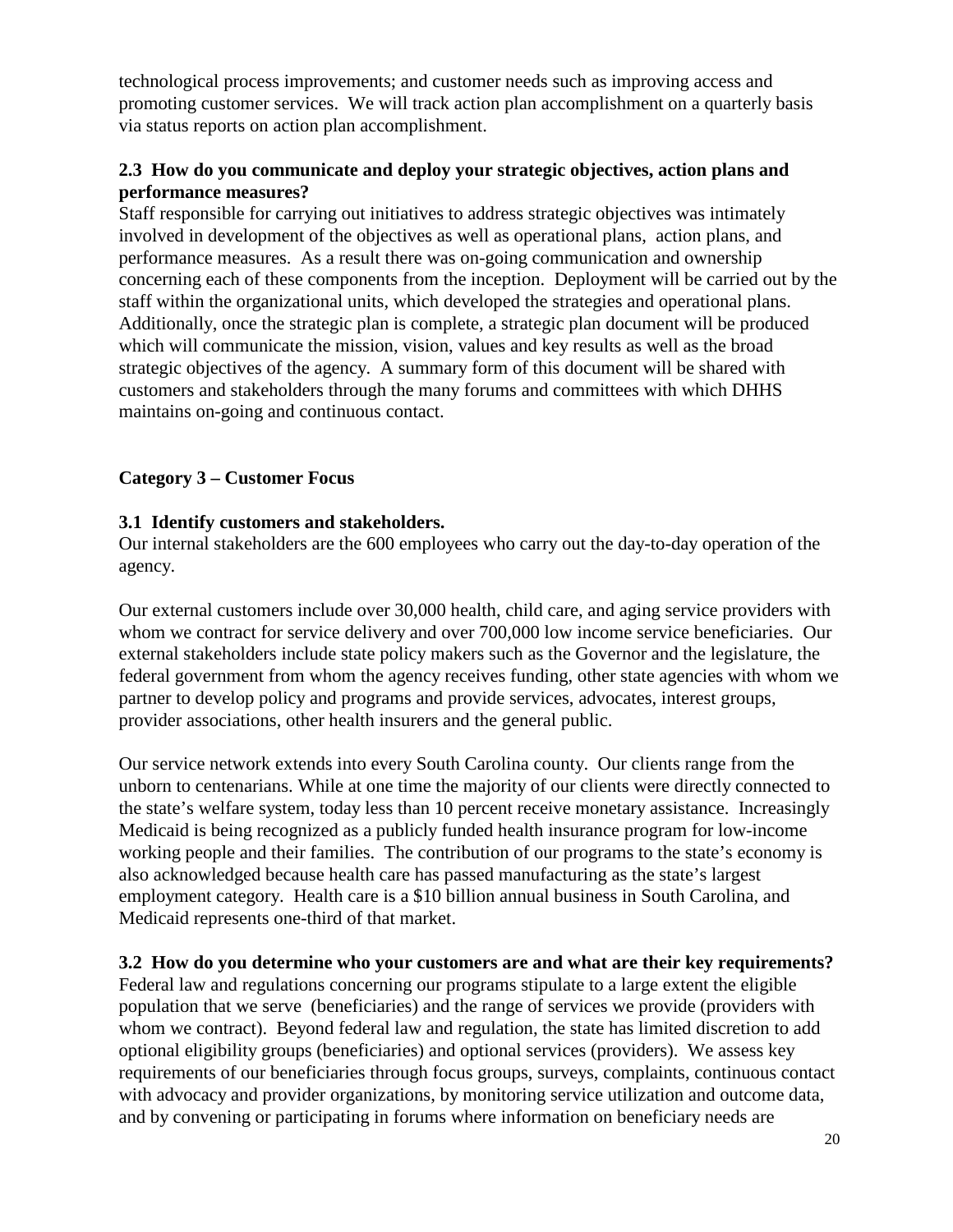gathered. We assess key requirements of our service providers through focus groups, surveys, complaints, continuous contact with provider associations, and by convening or participating in meetings,committees, and task forces where provider issues are discussed. We also issue public notices and convene public hearings to obtain input concerning changes in service delivery.

## **3.3 How do you keep your listening and learning methods current with changing customer/business needs?**

The process described in #2 above is an on-going, continuous process, which facilitates current input and feedback relative to changing customer needs. Advances in technology such as the internet and intranet are incorporated into listening and learning methods as they become available. The annual strategic planning process also reassesses how well we are responding to customer needs.

## **3.4 How do you use information from customers/stakeholders to improve services and programs?**

Information from customers/stakeholders is reviewed and assessed and to the extent feasible is incorporated into developing plans, policies, resource allocation decisions, and program development.

## **3.5 How do you measure customer/stakeholder satisfaction?**

Customer satisfaction is measured through surveys, focus groups, service utilization, number of complaints, and customer participation. We build positive relationships with our customers by keeping them informed of what we are doing or what we plan to do and by giving them an opportunity to be heard and to give input. We maintain formal and informal mechanisms for handling and tabulating information on customer/stakeholder complaints. We provide a toll free line for beneficiaries to reach us.

## **3.6 How do you build positive relationships with customers and stakeholders?**

We build positive relationships with our stakeholders by being responsive to their requests, complaints, and inquiries and by meeting with them regularly to listen to their concerns and mutually solve problems. We strive to be partners with our customers and stakeholders by being an advocate and being forthright on difficult issues. We also meet with numerous consumer groups on a regular basis and we provide speakers for community meetings. A prime goal is to provide information as requested in a timely and friendly manner.

## **Category 4 – Information and Analysis**

## **4.1 How do you decide which operations, processes, and systems to measure?**

Operations, processes and systems are selected for measurement through the annual strategic planning process. Federal law and regulations also dictate aspects of service delivery and outcomes, which must be evaluated and measured. Additionally, operations, processes, and systems may be selected for measurement in response to requests or concerns of our stakeholders or as part of the management processes of individual program areas.

#### **4.2 How do you ensure data quality, reliability, completeness, and availability for decision making?**

We contract with outside consultants to test data. Quality and completeness is ensured by having supervisors review work products against primary source data. Data is reviewed for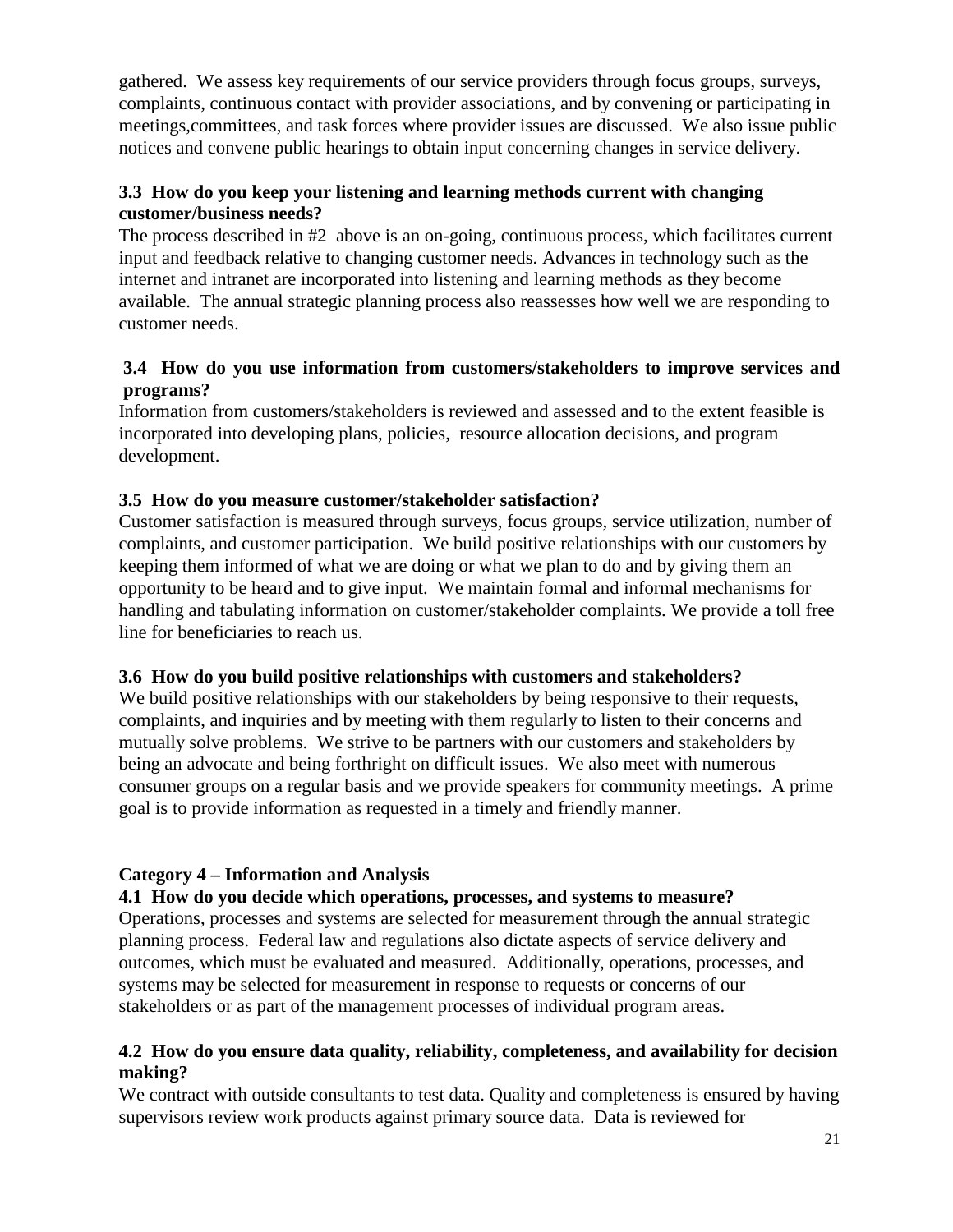comparability between funding years. We work with providers to assure that criteria for data are the same. We make comparisons with similar programs nationally. Formatted data reports we submit to funding streams that provide federal matching dollars for our health, social, childcare, and aging programs are routinely audited for completeness and accuracy.

## **4.3 How do you use data/information analysis to provide effective support for decisionmaking?**

Data is used to establish trends and projections, identify gaps in service delivery, and attainment of service delivery targets. This information is used for planning, priority setting, and policy and budget development

## **4.4 How do you select and use comparative data and information?**

We use data to do comparative studies to evaluate the services provided by the agency. Historical data, similar projects, similar funding availability, and national and statewide trends form the basis for selecting and comparing data and information. Program staff compares SC Medicaid and childcare data to national and general population health and childcare data and trends. The results of these activities are used to set program priorities and strategies. This data helps agency staff determine which areas and programs the agency needs to monitor more closely or where we need to make policy changes or adjustments.

## **Category 5 - Human Resource Focus**

## **5.1 How do you and your managers/supervisors encourage and motivate employees (formally and/or informally) to develop and utilize their full potential?**

Managers and supervisors motivate employees and assist them in developing their full potential by providing positive feedback, flexible work schedules, a comfortable work environment (business casual dress attire everyday), training opportunities, mentoring opportunities, recognition programs, and appropriate resources so that they can work effectively.

## **5.2 How do you identify and address key developmental and training needs, including job skills training, performance excellence training, diversity training,**

**management/leadership development, new employee orientation and safety training?** Various types of training including orientation training, managerial training, computer training, customer service training, and diversity training are provided by the agency or through contracts with training vendors based on periodic needs assessments. The training needs assessments are formally conducted in two year intervals and take into account feedback from agency employees and the agency's training advisory committee. Data is gathered through interviews, surveys, and review of existing records. In the future, training will become a part of an employee's EPMS that will assist in further assessing training needs and identifying areas for employee growth. As a result, training plans can be specifically developed by the supervisor, employee, and training staff to address performance gaps.

## **5.3 How does your employee performance management system, including feedback to and from employees, support high performance?**

In our support of rewarding our high performers, we have committed to support the Merit Pay program and have implemented an on-going Employee Recognition and Award Program.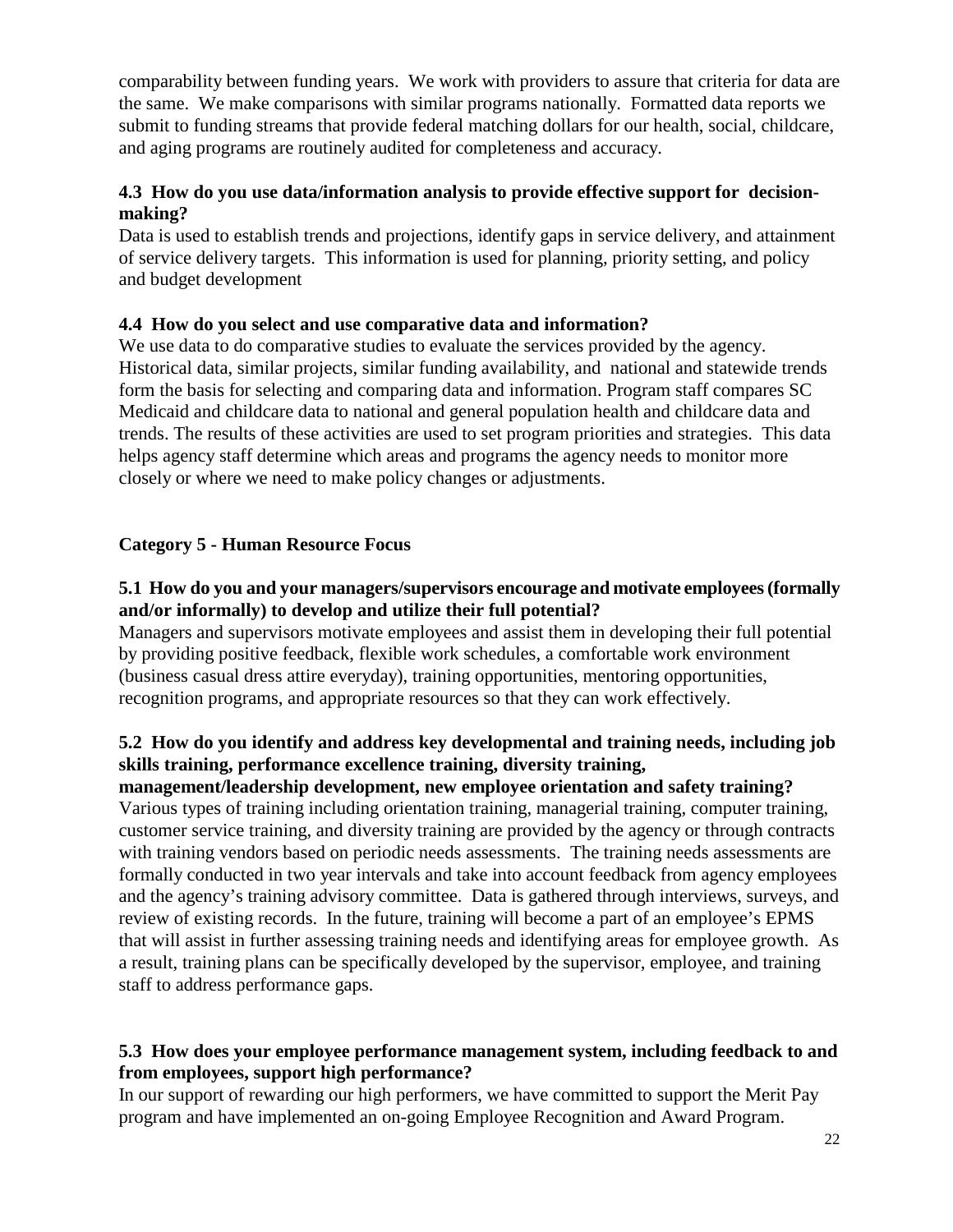During orientation employees are trained on the EPMS system, and all new supervisors must complete a mandatory one hour supervisory training that trains on the EPMS process. All supervisors are encouraged to provide continuous feedback to employees. In addition the agency has scheduled classes for Coaching Skills to be given on two occasions during the fiscal year.

## **5.4 What formal and/or informal assessment methods and measures do you use to determine employee well being, satisfaction, and motivation?**

DHHS adopted an employee survey process in FY 2000 which will be repeated on a periodic basis. Mr. Prince also conducted agency "fire-side chats" with each division of the agency and asked for employee feedback and suggestions. As a result of the survey and these meetings, the agency implemented business casual dress every day, an Employee of the Month program, an Employee Mentoring program, an Alternative Work Schedule, and a number of management changes.

## **5.5 How do you maintain a safe and healthy work environment?**

The agency has a Workplace Violence Policy and Sexual Harassment Policy and provides an avenue for employees to report violent incidents or incidents of Sexual Harassment. We are soliciting bids to procure a safety plan for the agency that will include single door access and employee sign in. We have been proactive in addressing ergonomic concerns and have an avenue for employees to request an ergonomic review of their work space if they are experiencing medical problems.

## **5.6 What is the extent of your involvement in the community?**

Our employees participate in a broad range of community and professional activities that contribute to our mission of promoting the health and well-being of all South Carolinians. We have implemented a program that allows employees to devote 4 hours a month to participation in school activities. We continue to support a Meals on Wheels route and support a Salvation Army Kettle during the Christmas season. We provide assistance to our CLTC clients through an employee auction.

## **Category 6 – Process Management**

## **6.1 What are your key designs and delivery processes for products/services, and how you incorporate new technology, changing customer and mission-related requirements, into these design and delivery processes and systems?**

Our primary delivery process is contractual/enrollment agreements with over 30,000 providers to deliver services; monitoring and technical assistance processes to provide feedback and assistance to the provider network in resolving claims payment problems and to recipients in accessing services; and claims payment systems such as the Medicaid Management Information System which tracks \$3.2 billion in payments to 30,000 providers for over 30 million claims, our ABC voucher System that enables parents of 42,000 children to make their own decisions about their childcare provider, and our accounting system (GAFRS). We continuously solicit customer input and assess ways to streamline and upgrade our processes to make them more efficient and customer friendly, particularly with regard to application of technological process improvements. We incorporate new technology and customer requirements by focusing on being efficient in making timely payments, making it easier to submit claims for payment, and keeping processing time to a minimum. An excellent example of enlisting technology to focus on new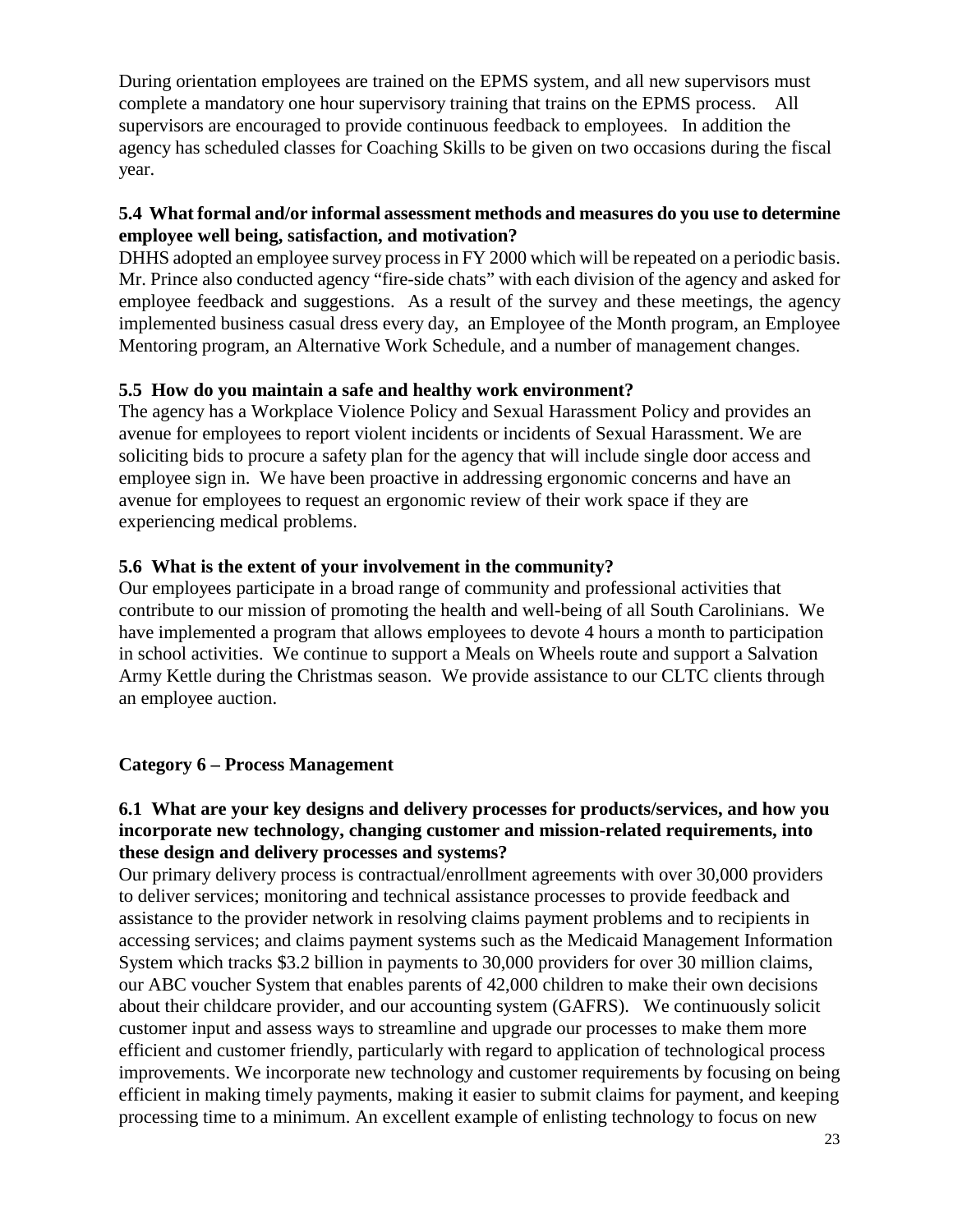customer needs, product and service delivery, and partnering to improve a service is our new statewide Point of Sale (POS) computerized system for our pharmaceutical program. It is a realtime system that replaces a cumbersome paper process. POS enables pharmacists throughout South Carolina to view a Medicaid patient's total pharmaceutical benefit and to actively intervene to thwart potential contraventions of medications. This same system permits DHHS to emphasize generic substitutions for more costly brand names, require prior authorization for some products, and deny refills until 75 percent of the original prescription has been used.

## **6.2 How does your day-to-day operation of key production/delivery processes ensure meeting key performance indicators?**

DHHS maintains current data and numerous tracking systems to assess how well we are meeting key performance indicators. Within available resources, we are seeking to automate as many of these tracking mechanisms as feasible to allow for more timely feedback on measures of performance. The day-to-day operations of our systems is monitored continually for improvements and streamlining of the processes by all agency staff. Feedback from customers/providers/vendors are integrated into process improvements.

## **6.3 What are you key support processes, and how do you improve and update these processes to achieve better performance?**

We have program staff who provide technical assistance to providers. We also provide information and assistance to family caregivers, to businesses, to other agencies, to legislators. We improve our processes in response to information we receive from our customers. We are deeply committed to helping improve the services we finance. We send technical teams into "the field" when requested by providers or recipients to help negotiate positive results.

## **6.4 How do you manage and support your key supplier/contractor/partner interactions and processes to improve performance?**

In addition to being primary customers, our contracted and enrolled service providers are our primary suppliers. We interact with them monthly through our Medical Care Advisory Committee meetings and maintain continuous interaction with provider associations to obtain input and feedback. We are very proactive in providing technical assistance and data, as well as training and training updates, and resource materials. We delegate management on a regional basis through the Area Agencies on Aging and the Community Long Term Care Area Offices to insure support and to receive feedback on a localized basis.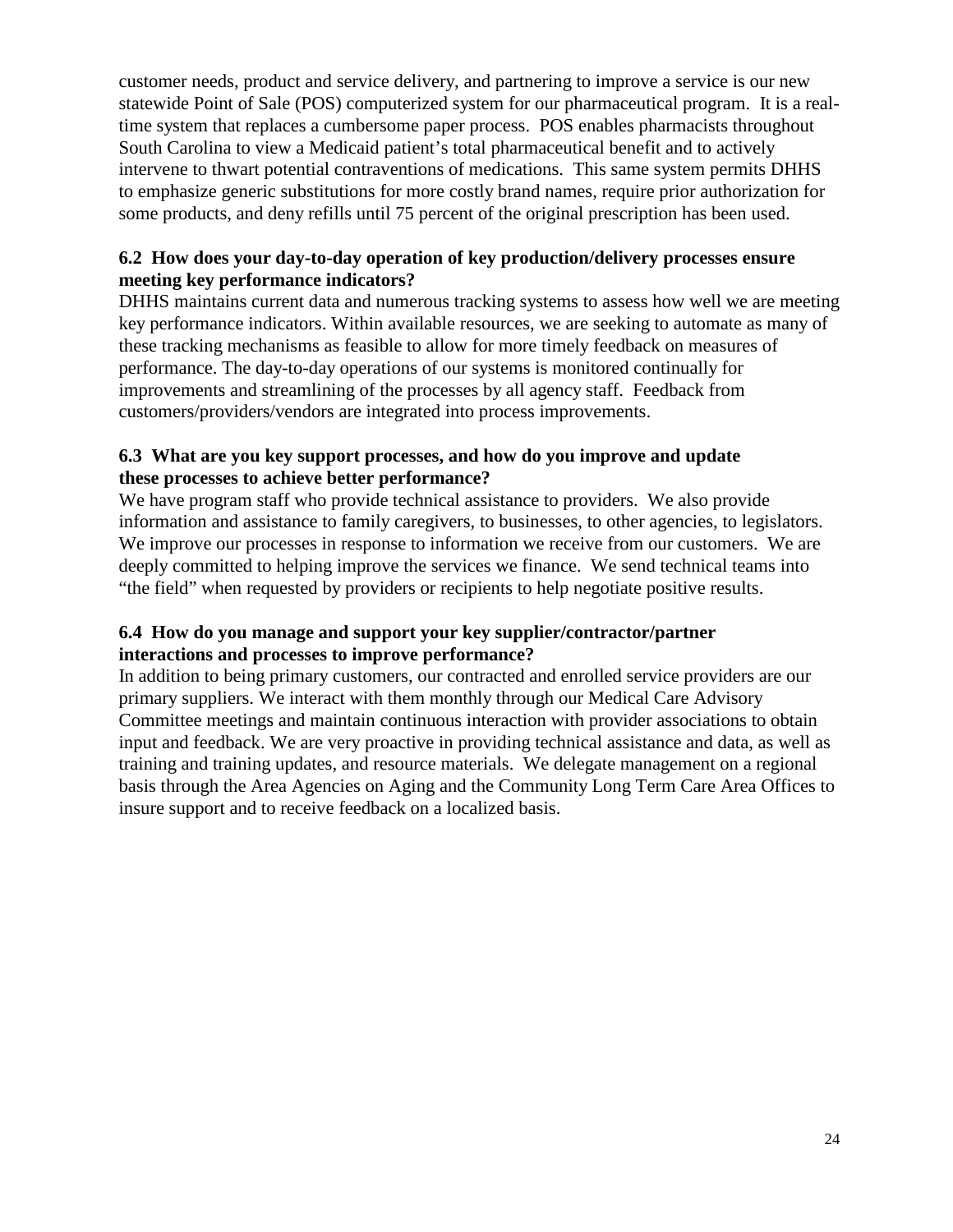## **Category 7 - Business Results**

| <b>Program Title:</b>      | <b>MEDICAID</b>                            |                                                                                                                                                                                                                                                                                                           |
|----------------------------|--------------------------------------------|-----------------------------------------------------------------------------------------------------------------------------------------------------------------------------------------------------------------------------------------------------------------------------------------------------------|
|                            | <b>A. Hospital Services</b>                |                                                                                                                                                                                                                                                                                                           |
| <b>Program Costs:</b>      | State:<br>Federal:<br>Earmarked:<br>Total: | \$107,744,537<br>\$370,813,848<br>\$48,737,572<br>\$527,295,957                                                                                                                                                                                                                                           |
| <b>Program Goals:</b>      | Medicaid recipients.                       | To provide inpatient, outpatient, and hospital based physician services to                                                                                                                                                                                                                                |
| <b>Program Objectives:</b> |                                            |                                                                                                                                                                                                                                                                                                           |
| 1)                         | and manual updates.                        | To administer the Hospital Program by developing and coordinating policies<br>and procedures and communicating changes in policy in a timely manner to<br>Medicaid providers and provider associations through Medicaid bulletins                                                                         |
| 2)                         |                                            | To assure reasonable and adequate provider reimbursement by monitoring<br>current expenditures, projecting future expenditures, and making appropriate<br>recommendations with regard to state appropriations.                                                                                            |
| 3)                         |                                            | To expedite claims processing to assure timely provider reimbursement by<br>monitoring claims resolution, streamlining paperwork requirements,<br>maintaining open communication with MMIS staff, and making appropriate<br>recommendations for system changes and reference file updates.                |
| 4)                         |                                            | To insure quality of care by executing and managing an annual contract with<br>the Peer Review Organization (PRO) for quality assessment and review;<br>developing outcome measure studies to address identified problems and<br>needs, and monitoring quality assurance activities performed by the PRO. |
| 5)                         |                                            | To provide technical assistance and training to providers on policies and<br>procedures by conducting liaison activities, making on-site visits to provider<br>offices, providing assistance with policy interpretation and billing<br>procedures, and conducting basic billing and policy workshops.     |

| <b>Performance Measures:</b>    | <b>Actual</b><br><b>FY 98-99</b> | Actual<br><b>FY 99-00</b> | <b>Actual</b><br><b>FY 00-01</b> |
|---------------------------------|----------------------------------|---------------------------|----------------------------------|
| Inputs:                         |                                  |                           |                                  |
| Number of DHHS FTEs assigned to | 10                               | 13                        |                                  |
| program                         |                                  |                           |                                  |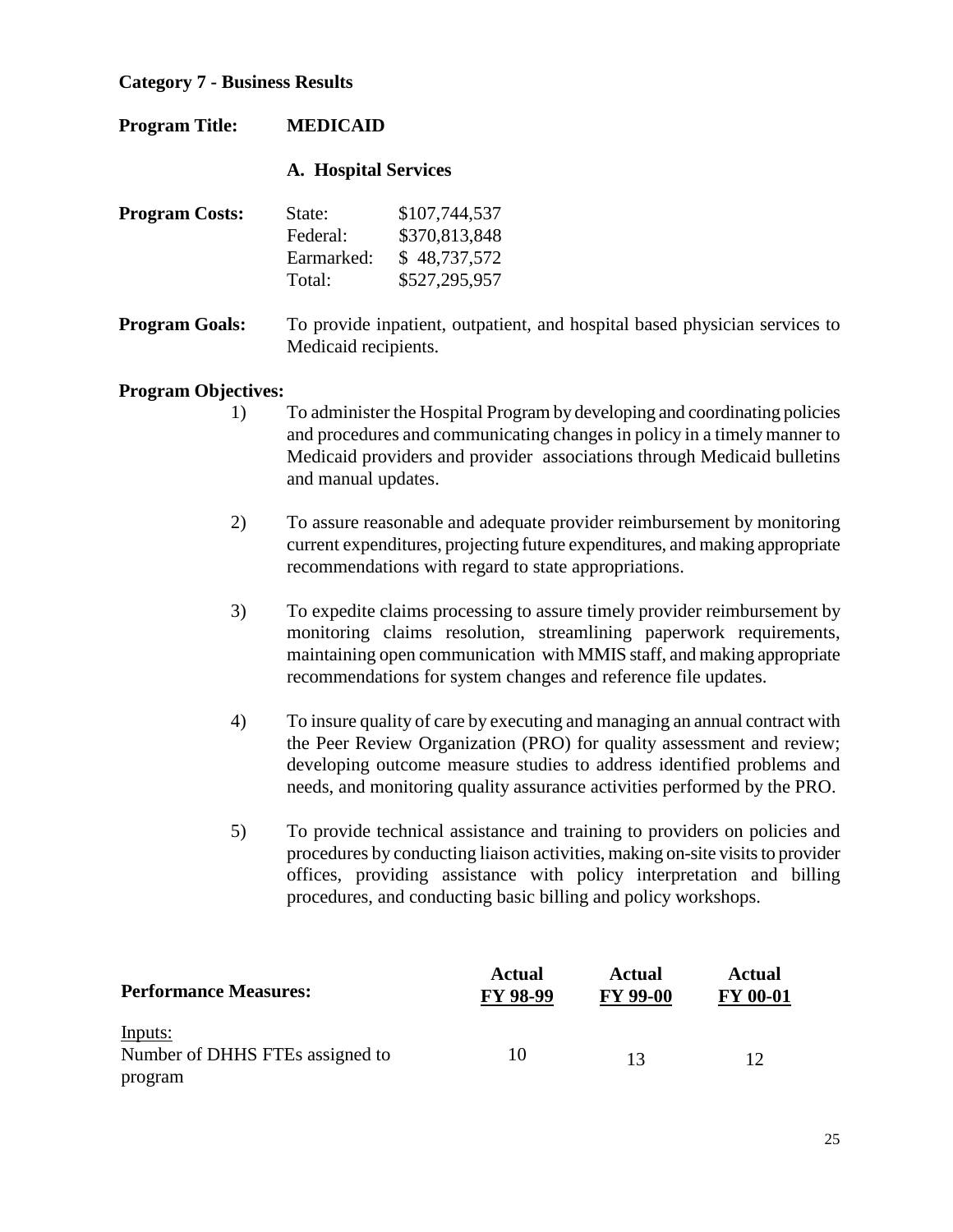| <b>Performance Measures:</b>                   | <b>Actual</b><br>FY 98-99 | <b>Actual</b><br>FY 99-00 | <b>Actual</b><br>FY 00-01 |
|------------------------------------------------|---------------------------|---------------------------|---------------------------|
| Number of contracted in state Service          | 117                       | 117                       | 130                       |
| Providers                                      |                           |                           |                           |
| Outputs:                                       |                           |                           |                           |
| Number of transactions processed:              |                           |                           |                           |
| <b>Inpatient Services</b>                      | 304,804                   | 317,702                   | 371,337                   |
| <b>Outpatient Services</b>                     | 763,746                   | 881,211                   | 915,405                   |
| <b>Hospital Based Physician Services</b>       | 447,526                   | 484,959                   | 507,523                   |
| <b>Total - Hospital Services</b>               | 1,516,176                 | 1,683,872                 | 1,794,265                 |
| Efficiency:                                    |                           |                           |                           |
| Average transactions per recipient:            |                           |                           |                           |
| <b>Inpatient Services</b>                      | 2.2                       | 2.2                       | 2.4                       |
| <b>Outpatient Services</b>                     | 3.0                       | 3.1                       | 3.0                       |
| <b>Hospital Based Physician Services</b>       | 2.7                       | 2.7                       | 2.7                       |
| <b>All Hospital Services</b>                   | 4.5                       | 4.6                       | 5.0                       |
| Average expenditure per recipient:             |                           |                           |                           |
| <b>Inpatient Services</b>                      | \$2,620                   | \$2,965                   | \$3,101                   |
| <b>Outpatient Services</b>                     | \$236                     | \$237                     | \$263                     |
| Hospital Based Physician Services              | \$65                      | \$69                      | \$72                      |
| <b>All Hospital Services</b>                   | \$1,287                   | \$1,441                   | \$1,484                   |
| Average provider to staff ratio                | 12:1                      | 9:1                       | 11:1                      |
| Transaction to staff ratio                     | 151,617:1                 | 129,529:1                 | 149,522:1                 |
| Outcomes:                                      |                           |                           |                           |
| Number of unduplicated recipients              |                           |                           |                           |
| receiving services:                            |                           |                           |                           |
| <b>Inpatient Services</b>                      | 138,653                   | 147,738                   | 156,856                   |
| <b>Outpatient Services</b>                     | 255,232                   | 286,368                   | 306,564                   |
| <b>Hospital Based Physician Services</b>       | 165,614                   | 176,639                   | 188,985                   |
| <b>All Hospital Services</b>                   | 337,266                   | 365,556                   | 391,126                   |
| Quality:                                       |                           |                           |                           |
| Number of quality of care studies<br>completed | 3                         | 3                         | 3                         |
| Number of quality reviews completed            | 6,344                     | 7,214                     | 7,333                     |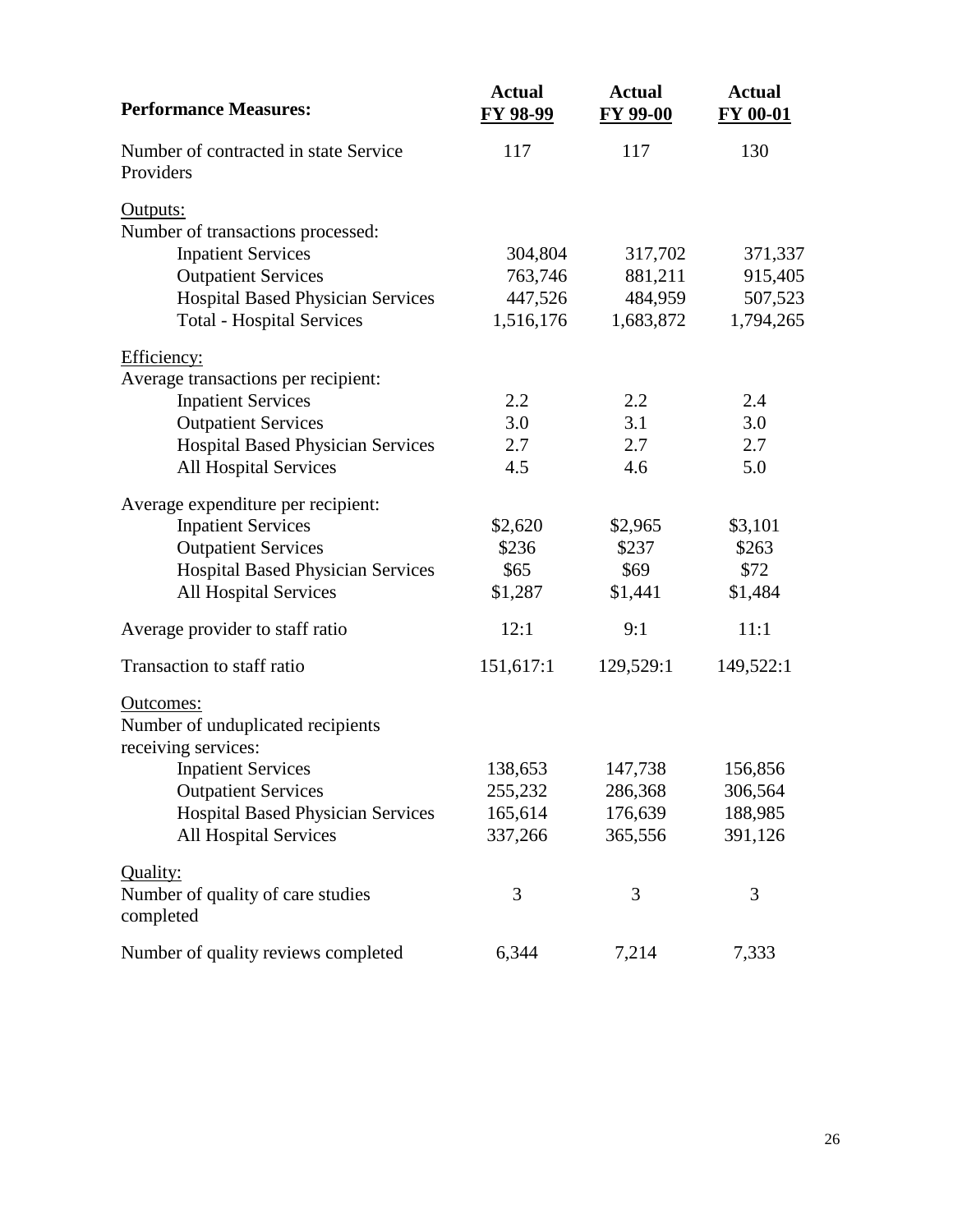#### **B. Pharmaceutical Services**

| <b>Program Cost:</b> | State:     | \$60,431,967  |
|----------------------|------------|---------------|
|                      | Federal:   | \$224,327,824 |
|                      | Earmarked: | \$34,966,737  |
|                      | Total:     | \$319,726,528 |

**Program Goals:** The goal of the Medicaid Pharmacy Services Program is to provide needed pharmaceuticals for the purpose of saving lives in an emergency or a short term illness, for sustaining life in chronic or long term illness, or for limiting the need for hospitalization.

- 1) Improve the health and well-being of Medicaid recipients by providing reimbursement to enrolled pharmacy providers who have dispensed necessary pharmaceuticals.
- 2) Provide coverage of needed pharmaceuticals for the purpose of saving lives in an emergency or a short term illness, for sustaining life in chronic or long term illness, or for limiting the need for hospitalization.
- 3) Promote efficient and cost-effective pharmaceutical therapies through the Drug Utilization Review (DUR) Programs.
- 4) Access rebate monies through the effective management of the pharmaceutical services initiatives.
- 5) Enhance provider liaison activities and provider participation.
- 6) Revise and update program policy and procedural directives.
- 7) Expedite the approval process of provider submission of claim and adjustment requests for reimbursement.

| <b>Performance Measures:</b>                                   | <b>Actual</b><br>FY 98-99 | <b>Actual</b><br><b>FY 99-00</b> | <b>Actual</b><br><b>FY 00-01</b> |
|----------------------------------------------------------------|---------------------------|----------------------------------|----------------------------------|
| Inputs:<br>Number of recipients utilizing pharmacy<br>services | 427,929                   | 464.331                          | 513,514                          |
| Number of enrolled pharmacy providers                          | 1,100                     | 1,052                            | 1,080                            |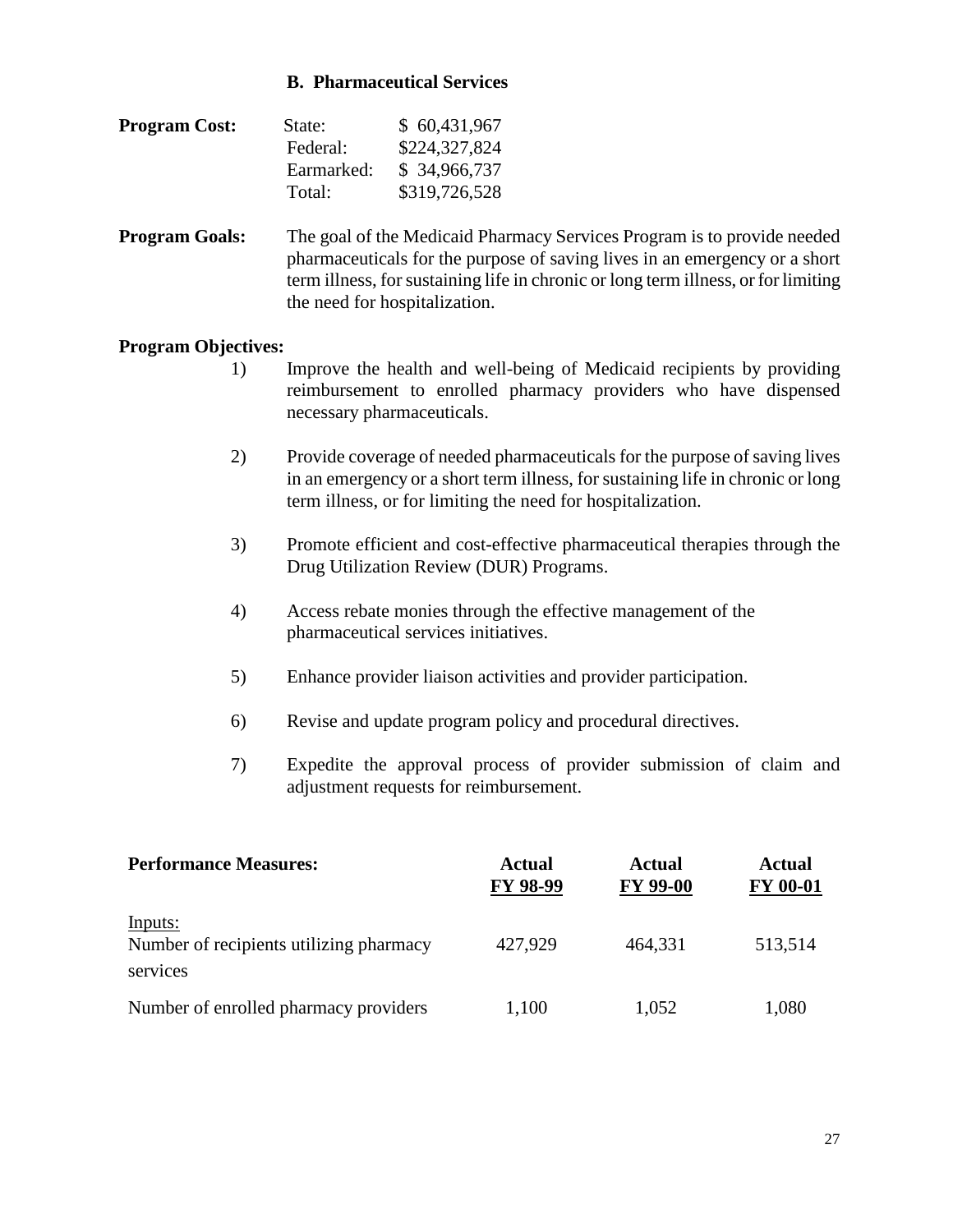|                                                                                     | Actual<br>FY 98-99 | <b>Actual</b><br><b>FY 99-00</b> | Actual<br>FY 00-01 |
|-------------------------------------------------------------------------------------|--------------------|----------------------------------|--------------------|
| Outputs:<br>Number of prescriptions reimbursed by<br><b>Pharmaceutical Services</b> | 4,542,217          | 5,521,859                        | 6,134,390          |
| Average prescription utilization per<br>recipient per month                         | 2.38               | 2.57                             | 2.58               |
| Efficiency:<br>Average cost per recipient                                           | \$477.05           | \$560.55                         | \$622.62           |
| Average reimbursement per prescription                                              | \$44.94            | \$47.14                          | \$52.12            |
| <b>Pharmaceutical Rebate Program</b>                                                | \$49,460,426       | \$67,003,557                     | \$85,532,327       |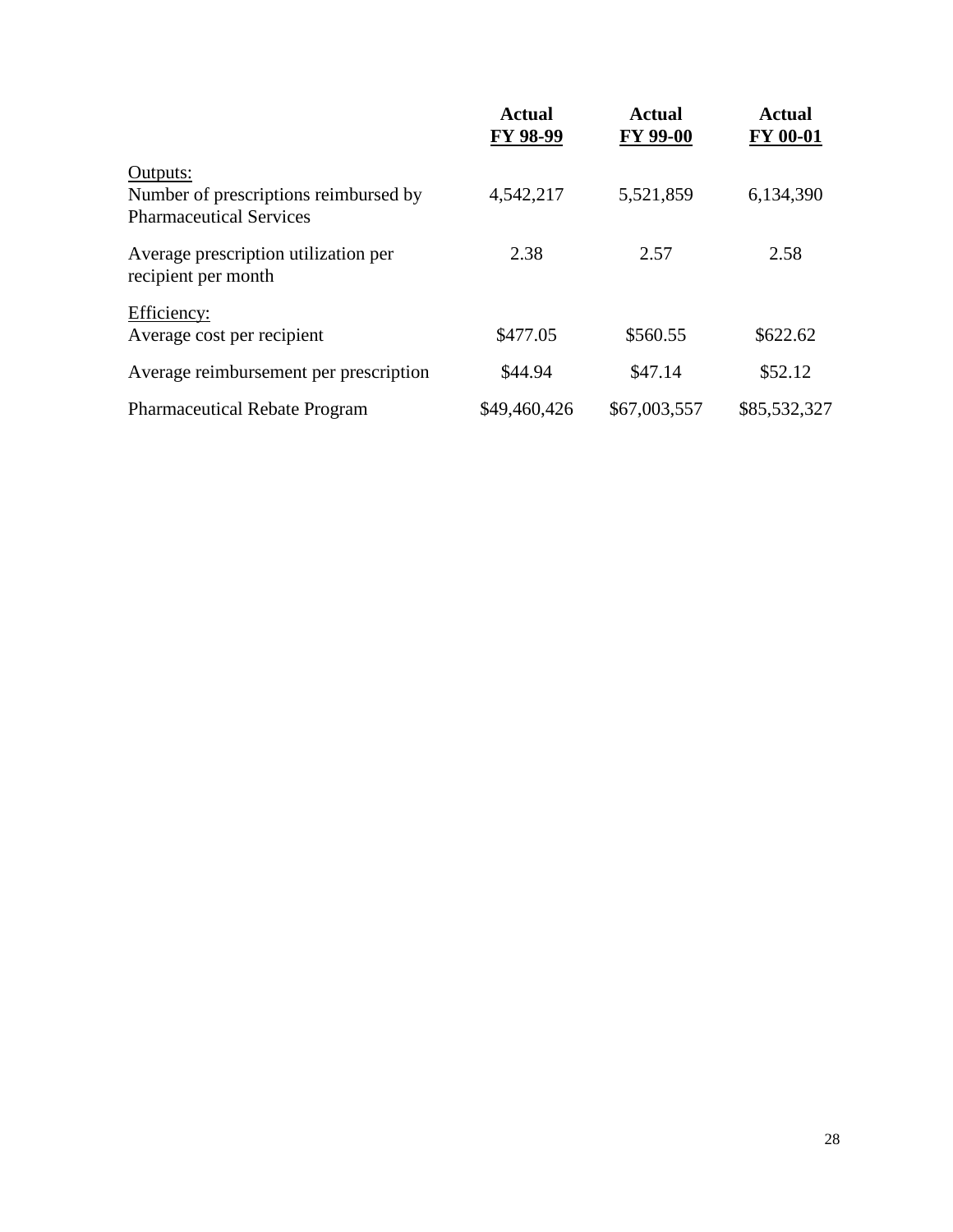#### **C. Physician & Clinic Services**

| <b>Program Costs:</b> | State:   | \$43,857,483            |
|-----------------------|----------|-------------------------|
|                       | Federal: | \$166,280,226           |
|                       |          | Earmarked: \$26,285,187 |
|                       | Total    | \$236,422,896           |

**Program Goals:** To improve access to primary and preventive care for Medicaid recipients, and to foster appropriate use of the health care delivery system.

- 1.) To administer Medicaid services provided by rural health clinics, federally qualified health centers, physicians, podiatrists, nurse practitioners, and other medical professionals by developing and coordinating policy and procedures and communicating changes in policy in a timely manner to Medicaid providers and provider associations through Medicaid bulletins and manual updates.
- 2) To assure reasonable and adequate provider reimbursement by monitoring current expenditures, projecting future expenditures, and making appropriate recommendations with regard to state appropriations.
- 3) To expedite claims processing to assure timely provider reimbursement by monitoring claims resolution, streamlining paperwork requirements, maintaining an open communication line with MMIS staff, and making appropriate recommendations for system changes and reference file updates.
- 4) To monitor access to quality health care by targeting counties with low physician participation levels for on-site visits to encourage increased physician participation and by compiling access to care data and monitoring access for each fiscal year.
- 5) To provide technical assistance and training to providers on policies and procedures by conducting liaison activities, making on-site visits to provider offices, providing assistance with policy interpretation and billing procedures, and conducting basic billing and policy workshops.
- 6) To improve and expand access to quality, coordinated health care by providing medical homes for Medicaid recipients through such initiatives as the Physician Enhanced Program (PEP) and The Healthy Options Program (HOP).
- 7) To insure quality of care by developing and reviewing outcomes based on established indicators.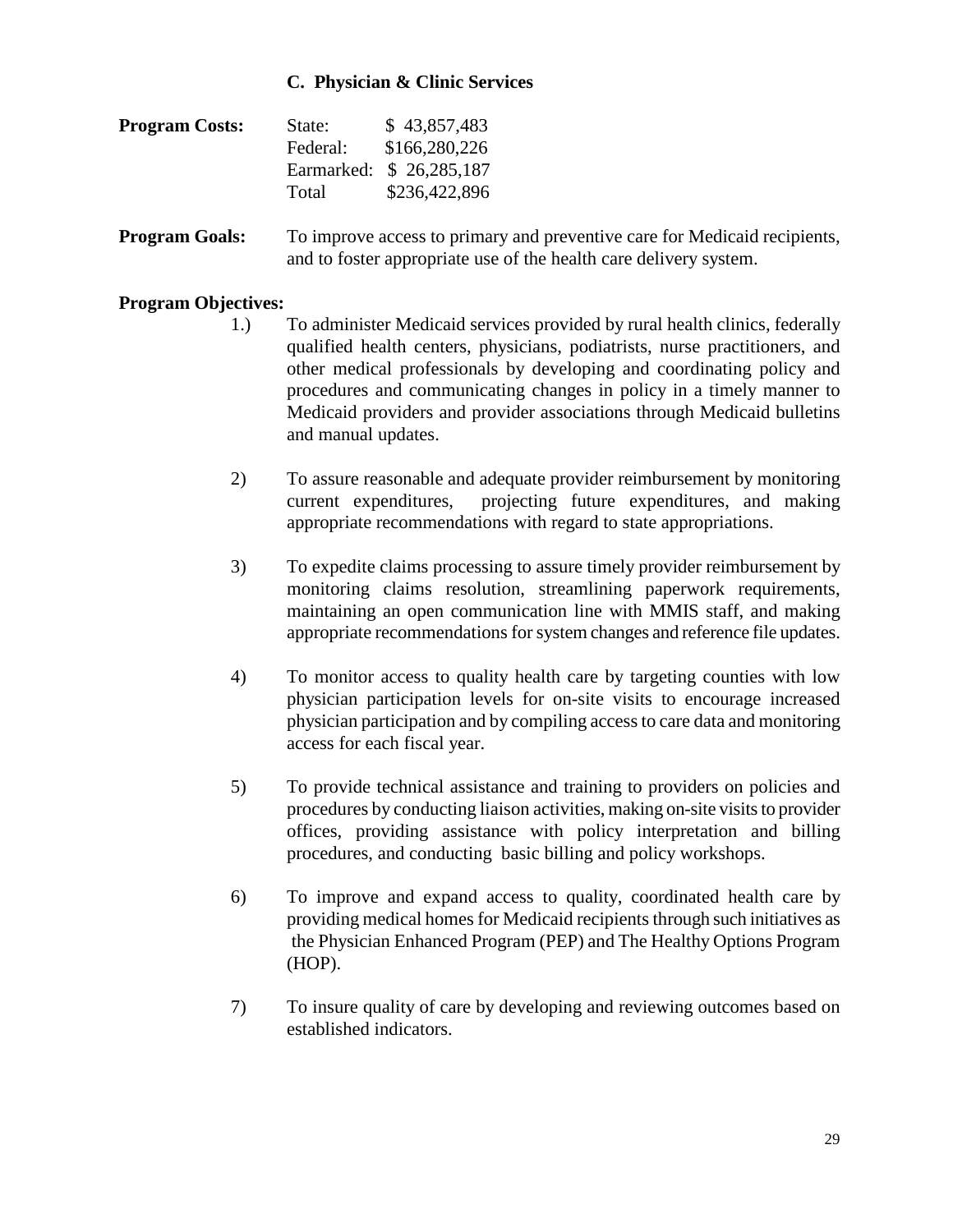8) To improve the health status and well being of Medicaid recipients under the age of 21 by promoting regular well child screening and treatment services through the Early Periodic Screening, Diagnosis, and Treatment Program (EPSDT).

| <b>Performance Measures:</b>                                                                                                                              | <b>Actual</b><br><b>FY 98-99</b> | <b>Actual</b><br><b>FY 99-00</b> | <b>Actual</b><br><b>FY 00-01</b> |
|-----------------------------------------------------------------------------------------------------------------------------------------------------------|----------------------------------|----------------------------------|----------------------------------|
| Inputs:<br>Number of DHHS FTEs assigned to<br>program                                                                                                     | 16                               | 16                               | 16                               |
| Number of enrolled service providers                                                                                                                      | 6,872                            | 10,744                           | 11,374                           |
| Outputs:<br>Number of transactions processed:<br><b>Physician Services</b><br><b>Clinic Services</b><br>EPSDT (well child screening $&$<br>immunizations) | 4,583,508<br>557,018<br>178,564  | 5,137,232<br>618,763<br>186,982  | 5,520,341<br>644,366<br>192,365  |
| Efficiency:<br>Average transactions per recipient:<br><b>Physician Services</b><br><b>Clinic Services</b><br><b>EPSDT</b> Services                        | 11.0<br>4.2<br>1.7               | 11.3<br>4.1<br>1.8               | 11.3<br>4.4<br>2.0               |
| Average expenditure per recipient:<br><b>Physician Services</b><br><b>Clinic Services</b><br><b>EPSDT</b> Services                                        | \$343<br>\$333<br>\$74           | \$353<br>\$333<br>\$78           | \$381<br>\$373<br>\$89           |
| Average provider to staff ratio<br>Average transaction to staff ratio                                                                                     | 430:1<br>332,443:1               | 672:1<br>371,436:1               | 710:1<br>397,317:1               |
| Outcomes:<br>Number of unduplicated recipients<br>receiving services:<br>Physician services<br><b>Clinic Services</b><br><b>EPSDT</b> services            | 416,784<br>133,762<br>106,972    | 454,477<br>147,950<br>104,031    | 488,613<br>144,986<br>94,416     |
| Quality:<br>Number of physician/clinic medical home<br>contracts                                                                                          | 401                              | 455                              | 562                              |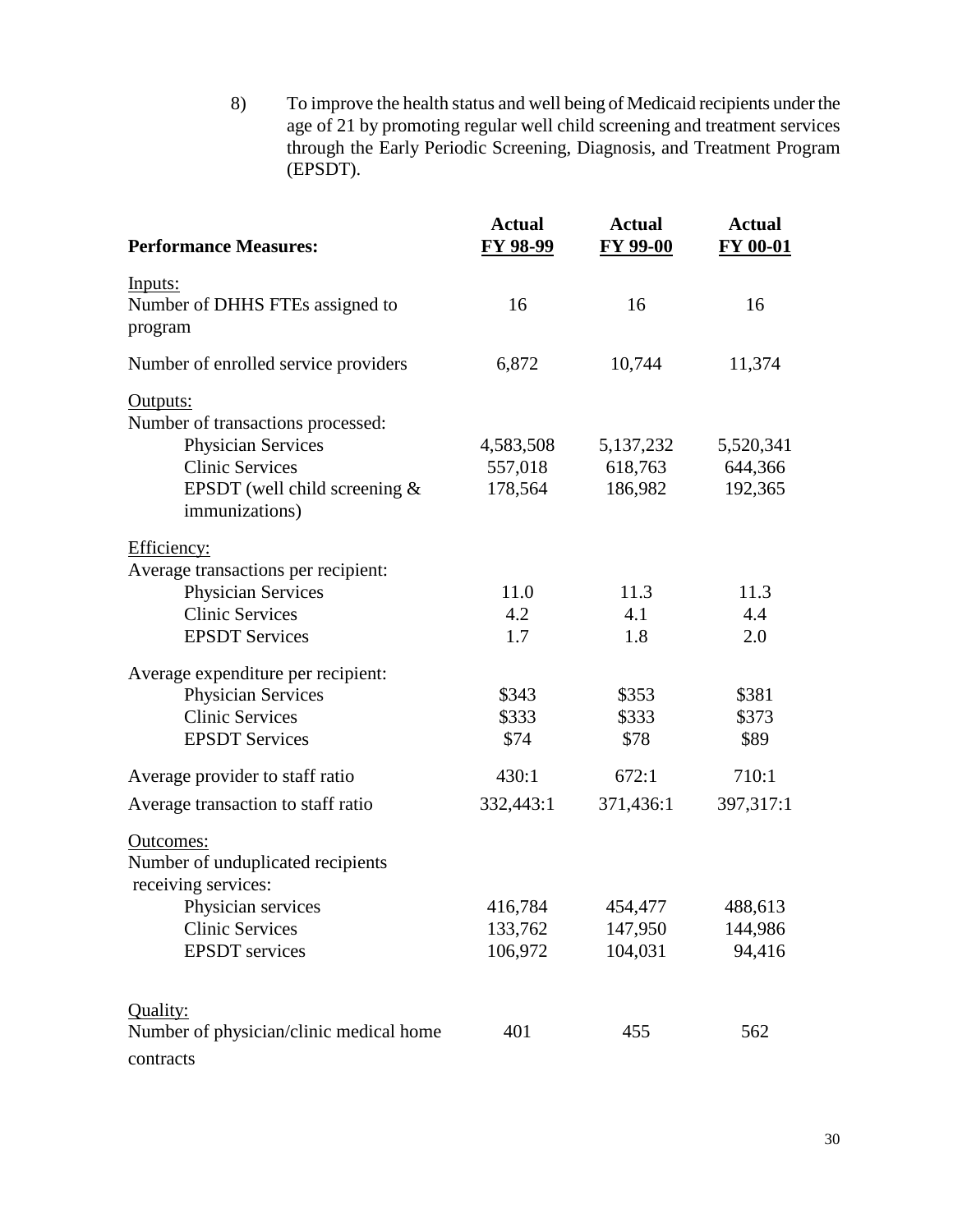| <b>Performance Measures:</b>                                    | <b>Actual</b>   | <b>Actual</b>   | Actual          |
|-----------------------------------------------------------------|-----------------|-----------------|-----------------|
|                                                                 | <b>FY 98-99</b> | <b>FY 99-00</b> | <b>FY 00-01</b> |
| Number of recipients linked to<br>physician/clinic medical home | 44.851          | 59,628          | 72,616          |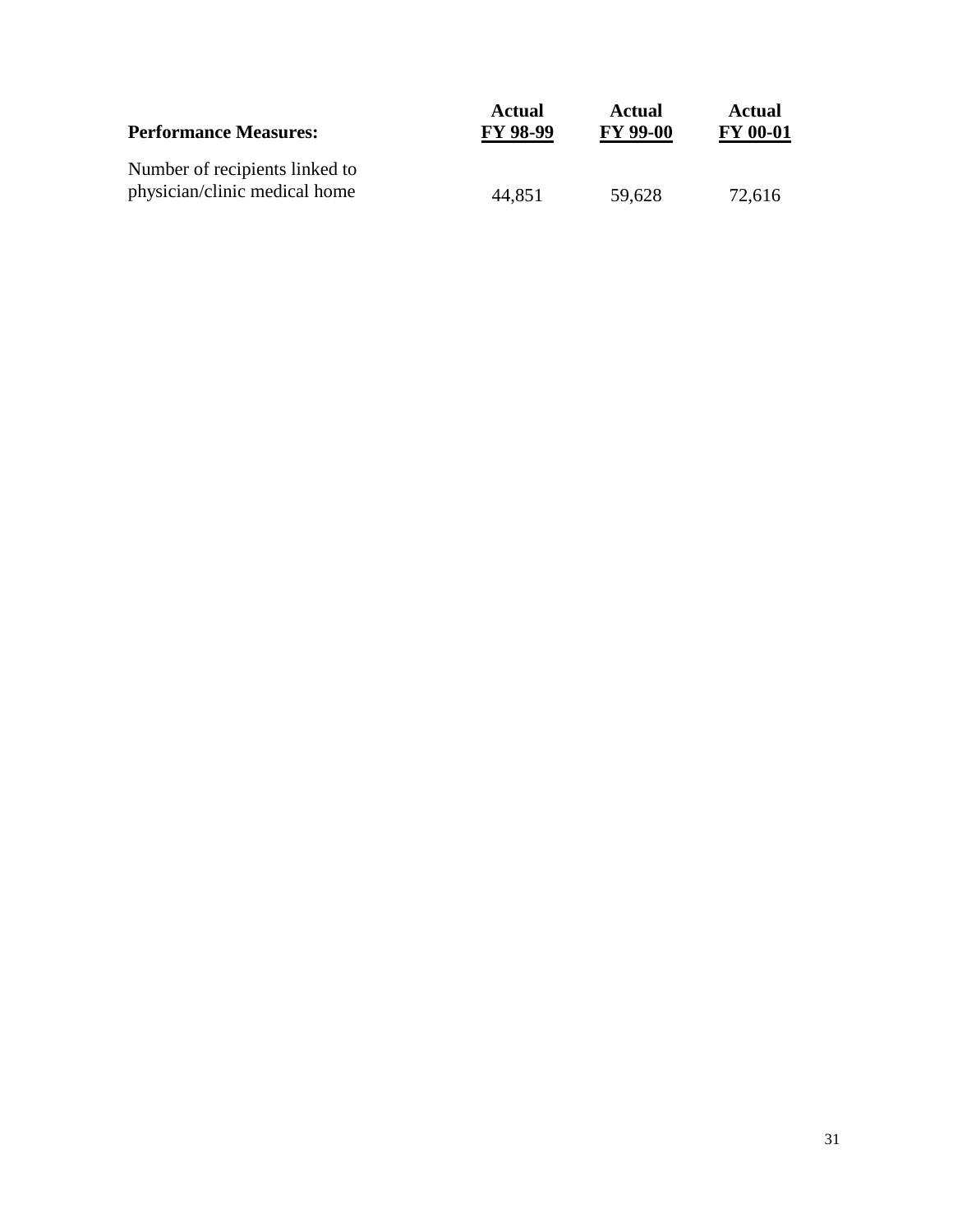#### **D. Dental Services**

| <b>Program Cost:</b> | State:     | \$7,365,257  |
|----------------------|------------|--------------|
|                      | Federal:   | \$42,858,009 |
|                      | Earmarked: | \$10,712,863 |
|                      | Total:     | \$60,936,129 |

**Program Goals:** To provide quality accessible dental services to Medicaid eligible children. To provide quality accessible emergency dental services to Medicaid eligible adults.

- 1) Improve the health status and well-being of Medicaid recipients through the provision of quality dental care.
- 3) Improve access to services by increasing dental provider participation in the Medicaid Program.
- 3) Review, evaluate and revise Dental Program policies and procedures to ensure access to services for recipients, timely payments to providers, and accountability for services rendered. Monitor impact of dental fee increases effective January 1, 2000.

| <b>Performance Measures:</b>                                        | <b>Actual</b><br>FY 98-99 | <b>Actual</b><br>FY 99-00 | <b>Actual</b><br>FY 00-01 |
|---------------------------------------------------------------------|---------------------------|---------------------------|---------------------------|
| Inputs:                                                             |                           |                           |                           |
| Number of licensed dentists statewide                               | 1,719                     | 1,713                     | 1,615                     |
| Number of Medicaid enrolled dentists                                | 619                       | 824                       | 886                       |
| Outputs:                                                            |                           |                           |                           |
| Number of children served                                           | 115,304                   | 126,340                   | 156,752                   |
| Number of adults served                                             | 22,686                    | 26,354                    | 32,100                    |
| Efficiency:                                                         |                           |                           |                           |
| Average cost per recipient                                          | \$135                     | \$242                     | \$377                     |
| Average cost per child served                                       | \$133                     | \$250                     | \$393                     |
| Average cost per adult served                                       | \$140                     | \$202                     | \$298                     |
| Outcomes:<br>Number of children receiving screening<br>and services | 115,304                   | 126,340                   | 156,752                   |
| Number of adults receiving emergency<br>services                    | 22,686                    | 26,354                    | 32,100                    |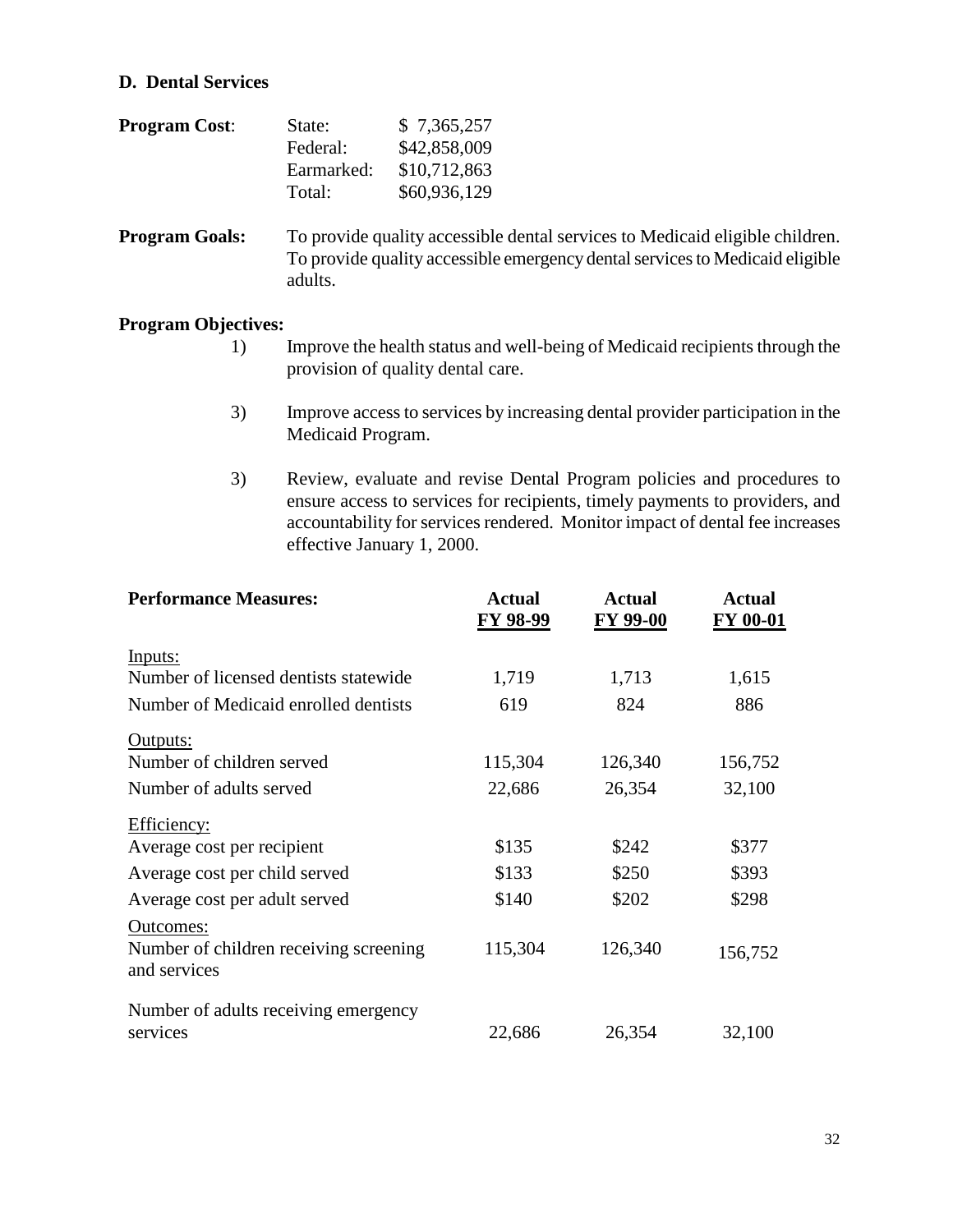#### **E. Vision Services**

| <b>Program Cost:</b> | State:     | \$1,834,898 |
|----------------------|------------|-------------|
|                      | Federal:   | \$4,347,373 |
|                      | Earmarked: |             |
|                      | Total:     | \$6,182,271 |

**Program Goals:** To provide quality accessible vision services to Medicaid eligible recipients.

- 1) Improve the health status and well-being of Medicaid recipients through the provision of quality vision care.
- 2) Improve access to services by increasing vision provider participation in the Medicaid Program.
- 3) Review, evaluate and revise Vision Program policies and procedures to ensure access to services for recipients, timely payments to providers, and accountability for services rendered.

| <b>Performance Measures:</b>                     | <b>Actual</b><br>FY 98-99 | <b>Actual</b><br>FY 99-00 | <b>Actual</b><br>FY 00-01 |
|--------------------------------------------------|---------------------------|---------------------------|---------------------------|
| Inputs:                                          |                           |                           |                           |
| Number of licensed vision providers<br>statewide | 569                       | 660                       | 674                       |
| Number of Medicaid-enrolled vision<br>providers  | 545                       | 560                       | 575                       |
| Outputs:                                         |                           |                           |                           |
| Number of examinations provided to<br>children   | 36,609                    | 41,462                    | 40,672                    |
| Number of glasses prescribed for<br>children     | 33,809                    | 36,625                    | 41,677                    |
| Number of examinations provided to<br>adults     | 15,519                    | 13,382                    | 12,214                    |
| Number of glasses prescribed for adults          | 719                       | 931                       | 1,114                     |
| Efficiency:                                      |                           |                           |                           |
| Average cost per recipient                       | \$43                      | \$44                      | \$47                      |
| Average cost per adult served                    | \$38                      | \$35                      | \$41                      |
| Average cost per child served                    | \$46                      | \$47                      | \$49                      |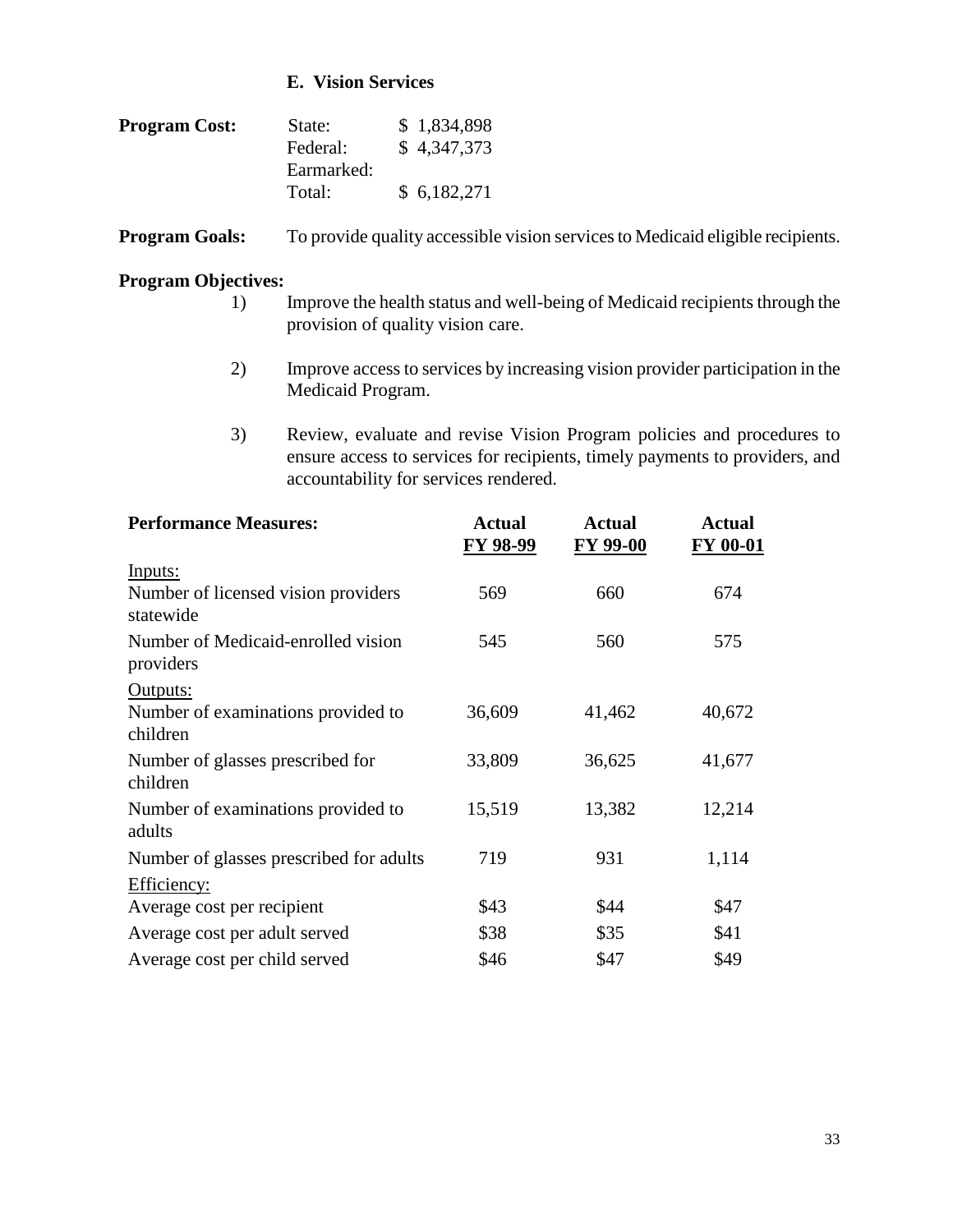## **F. Chiropractic Services**

| <b>Program Costs:</b> | State:<br>Federal:<br>Earmarked:<br>Total: | \$539,582 (Medicare/Medicaid \$61,879) |
|-----------------------|--------------------------------------------|----------------------------------------|
|                       |                                            |                                        |

**Program Goals:** To provide quality accessible chiropractic services to Medicaid eligible recipients.

- 1) Improve the health status and well-being of Medicaid recipients through the provision of quality chiropractic care.
- 2) Review, evaluate and revise Chiropractic Program policies and procedures to ensure access to services for recipients, timely payments to providers, and accountability for services rendered within allocated funding.

| <b>Performance Measures:</b>                             | <b>Actual</b><br>FY 98-99 | Actual<br><b>FY 99-00</b> | <b>Actual</b><br><b>FY 00-01</b> |
|----------------------------------------------------------|---------------------------|---------------------------|----------------------------------|
| Inputs:<br>Number of licensed chiropractors<br>statewide | 810                       | 800                       | 711                              |
| Number of Medicaid-enrolled<br>chiropractors             | 252                       | 272                       | 356                              |
| Outputs:<br>Number of children served                    | 317                       | 1,319                     | 1,815                            |
| Number of adults served                                  | 420                       | 2,582                     | 3,558                            |
| Efficiency:<br>Cost per recipient                        | \$123                     | \$105                     | \$111                            |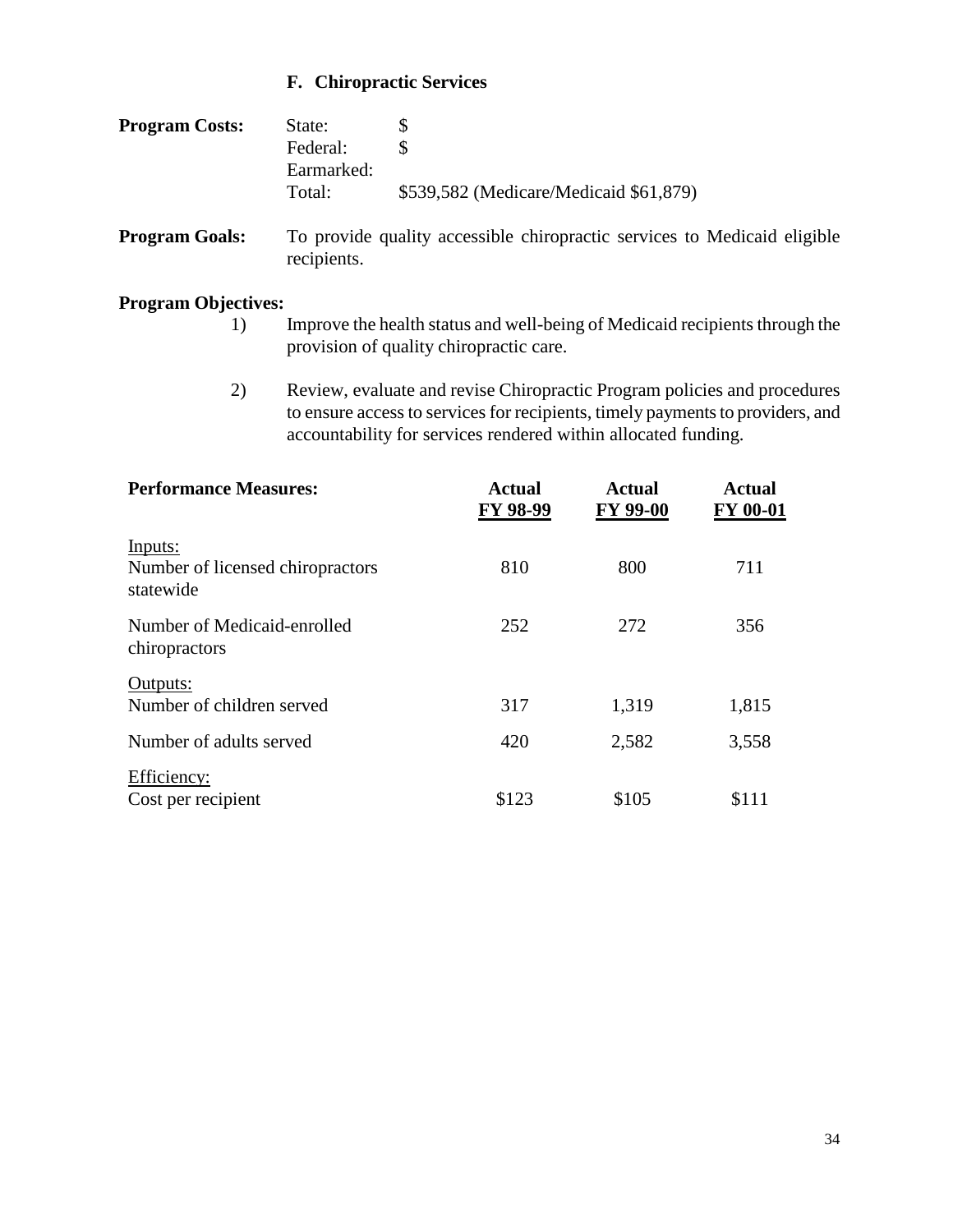#### **G. Transportation**

| <b>Program Costs:</b> | State:     | \$6,982,540  |
|-----------------------|------------|--------------|
|                       | Federal:   | \$24,206,176 |
|                       | Earmarked: | \$3,430,862  |
|                       | Total:     | \$34,619,578 |

**Program Goals:** To provide quality accessible transportation services to Medicaid eligible recipients.

- 1) Improve the health status and well-being of Medicaid recipients through the provision of contractual, individual and ambulance transportation services.
- 2) Review, evaluate and revise all transportation policies and procedures to ensure the efficient and cost-effective use of resources to meet the needs of the state's Medicaid population.
- 3) Develop, monitor and evaluate the non-emergency transportation infrastructure to ensure the accessibility and availability of transportation resources for Medicaid eligible recipients.

| <b>Performance Measures:</b>                                   | <b>Actual</b><br><b>FY 98-99</b> | <b>Actual</b><br><b>FY 99-00</b> | <b>Actual</b><br>FY 00-01 |
|----------------------------------------------------------------|----------------------------------|----------------------------------|---------------------------|
| Inputs:<br>Number of licensed ambulance services<br>statewide  | 204                              | 210                              | 228                       |
| Number of DHHS FTEs                                            | $\overline{4}$                   | 6                                | 6                         |
| Number of contractual providers                                | 25                               | 25                               | 29                        |
| Number of fleet vehicles                                       | 567                              | 567                              | 642                       |
| Number of enrolled ITP providers                               | 1,066                            | 797                              | 1,072                     |
| Outputs:<br>Number of Medicaid-enrolled ambulance<br>providers | 130                              | 139                              | 146                       |
| Number of recipients served                                    | 52,463                           | 152,453                          | 136,239                   |
| Number of non-emergency trips                                  | 793,308                          | 1,412,254                        | 1,611,833                 |
| Efficiency:<br>Cost per recipient served                       | \$200                            | \$237                            | \$260                     |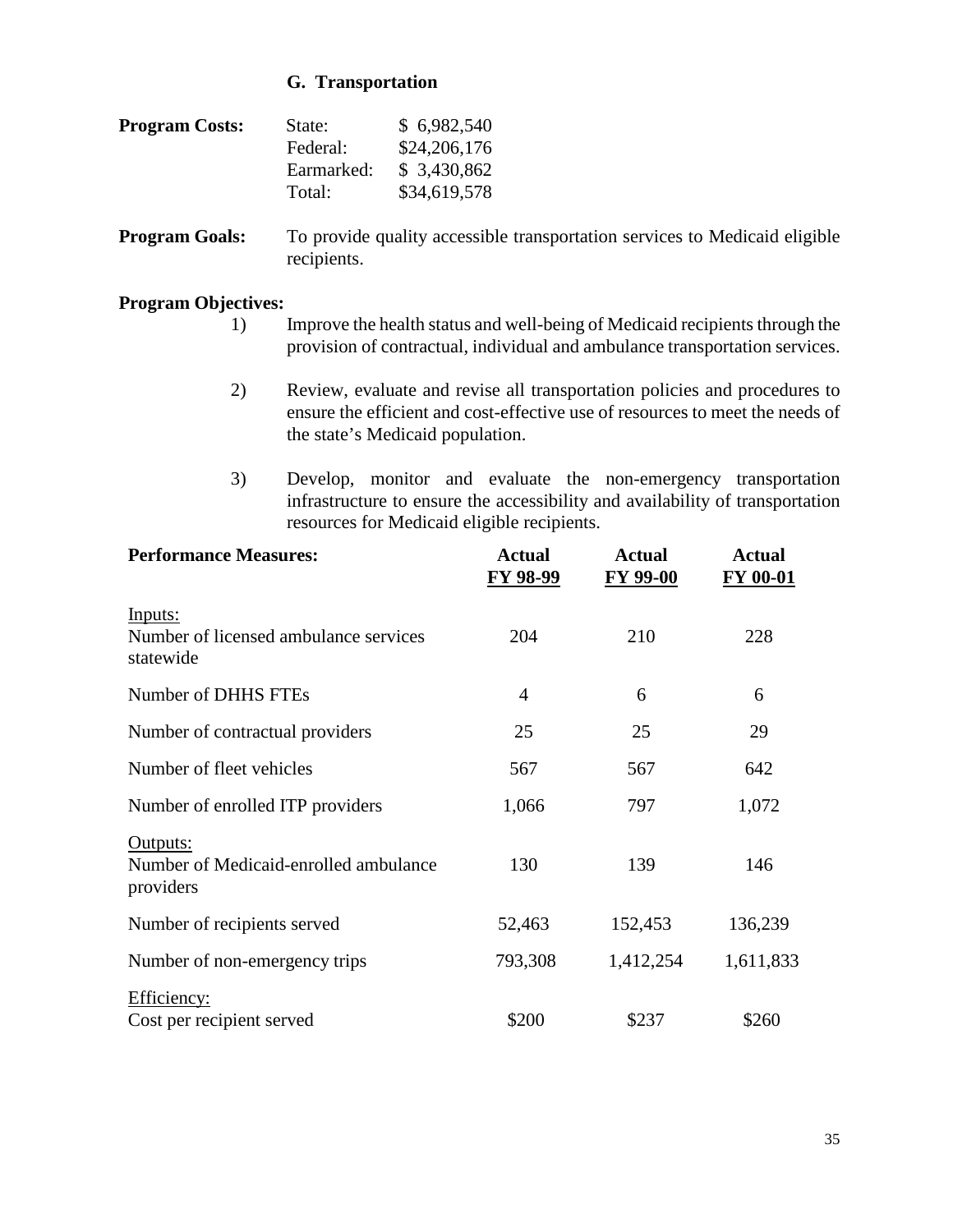|                                                                        | Actual<br>FY 98-99 | Actual<br><b>FY 99-00</b> | <b>Actual</b><br><b>FY 00-01</b> |
|------------------------------------------------------------------------|--------------------|---------------------------|----------------------------------|
| Outcomes:<br>Number of Medicaid recipients<br>(duplicated) transported | 799,200            | 1,418,218                 | 1,672,524                        |
| Quality:<br>Number of technical assistance visits                      | 41                 | 42                        | 43                               |
| Number of Human Service Community<br>Surveys on providers performed    | N/A                | 75                        | 97                               |
| Number of provider related complaints                                  | 7                  | 8                         | 86                               |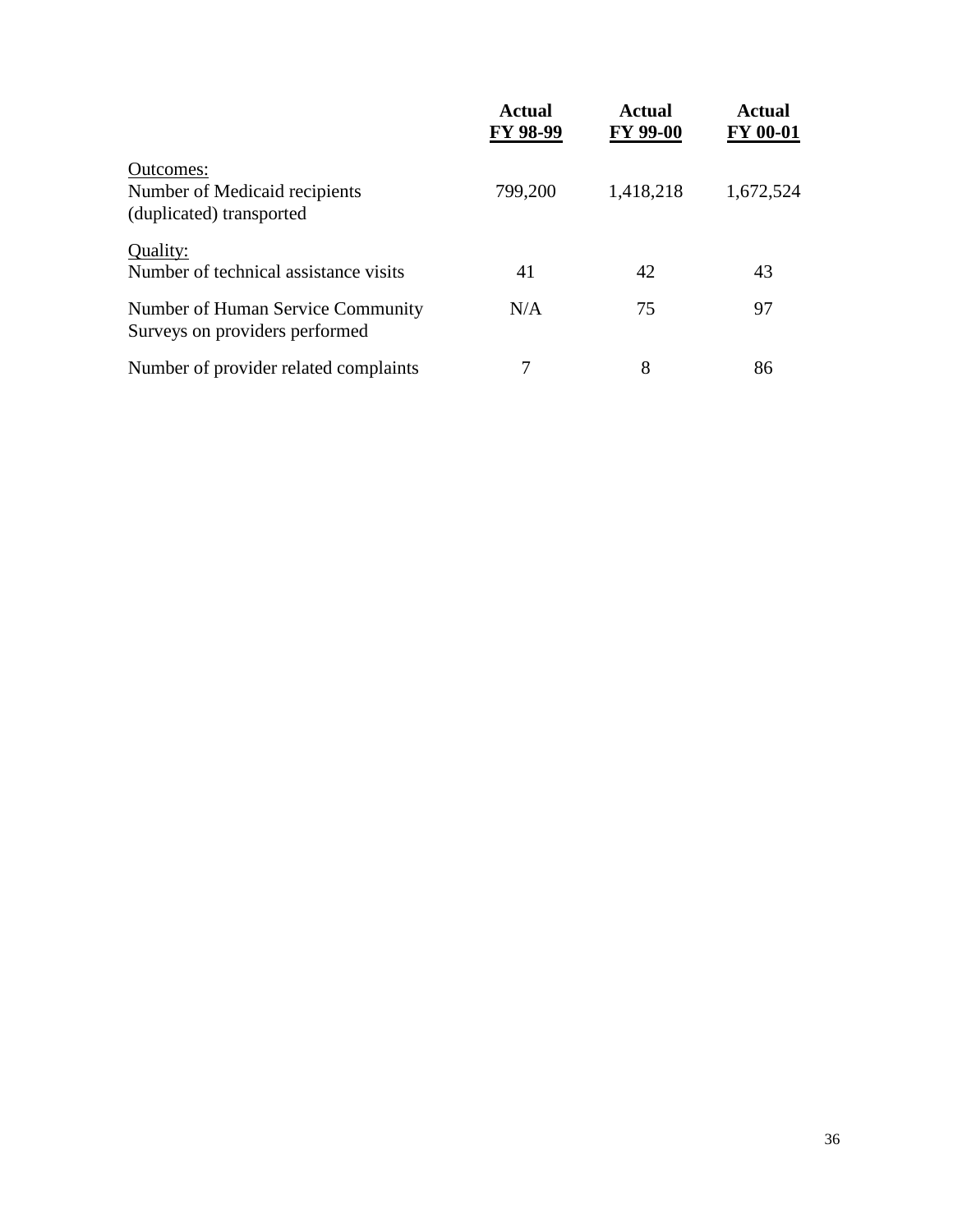#### **H. Rehabilitative Therapy Services**

| <b>Program Costs:</b> | State:     | \$1,240,117 |
|-----------------------|------------|-------------|
|                       | Federal:   | \$2,938,175 |
|                       | Earmarked: |             |
|                       | Total:     | \$4,178,292 |

**Program Goals:** The goal of the Rehabilitative Therapy Services Program is to ensure the availability of high quality, accessible physical therapy, occupational therapy, speech-language pathology, and audiology services to eligible South Carolinians.

#### **Program Objectives:**

- 1) Accommodate the need of school districts and other state agencies to provide rehabilitative therapy services to children and adults with special needs; to maximize the use of federal funds and reduce the expenditure of state dollars in the provision of these services.
- 2) Improve access to private therapy services through removal of the prior authorization process for school districts and the pooling of state agency funds to support payment to private therapy providers statewide.
- 3) Ensure the coordination of service delivery, reduce duplication of services, and monitor the impact of the removal of prior authorization through close and regular review of utilization and expenditures.

| <b>Performance Measures:</b>                     | Actual<br>FY 98-99 | Actual<br><b>FY 99-00</b> | <b>Actual</b><br><b>FY 00-01</b> |
|--------------------------------------------------|--------------------|---------------------------|----------------------------------|
| Inputs:<br>Number of enrolled service providers  | 1,175              | 1,861                     | $*1180$                          |
| Number of DHHS FTEs                              | $\overline{4}$     | 4                         | 4                                |
| Outputs:<br>Number of recipients served          | 3,328              | 9,268                     | 10,893                           |
| Efficiency:<br>Average expenditure per recipient | \$224              | \$350                     | \$384                            |

**\***File maintenance deleted 600 inactive providers from Medicaid enrollment.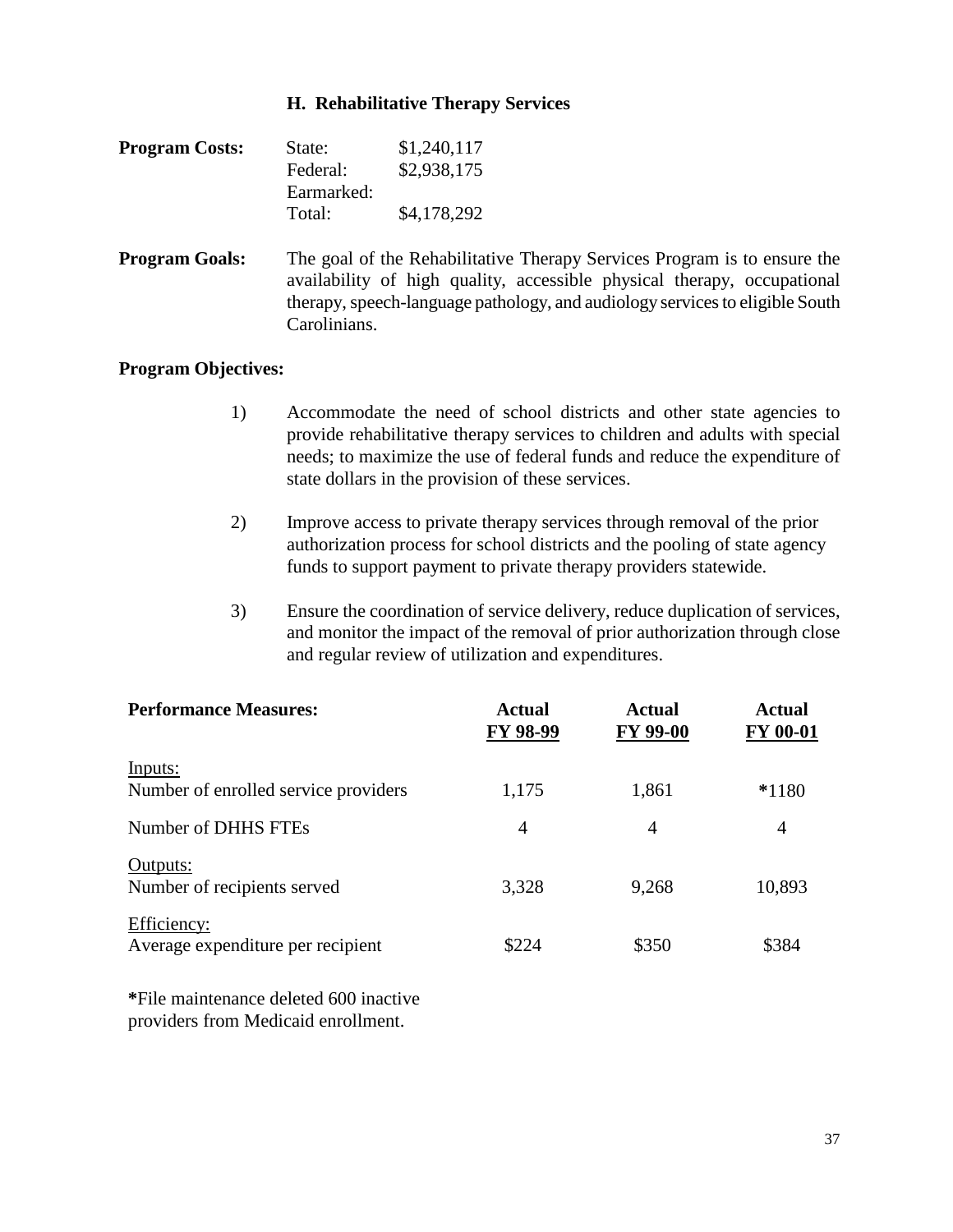|                                                                                 | <b>Actual</b><br>FY 98-99 | <b>Actual</b><br><b>FY 99-00</b> | <b>Actual</b><br><b>FY 00-01</b> |
|---------------------------------------------------------------------------------|---------------------------|----------------------------------|----------------------------------|
| Outcomes:<br>Number of state agencies accessing<br>therapy Services for clients | $\overline{4}$            | 4                                | 4                                |
| Quality:<br>Number of provider technical assistance<br>visits                   | 40                        | 27                               | 19                               |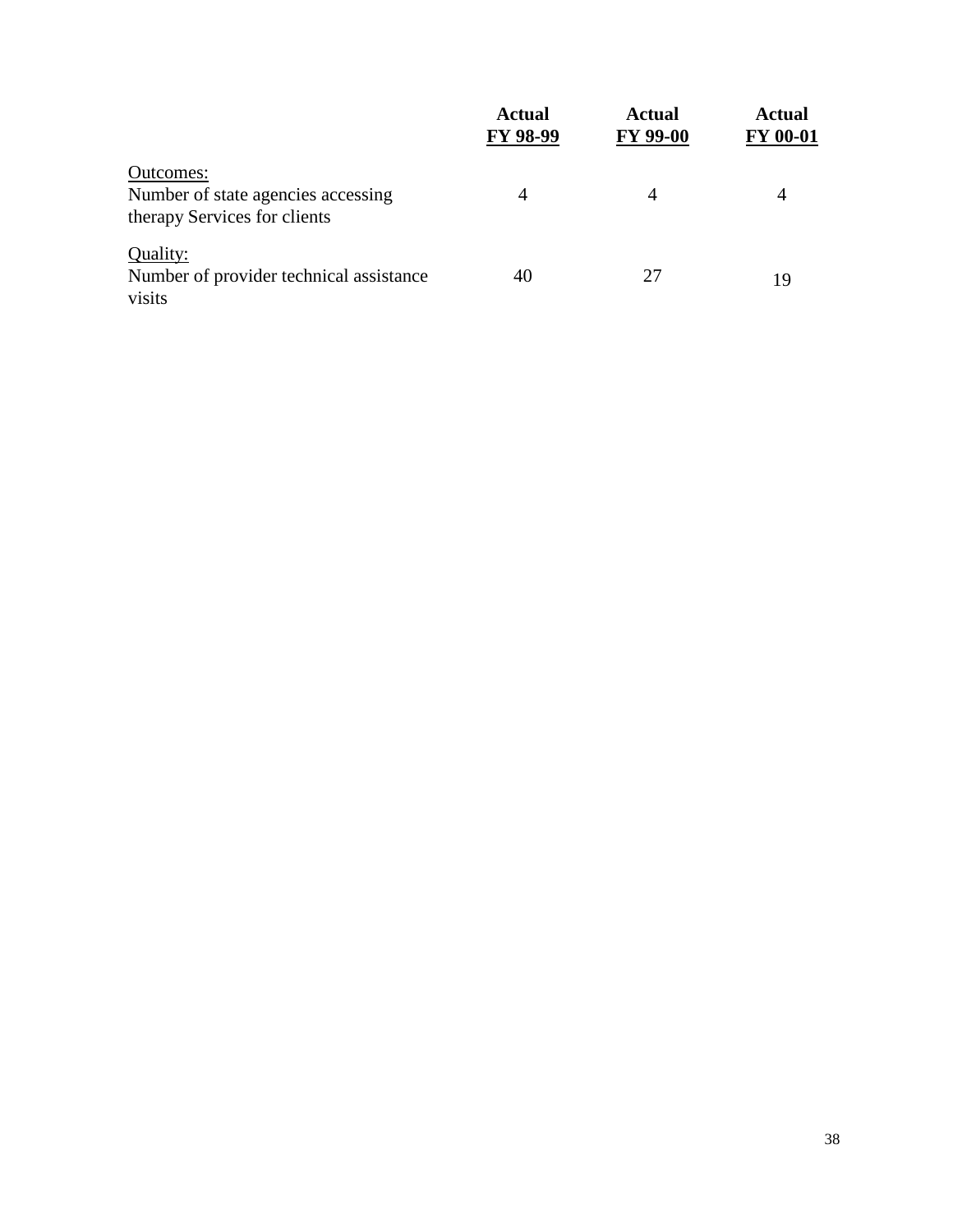#### **I. Diabetes Education Services**

| <b>Program Cost:</b> | <b>State</b> | \$12,365 |
|----------------------|--------------|----------|
|                      | Federal      | \$29,297 |
|                      | Earmarked:   |          |
|                      | Total:       | \$41,662 |

**Program Goals:** The goal of Diabetes Education Services is to provide educational and counseling programs on disease self-management skills and behavioral lifestyle changes to Medicaid recipients with a diagnosis of diabetes.

- 1) Ensure the coordination and accessibility of Diabetes Education Services through provider contacts and technical assistance visits.
- 2) Accommodate the needs of providers through closely monitored provider response efforts.
- 3) Increase the number of providers in the Diabetes Education Services Program.

| <b>Performance Measures:</b>                                            | Actual<br>FY 98-99 | Actual<br><b>FY 99-00</b> | <b>Actual</b><br><b>FY 00-01</b> |
|-------------------------------------------------------------------------|--------------------|---------------------------|----------------------------------|
| Inputs:<br><b>Providers of Diabetes Education Services</b>              | 9                  | 18                        | 40                               |
| Outputs:<br>Individuals receiving Diabetes Education<br><b>Services</b> | 409                | 493                       | 649                              |
| Efficiency:<br>Average expenditure per recipient                        | \$53               | \$54                      | \$64                             |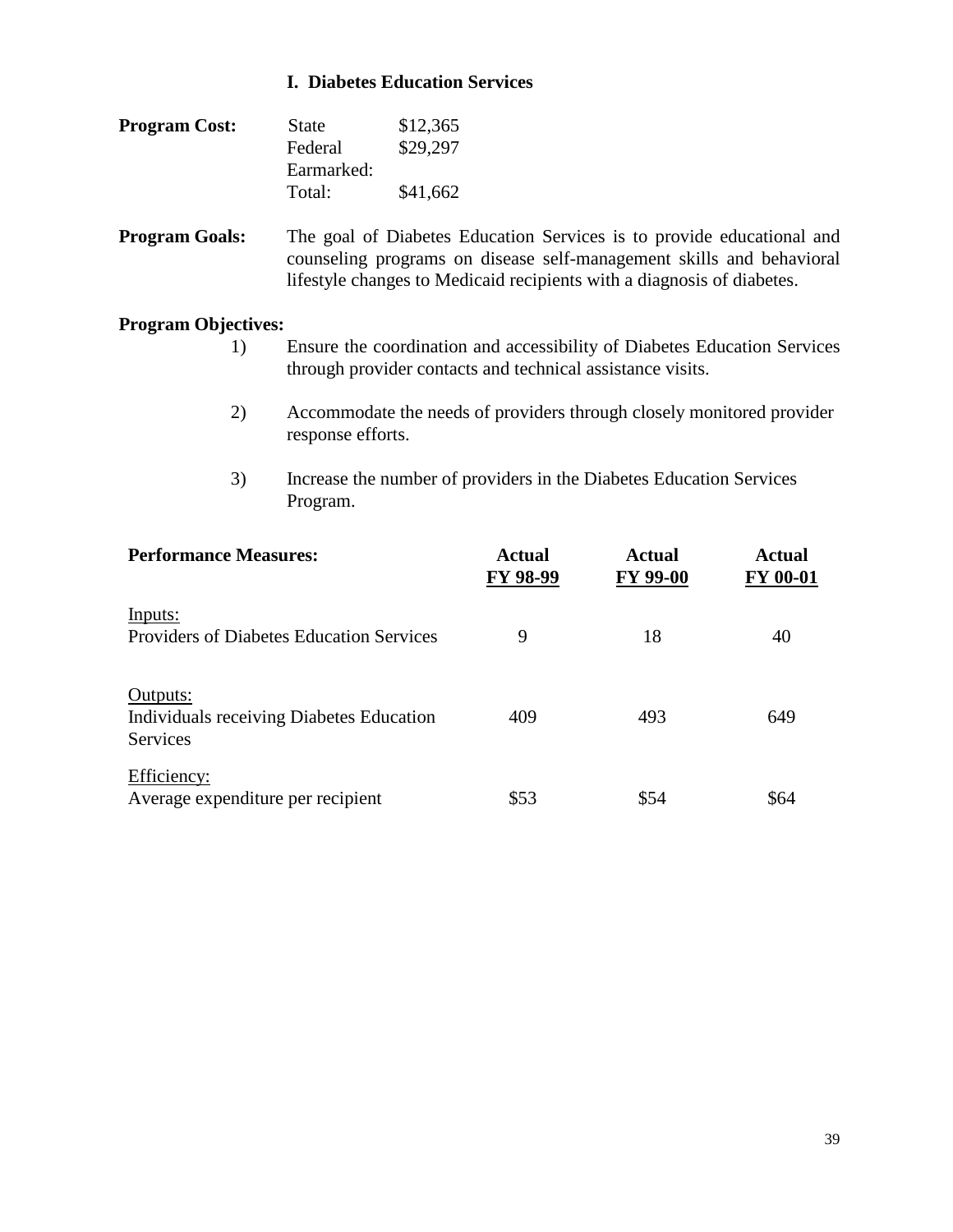## **J. Postpartum Infant Home Visit**

| <b>Program Cost:</b> | State:     |   | \$ 377,992  |
|----------------------|------------|---|-------------|
|                      | Federal:   |   | \$ 895,566  |
|                      | Earmarked: | К |             |
|                      | Total:     |   | \$1,273,558 |

**Program Goals:** To assess environmental, social, and medical needs of the infant and mother.

- 1) To provide the opportunity for a Postpartum/Infant Home Visit to every Medicaid sponsored newborn.
- 2) To identify methods to enhance the ability of providers to make appropriate referrals to necessary services.

| <b>Performance Measures:</b>                                                          | <b>Actual</b><br><b>FY 98-99</b> | Actual<br><b>FY 99-00</b> | <b>Actual</b><br><b>FY 00-01</b> |
|---------------------------------------------------------------------------------------|----------------------------------|---------------------------|----------------------------------|
| Inputs:<br>Number of recipients receiving<br>Postpartum/Infant Home Visits            | 20,174                           | 20,425                    | 19,780                           |
| Outputs:<br>Number of providers of the<br>Postpartum/Infant Home Visits               | 14                               | 12                        | 12                               |
| Efficiency:<br><b>Average Cost Per Patient</b><br><b>Average Cost Per Transaction</b> | \$66<br>\$61                     | \$67<br>\$61              | \$68<br>\$60                     |
| Outcomes:<br>Percent of recipients receiving Home<br><b>Visits</b>                    | 73%                              | 77%                       | 77%                              |
| Quality:<br>Number of Technical Assistance and/or<br><b>Compliance Visits</b>         | 3                                | $\overline{0}$            | $\theta$                         |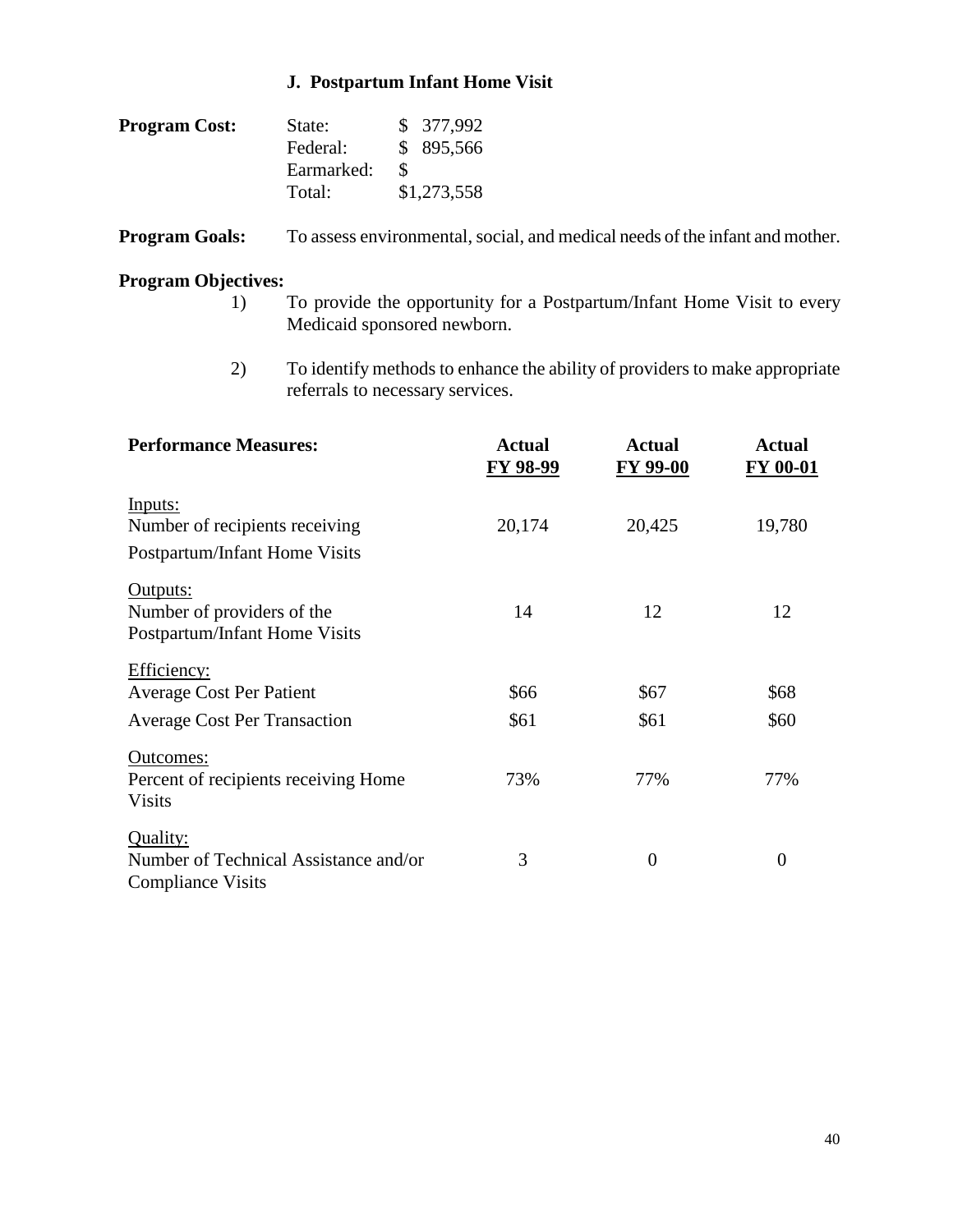#### **K. Family Planning**

| <b>Program Cost:</b> | <b>State</b> | \$1,019,890  |
|----------------------|--------------|--------------|
|                      | Federal:     | \$11,845,840 |
|                      | Earmarked:   | \$296,469    |
|                      | Total:       | \$13,162,199 |

**Program Goals:** To reinforce the importance of family planning services and to reduce the numbers of unintended and unwanted pregnancies.

- 1) To increase the number of reproductive age women receiving planning services after pregnancy.
- 2) To reduce the number of inadequately spaced pregnancies among mothers eligible for maternity services under the expanded eligibility provisions of Medicaid.
- 3) To estimate the overall savings in Medicaid spending attributable to providing family planning services to women with incomes less than 185% of the federal poverty level.

| <b>Performance Measures:</b>                                                                | <b>Actual</b><br>FY 98-99 | <b>Actual</b><br>FY 99-00 | <b>Actual</b><br>FY 00-01 |
|---------------------------------------------------------------------------------------------|---------------------------|---------------------------|---------------------------|
| Inputs:<br>Number of Family Planning clients served                                         | 87,470                    | 93,415                    | 97,604                    |
| Total number of transactions                                                                | 271,822                   | 305,097                   | 319,043                   |
| Outputs:<br>Number of unduplicated medical<br>providers participating                       | 929                       | 1,020                     | 1,078                     |
| Efficiency:<br>Average cost per transaction                                                 | \$41                      | \$41                      | \$41                      |
| Average number of transaction per<br>recipient                                              | 3                         | 3                         | $\overline{2}$            |
| Average cost per recipient                                                                  | \$128                     | \$136                     | \$136                     |
| Outcomes:                                                                                   |                           |                           |                           |
| Increase in the number of women<br>receiving publicly supported family<br>planning services | 4,692                     | 5,945                     | 4,189                     |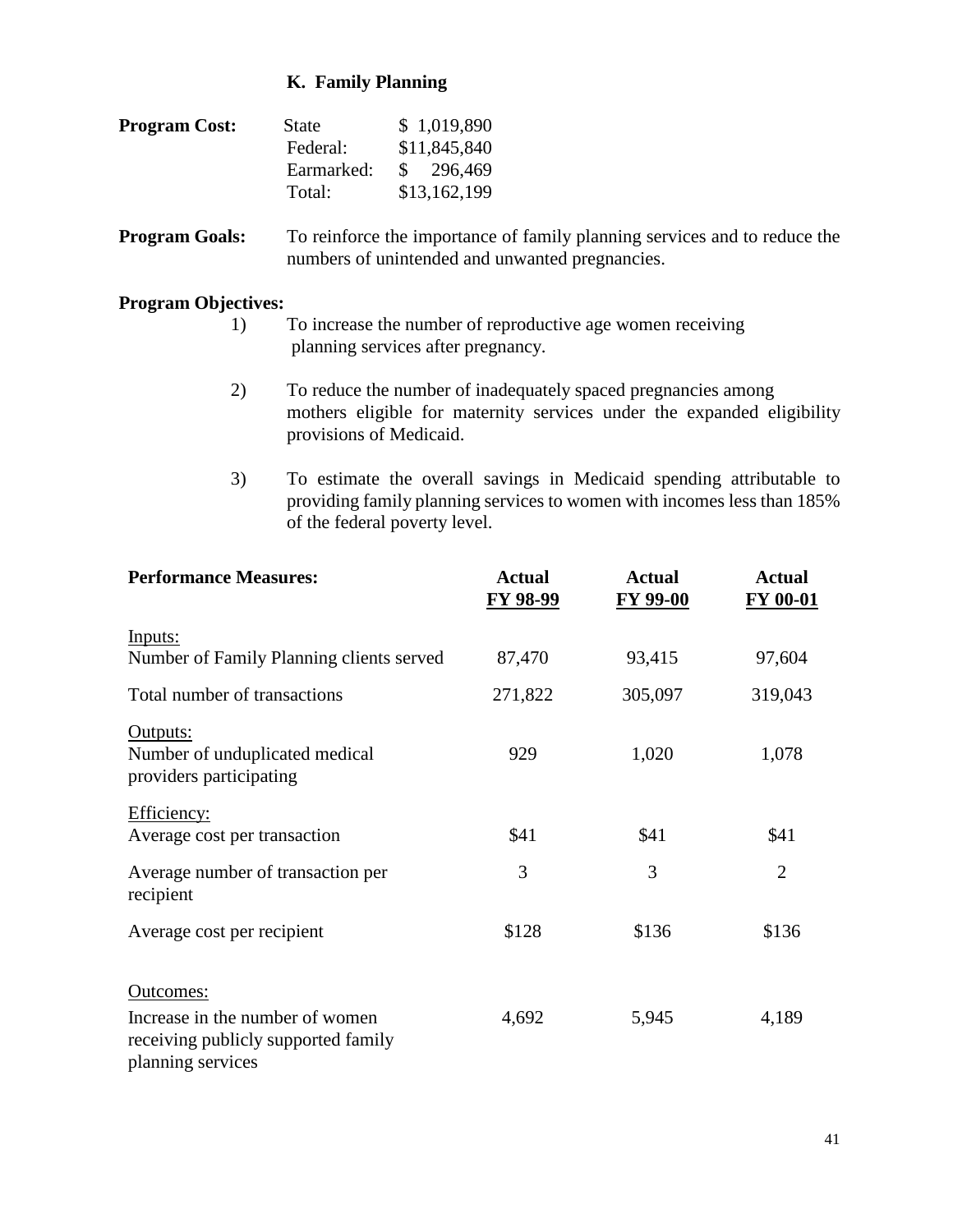|                                                                   | <b>Actual</b><br><b>FY 98-99</b> | <b>Actual</b><br><b>FY 99-00</b> | <b>Actual</b><br><b>FY 00-01</b> |
|-------------------------------------------------------------------|----------------------------------|----------------------------------|----------------------------------|
| Total number of transactions for<br>prescription contraceptives   | 84,331                           | 101,720                          | 103,826                          |
| Total number of units for contraceptives<br>(using the HIC forms) | 535,353                          | 553,726                          | 628,423                          |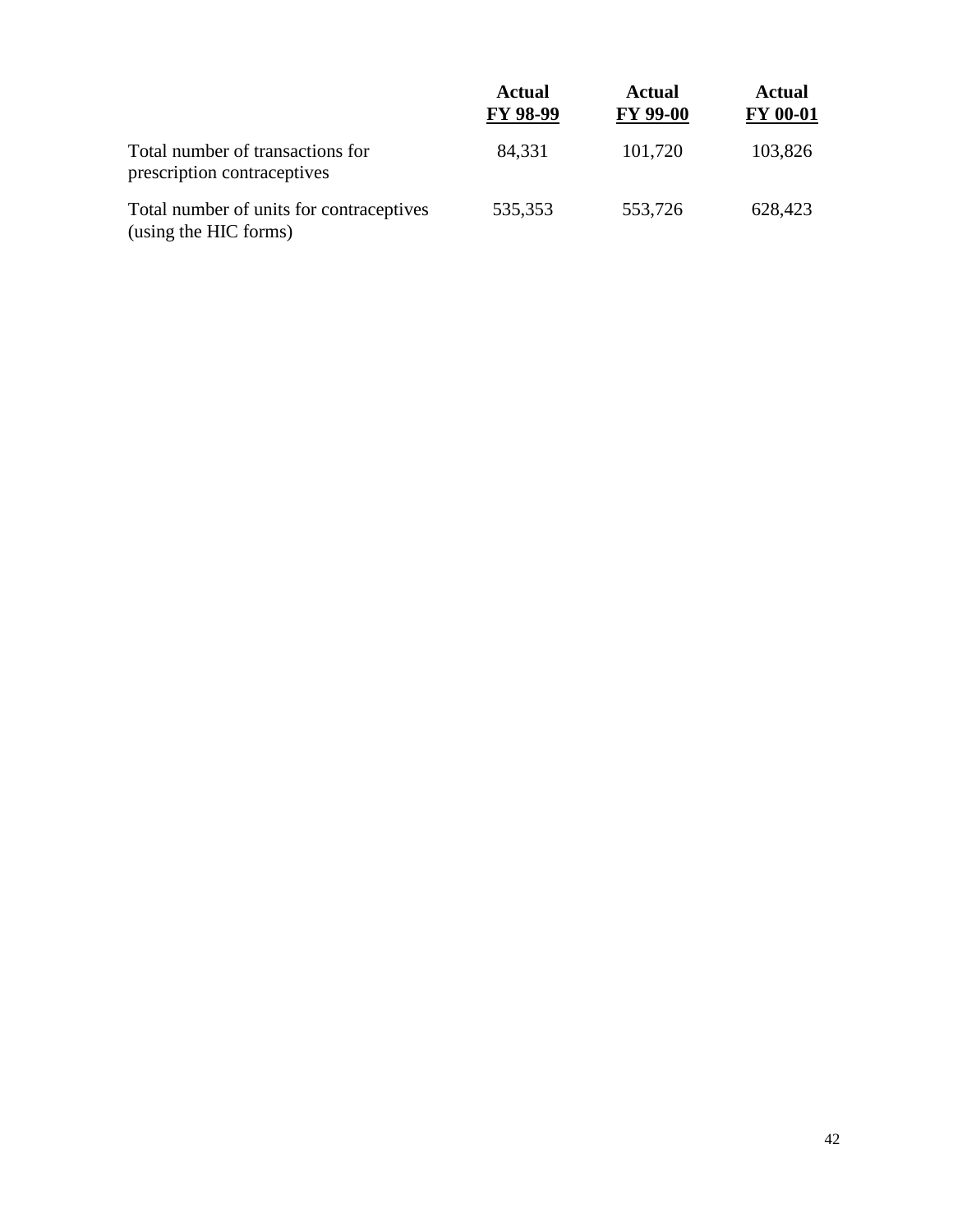#### **L. Managed Care Program**

| <b>Program Cost:</b> | State:     | \$5,165,885  |
|----------------------|------------|--------------|
|                      | Federal:   | \$14,667,879 |
|                      | Earmarked: | \$1,121,566  |
|                      | Total:     | \$20,955,330 |

**Program Goals:** To improve and expand access to quality coordinated health care through providing a medical home for Medicaid recipients.

- 1) To expand access to medical home through the Health Maintenance Organization (HMO) Program.
- 2) To enhance coordination of medical care through linkage of primary care providers and specialized services.

| <b>Performance Measures:</b>                                                                   | <b>Actual</b><br>FY 98-99 | <b>Actual</b><br><b>FY 99-00</b> | <b>Actual</b><br><b>FY 00-01</b> |
|------------------------------------------------------------------------------------------------|---------------------------|----------------------------------|----------------------------------|
| Inputs:<br>Number of recipients enrolled in the<br>Primary Care Physician's Program<br>(PCP's) | 7,174                     | 23,284                           | 27,696                           |
| Outputs:<br>Number of enrolled HMO contractors                                                 | $\mathbf{1}$              | $\mathbf{1}$                     | $\mathbf{1}$                     |
| Number of Primary Care Physician's<br>(PCP's)                                                  | 500                       | 461                              | 482                              |
| Efficiency:<br>Average cost per transaction                                                    | \$90                      | \$80                             | \$77                             |
| HMO expenditures                                                                               | \$7,323,773               | \$11,030,526                     | \$21,944,832                     |
| Quality:<br>Average number of new enrollments per<br>month                                     | <b>NA</b>                 | <b>NA</b>                        | 1520                             |
| Average percent of dis-enrollments per<br>month                                                | <b>NA</b>                 | <b>NA</b>                        | 5%                               |
| Average number of complaints received<br>per month                                             | 5                         | $\overline{2}$                   | $\overline{2}$                   |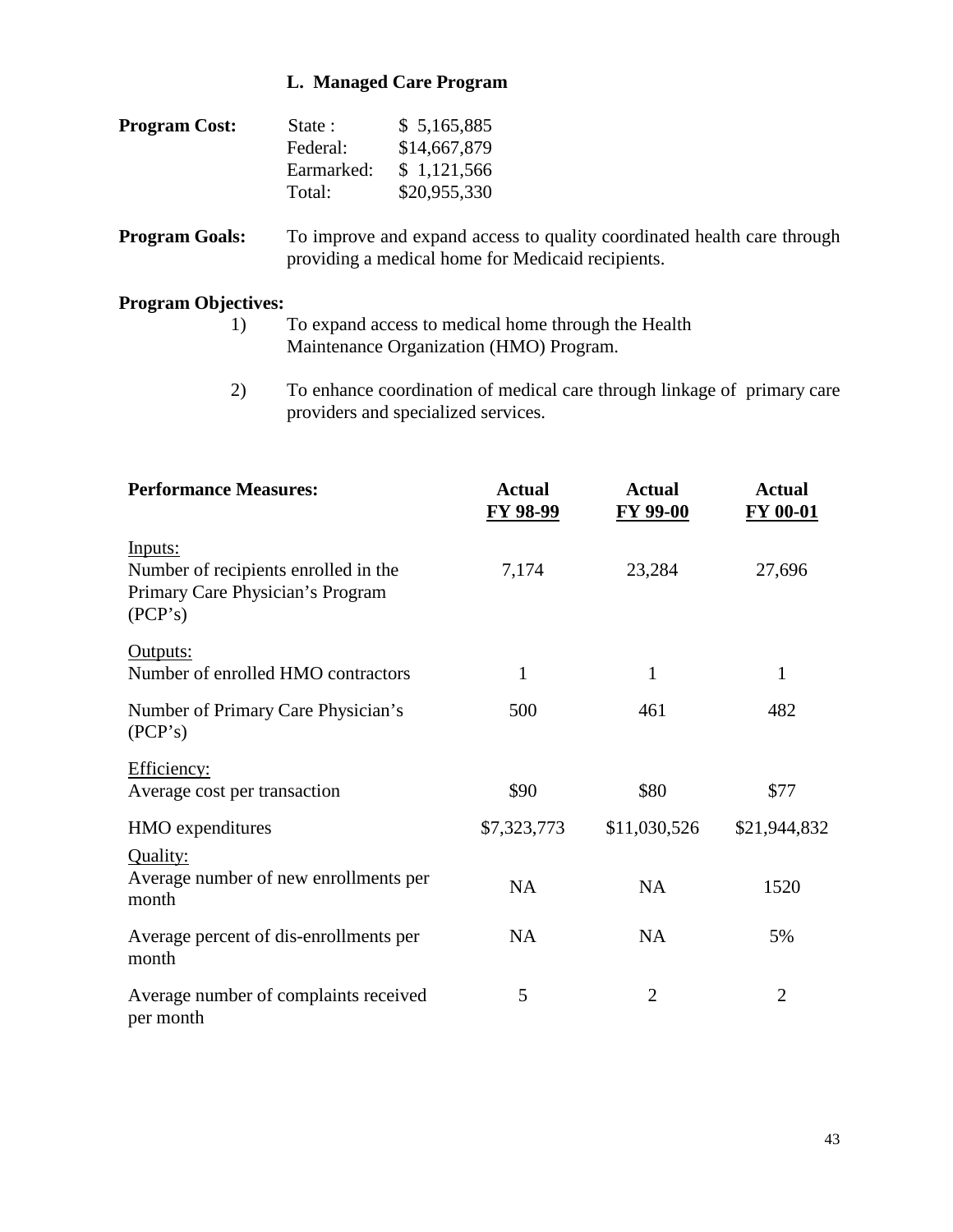## **M. Durable Medical Equipment (DME)**

| <b>Program Cost:</b> | State:     | \$10,915,304 |
|----------------------|------------|--------------|
|                      | Federal:   | \$28,970,543 |
|                      | Earmarked: | \$1,310,040  |
|                      | Total:     | \$41,195,887 |

**Program Goals:** The goal of the Medicaid Durable Medical Equipment Program is to provide high quality accessible medical care and medically related social services for Medicaid eligible South Carolinians.

- 1) To improve the health and well-being of Medicaid recipients by providing reimbursement to DME providers who have dispensed necessary medical equipment and supplies.
- 2) To provide equipment and supplies that are necessary for the treatment of an illness or injury or to improve the function of a malformed body member.

| <b>Performance Measures:</b>                  | <b>Actual</b><br>FY 98-99 | <b>Actual</b><br><b>FY 99-00</b> | <b>Actual</b><br><b>FY 00-01</b> |
|-----------------------------------------------|---------------------------|----------------------------------|----------------------------------|
| Inputs:<br>Number of enrolled providers       | 1,414                     | 1,371                            | 1,605                            |
| Outputs:<br><b>Total transactions for DME</b> | 538,504                   | 617,635                          | 668,270                          |
| Number of unduplicated recipients             | 58,947                    | 64,134                           | 72,390                           |
| Efficiency:<br>Average cost per recipient     | \$588                     | \$596                            | \$569                            |
| Average cost per transaction                  | \$64                      | \$64                             | \$62                             |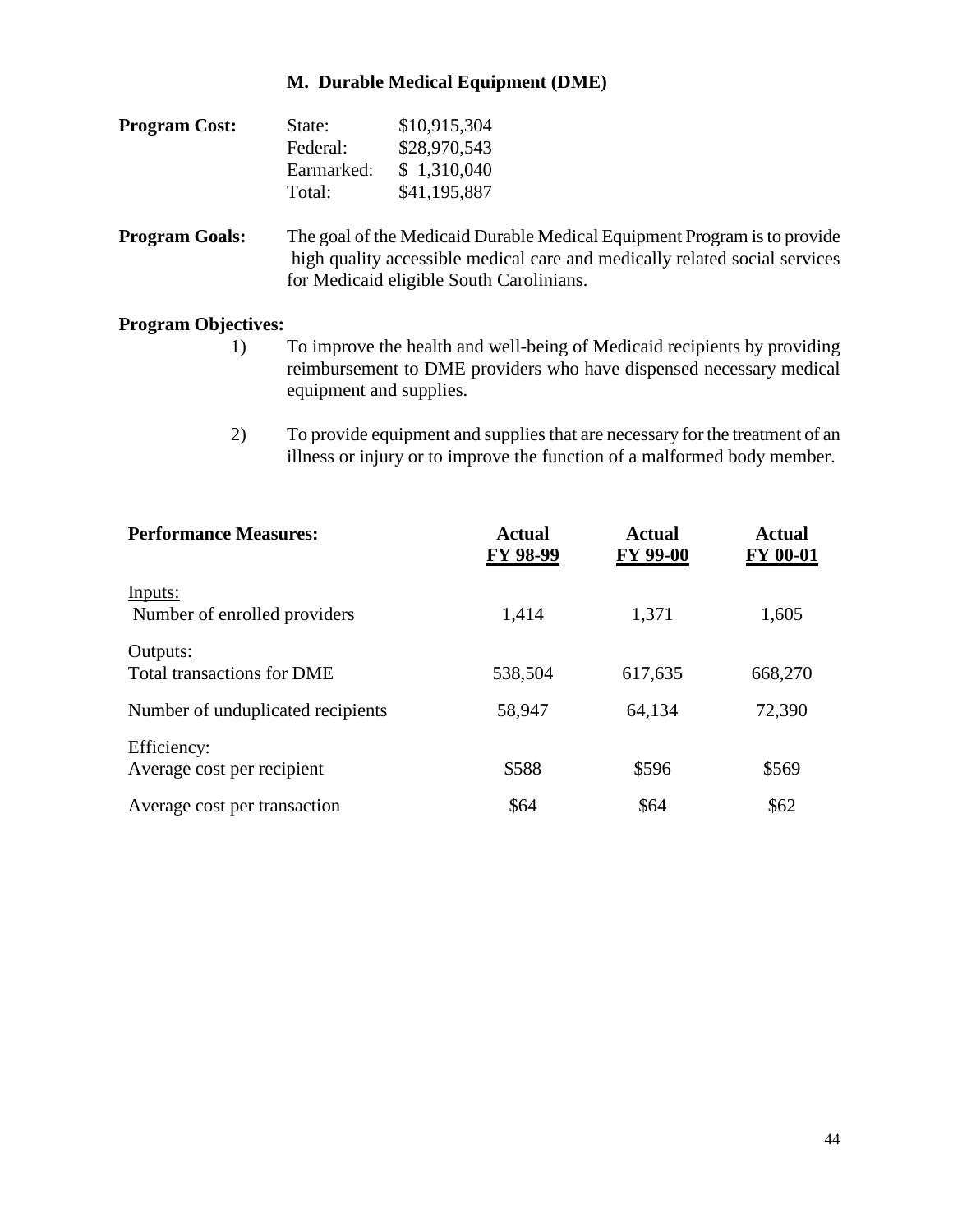#### **N. State Child Health Insurance Program/Title XXI (SCHIP)**

| <b>Program Cost:</b> | State:     | \$2,319,635  |
|----------------------|------------|--------------|
|                      | Federal:   | \$34,155,137 |
|                      | Earmarked: | \$6,637,444  |
|                      | Total:     | \$43,112,216 |

**Program Goals:** Reduce the number of uninsured children in the State of South Carolina.

- 1) Reduce the number of uninsured and under-insured children in the State of South Carolina through outreach initiatives and enrollment of children under the State Child Health Insurance Program (SCHIP).
	- a) Market SCHIP through the Partners For Healthy Children (PHC) Program
- 2) Enroll targeted low income children

| <b>Performance Measures:</b>                          | <b>Actual</b><br>FY 98-99 | <b>Actual</b><br><b>FY 99-00</b> | <b>Actual</b><br><b>FY 00-01</b> |
|-------------------------------------------------------|---------------------------|----------------------------------|----------------------------------|
| Inputs:<br>Number of PHC applications distributed     | 1,062,504                 | 1,467,500                        | 866,000                          |
| Number of targeted outreach initiatives               | 51                        | 50                               | 80                               |
| Outcomes:<br>Number of new SCHIP enrollees            | 19,697                    | 45,874                           | 45,573                           |
| Number of SCHIP clients served                        | 44,627                    | 55,637                           | 54,918                           |
| Efficiency:<br>Average annual cost per clients served | \$552                     | \$654                            | \$796                            |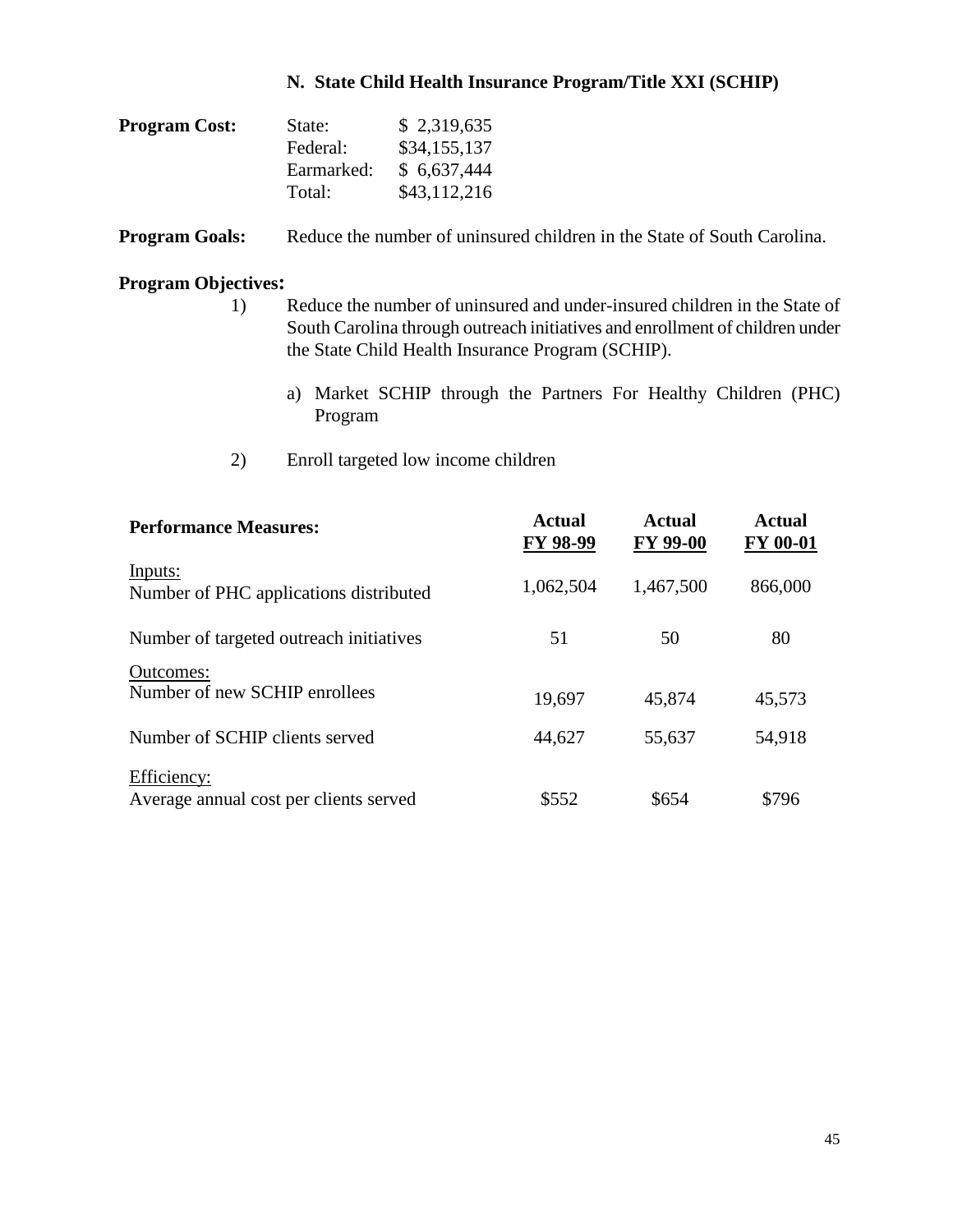#### **Part 2.**

#### **Program Title: CHILD CARE AND DEVELOPMENT PROGRAM**

| <b>Program Cost:</b> | State:     | \$6,407,962  |
|----------------------|------------|--------------|
|                      | Federal:   | \$56,274,452 |
|                      | Earmarked: | \$3,050,916  |
|                      | Total:     | \$65,733,330 |

**Program Goals:** South Carolina's public Child Care and Development Program is funded by the Child Care and Development Fund (CCDF) and some Social Service Block Grant (SSBG) funds. The program goal is to increase the availability, affordability and quality of child care services in order to (1) provide lowincome families with the financial resources to find and afford quality child care for their children; (2) enhance the quality and increase the supply of child care for all families; (3) provide parents with a broad range of options in addressing their child care needs; (4) strengthen the role of the family; (5) improve the quality of, and coordination among, child care programs and early childhood development programs; and (6) increase the availability of early childhood development and before- and after-school care services. A minimum of 4% of the total child care funds, in addition to specific quality set-aside funds, must be used to improve quality, increase the availability of child care and educate consumers about quality child care.

#### **Program Objectives:**

To provide a seamless system of eligibility and funding for child care services. First priority is to Welfare Reform (Family Independence) clients; however, the program also funds child care subsidies for low-income working families based upon the availability of funding. The child care program emphasizes parental choice of providers and access to quality services.

| <b>Performance Measures:</b>                         | <b>Actual</b><br>FY 98-99 | <b>Actual</b><br>FY 99-00 | <b>Actual</b><br><b>FY 00-01</b> |
|------------------------------------------------------|---------------------------|---------------------------|----------------------------------|
| Outputs:<br>Total children receiving services        | 41,725                    | 36,359                    | 41,525                           |
| Number of provider visits to improve<br>quality      | 1,759                     | 1,934                     | 1,651                            |
| Number of low-income working poor<br>children served | 16,767                    | 12,483                    | 17,272                           |
| Number of Family Independence<br>children served     | 24,958                    | 23,876                    | 24,253                           |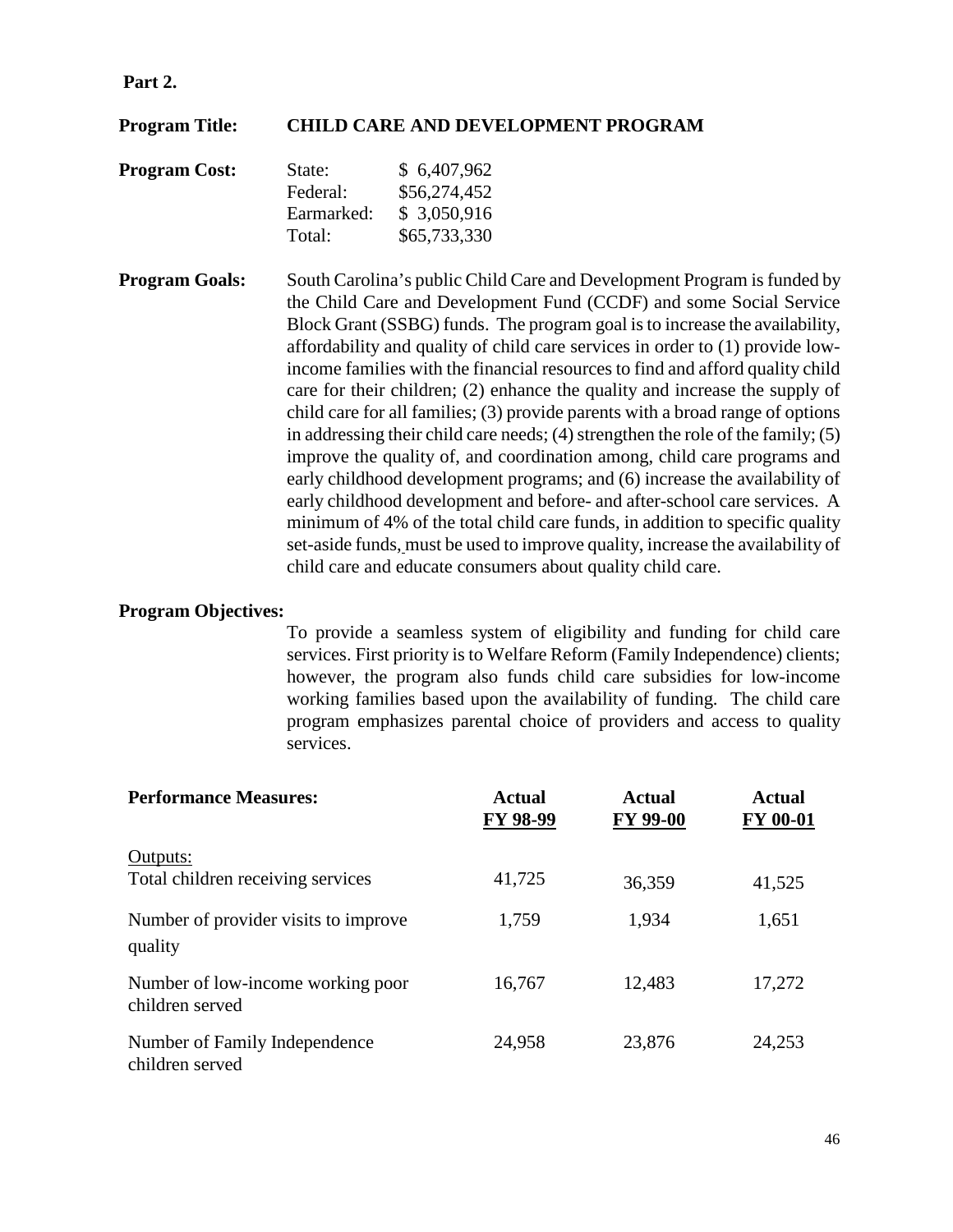|                                                                                              | <b>Actual</b><br>FY 98-99 | Actual<br>FY 99-00 | <b>Actual</b><br><b>FY 00-01</b> |
|----------------------------------------------------------------------------------------------|---------------------------|--------------------|----------------------------------|
| Quality:<br>Number of care givers/directors trained.                                         | 14,757                    | 14,271             | 14,609                           |
| Number of providers meeting standards<br>above state licensing requirements                  | 1,319                     | 1,229              | 1,302                            |
| Number of technical assistance visits to<br>self-arranged care providers (non-<br>regulated) | 274                       | 384                | $\Omega$                         |
| Efficiency:<br>Percentage of total CCDF dollars for<br>administrative costs                  | 4%                        | 4.4%               | 4%                               |
| Average monthly cost per child served                                                        | \$240                     | \$241              | \$250                            |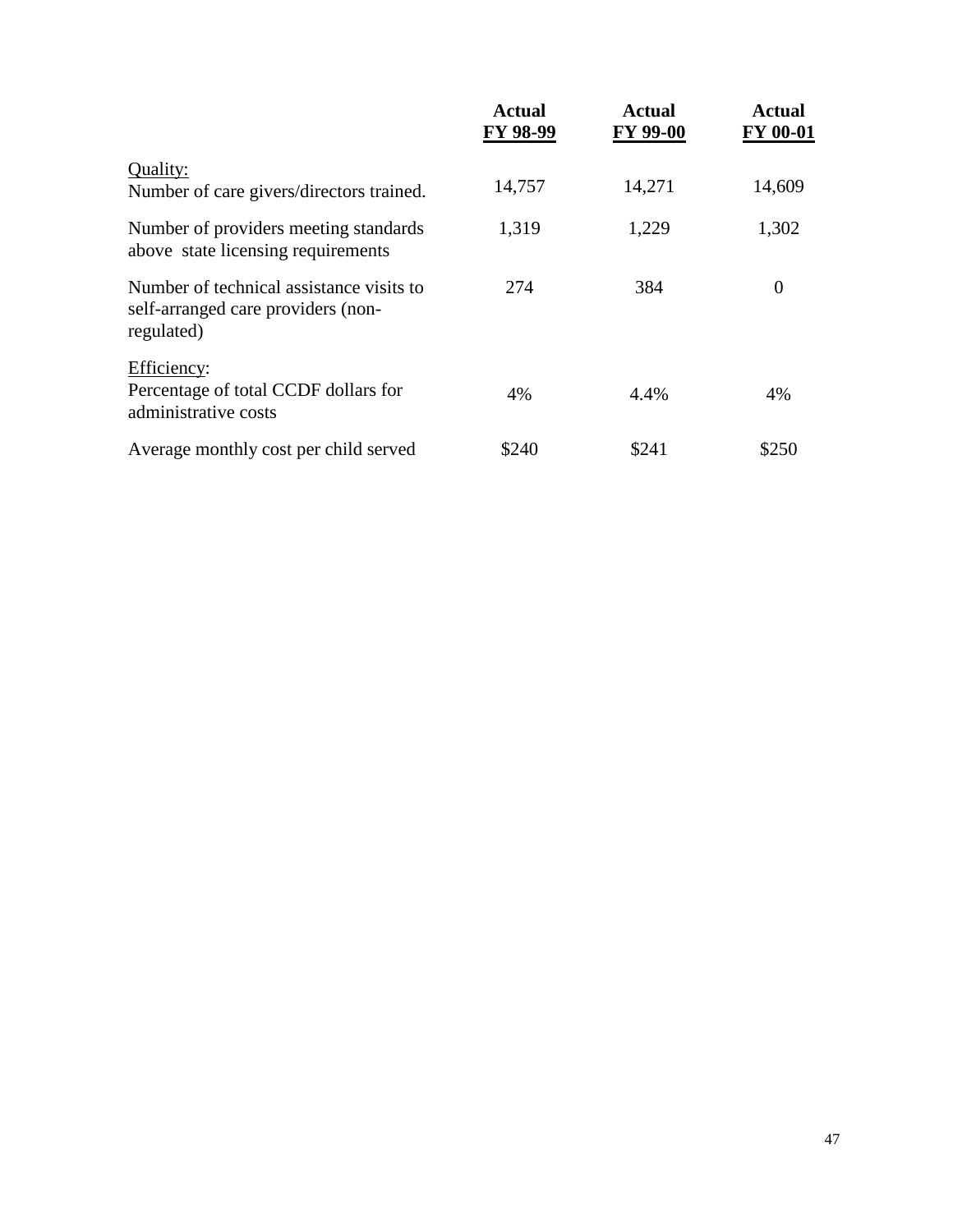#### **Part 3.**

## **Program Title: SOCIAL SERVICES BLOCK GRANT (SSBG)**

| <b>Program Cost:</b> | State:     | \$288,787    |
|----------------------|------------|--------------|
|                      | Federal:   | \$17,736,249 |
|                      | Earmarked: | \$164,543    |
|                      | Total:     | \$18,189,579 |

**Program Goals:** The goal of the SSBG Program is to render services that assist citizens of the state in restoring or maintaining a level of physical, social, and economic well being that allows them to function at the maximum level of their capabilities. Within broad federal guidelines, South Carolina is given flexibility to develop social services programs to meet these goals. Services are provided through contracts, grants, or agreements with public and private providers. The federal government cut SSBG funding in recent years, resulting in some reduction of services.

- 1) Provide a continuum of services to protect children and adults who cannot protect themselves from abuse, neglect and exploitation and to strengthen and preserve families with children or, whenever possible, to promote early reunification.
- 2) Provide community-based services to adults and their family care givers in order to prevent and reduce inappropriate institutional care as much as possible or to arrange for appropriate services when this is in the person's best interest.
- 3) Develop special projects that enhance, support, and/or demonstrate effective, innovative approaches to service delivery.

| <b>Performance Measures:</b>                                                             | <b>Actual</b><br>FY 98-99 | <b>Actual</b><br>FY 99-00 | <b>Actual</b><br><b>FY 00-01</b> |
|------------------------------------------------------------------------------------------|---------------------------|---------------------------|----------------------------------|
| Outputs:<br>SSBG child welfare dollars redirected to<br>strengthen and preserve families | \$5,354,647               | \$5,510,936               | \$5,135,939                      |
| Total clients receiving SSBG services                                                    | 61,412                    | 53,030                    | 58,402                           |
| Total children receiving SSBG services                                                   | 42,800                    | 31,812                    | 37,279                           |
| Total investigations of alleged child abuse<br>and neglect reports                       | 18,184                    | 18,415                    | 18,736                           |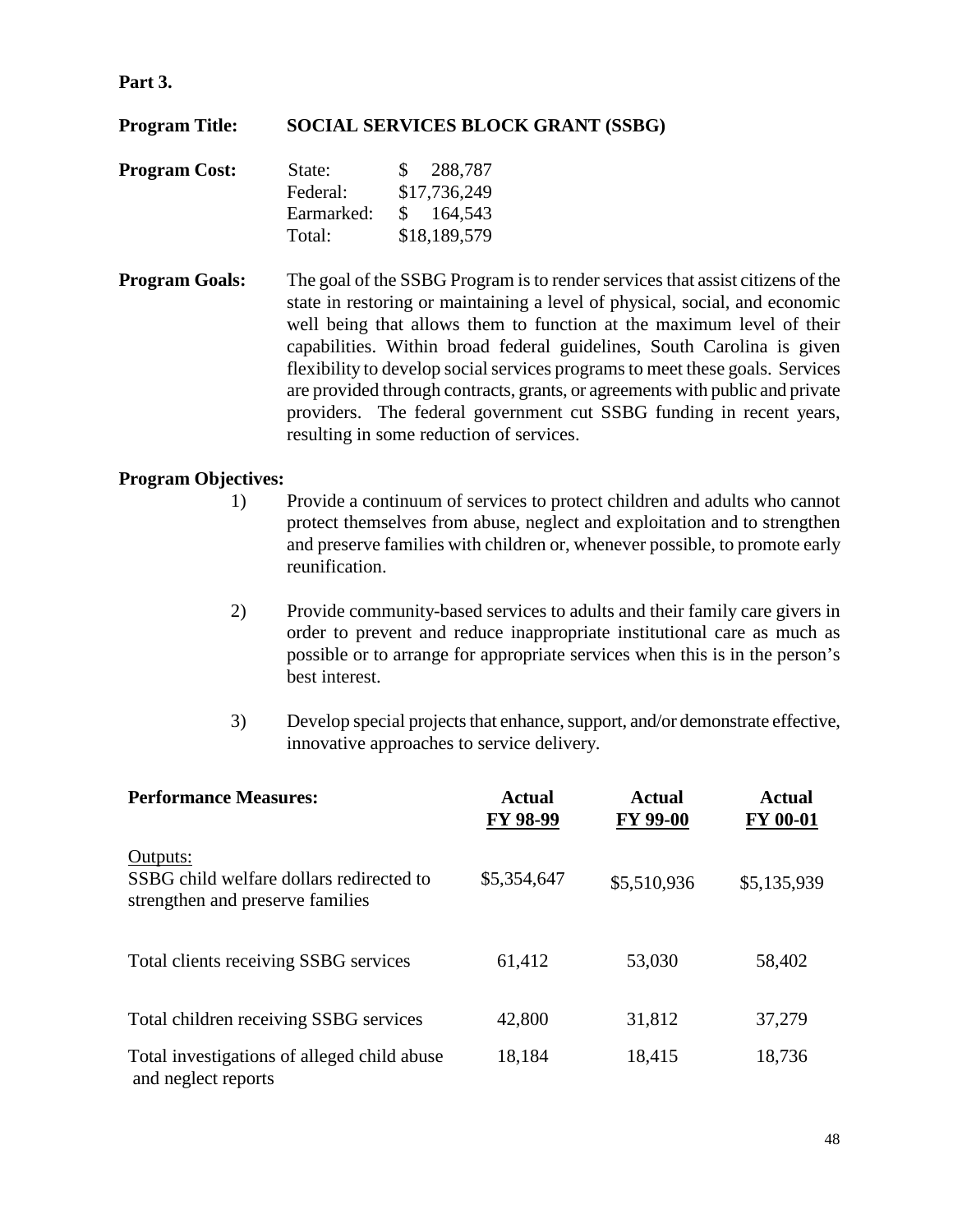|                                                                                            | <b>Actual</b><br>FY 98-99 | <b>Actual</b><br><b>FY 99-00</b> | <b>Actual</b><br><b>FY 00-01</b> |
|--------------------------------------------------------------------------------------------|---------------------------|----------------------------------|----------------------------------|
| Total adults receiving SSBG services                                                       | 18,612                    | 21,218                           | 21,163                           |
| Total adults receiving home delivered<br>meals                                             | 2,467                     | 2,576                            | 2,641                            |
| Efficiency:<br>Percentage of SSBG dollars for<br>administrative costs                      | 4%                        | 4%                               | 3.3%                             |
| Average annual cost per client served                                                      | \$505                     | \$610                            | \$383                            |
| Average annual cost per child client<br>served                                             | \$529                     | \$747                            | \$384                            |
| Average annual cost per adult client<br>served                                             | \$343                     | \$345                            | \$381                            |
| Outcomes:<br>Number of families preserved or reunified                                     | 6,250                     | 5,887                            | 5,844                            |
| Number of children protected from abuse<br>and/or neglect                                  | 8,235                     | 8,781                            | 8,884                            |
| Number of adults protected from abuse,<br>neglect or exploitation                          | 7,900                     | 7,293                            | 5,041                            |
| Number of adults receiving community-<br>based services to prevent<br>institutionalization | 5,100                     | 5,025                            | 5,624                            |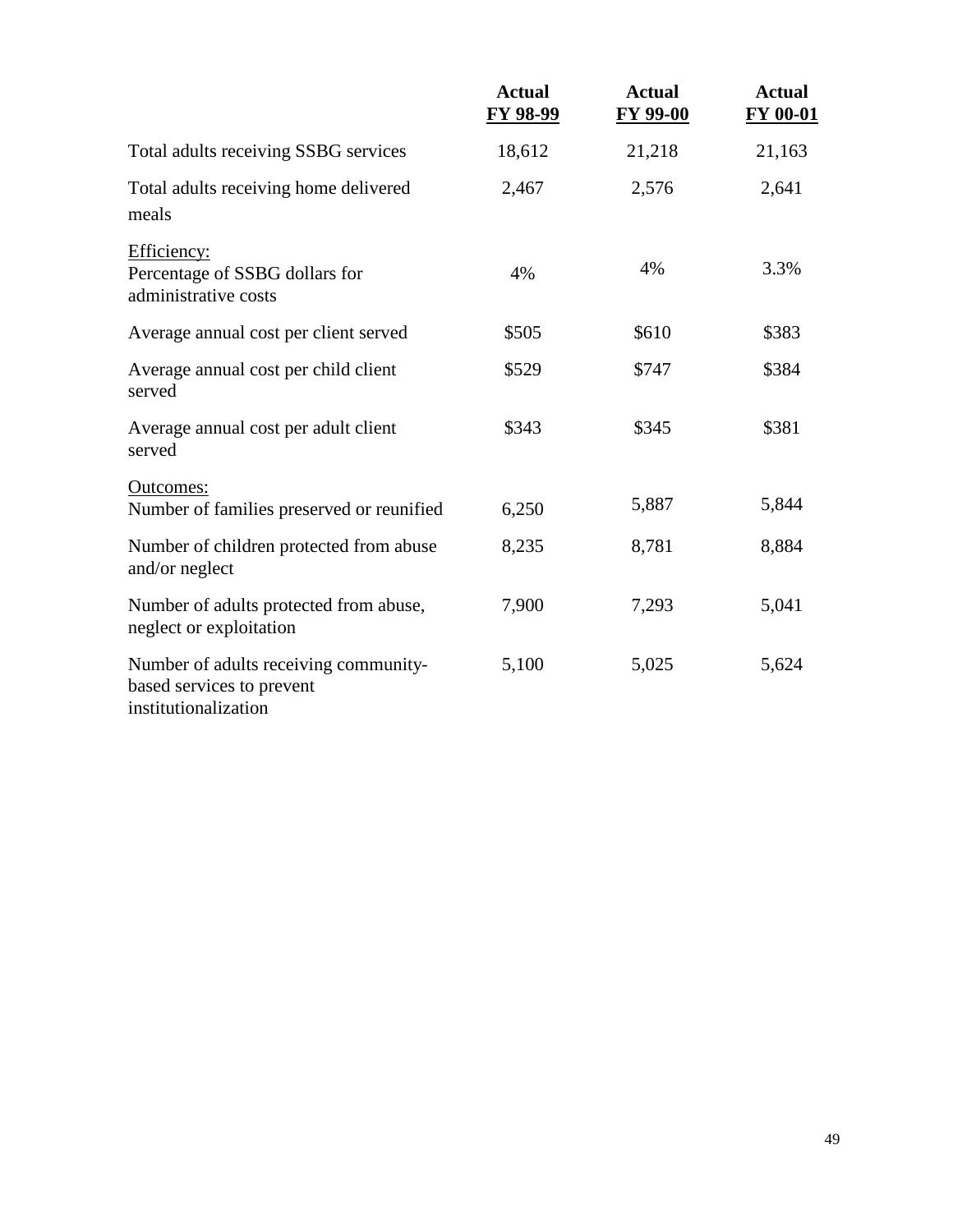#### **Part 4.**

## **Program Title: SENIOR AND LONG TERM CARE SERVICES**

#### **A. Senior Services**

| <b>Program Cost:</b> | State:     | \$2,234,309  |
|----------------------|------------|--------------|
|                      | Federal:   | \$12,824,940 |
|                      | Earmarked: | \$3,598,667  |
|                      | Total:     | \$18,657,916 |

**Program Goals:** The goal of Senior Services is to provide high quality home and community– based services to older adults and their caregivers, as well as to provide information and assistance about benefits and resources available in their communities. The programs and services provided through Senior Services are focused upon maintaining the maximum independence possible and assisting individuals in remaining active and involved in their communities. Many of the programs are focused on prevention and early intervention to promote healthy aging and prevent unnecessary or premature decline and institutionalization. Other activities are directed toward providing support for caregivers and responding to complaints and concerns expressed by or on behalf of residents of South Carolina's long term care facilities. Senior Services operates through a statewide network of 10 regional Area Agencies on Aging and 58 local service providers.

- 1) To be the state's focal point in providing information about how to access services for the elderly such as transportation, outreach, case management, information and referral to other agencies to enable older South Carolinians efficient and uncomplicated access to appropriate services.
- 2) To provide technical assistance, financial support and quality assurance oversight for the provision of home and community based services at the local level focusing on older persons who are in greatest economic and social need, who are not eligible for other programs due to income or medical eligibility criteria.
- 3) To assist in the planning, financing, construction and renovation of community senior centers and ensure these centers provide wellness and preventive services such as meals, fitness activities, education, health screening and social support programs in order to support the physical, mental and social needs of the elderly.
- 4) To provide education and training about Alzheimer's Disease (AD) for professionals and family care givers and to develop information and referral services and respite services for care givers.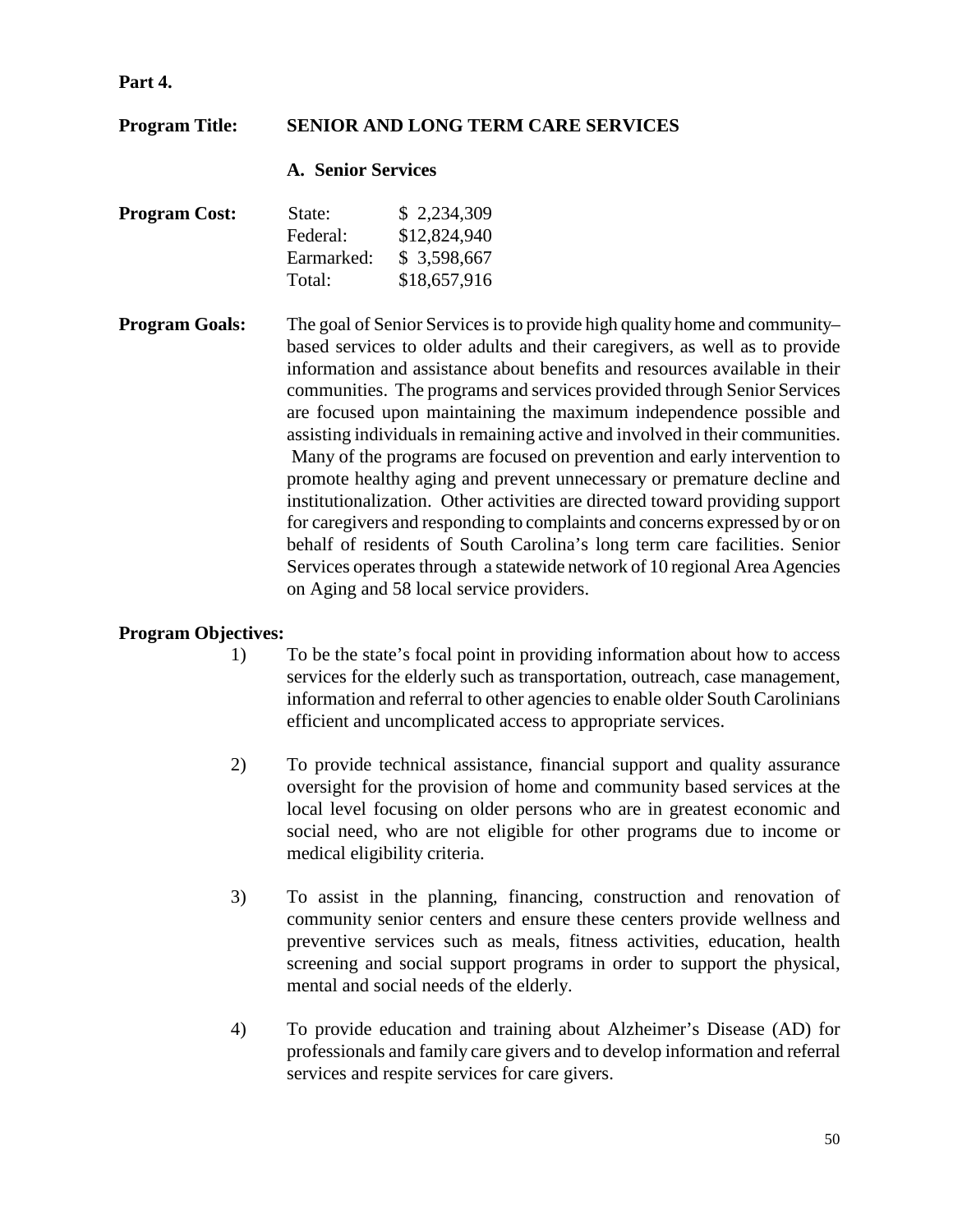- 5) To provide job training and placement for older workers through the Senior Community Services Employment Program.
- 6) To develop opportunities and programs using the skills, talent and interests of older adults in programs and settings for children and youth.
- 7) Through the Long Term Care Ombudsman Program, identify, investigate and resolve or mediate complaints made by, or on behalf of residents of long term care facilities relating to action, inaction or decisions which adversely affect the health, safety, welfare or rights of residents.
- 8) To provide health insurance counseling, assistance and referral to older residents of the state and their families using a system reliant on volunteers.
- 9) To provide information and aid in completion of advance directives, living wills, health care power of attorney and other legal planning documents which enable the recipient's last wishes to be accurately carried out.
- 9) To provide state-of-the-art professional training for professionals and volunteers to enhance their skills in service provision, administration, research and support of individuals and families.

| <b>Performance Measures:</b>                                                | <b>Actual</b><br>FY 98-99 | <b>Actual</b><br>FY 99-00 | <b>Actual</b><br>FY 00-01 |
|-----------------------------------------------------------------------------|---------------------------|---------------------------|---------------------------|
| Total people served                                                         | 31,200                    | 29,783                    | 29,733                    |
| People receiving congregate meals                                           | 13,982                    | 12,799                    | 13,107                    |
| People receiving home delivered meals                                       | 11,482                    | 13,705                    | 14,821                    |
| People receiving home care                                                  | 4,895                     | 3,783                     | 3,786                     |
| People receiving transportation                                             | 6,452                     | 6,476                     | 5,997                     |
| People receiving adult day care                                             | 142                       | 317                       | 326                       |
| People receiving care management                                            | 2,561                     | 6,829                     | 5,798                     |
| Families of persons with Alzheimer's Disease<br>(AD) receiving information. | 436                       | 304                       | 2,056                     |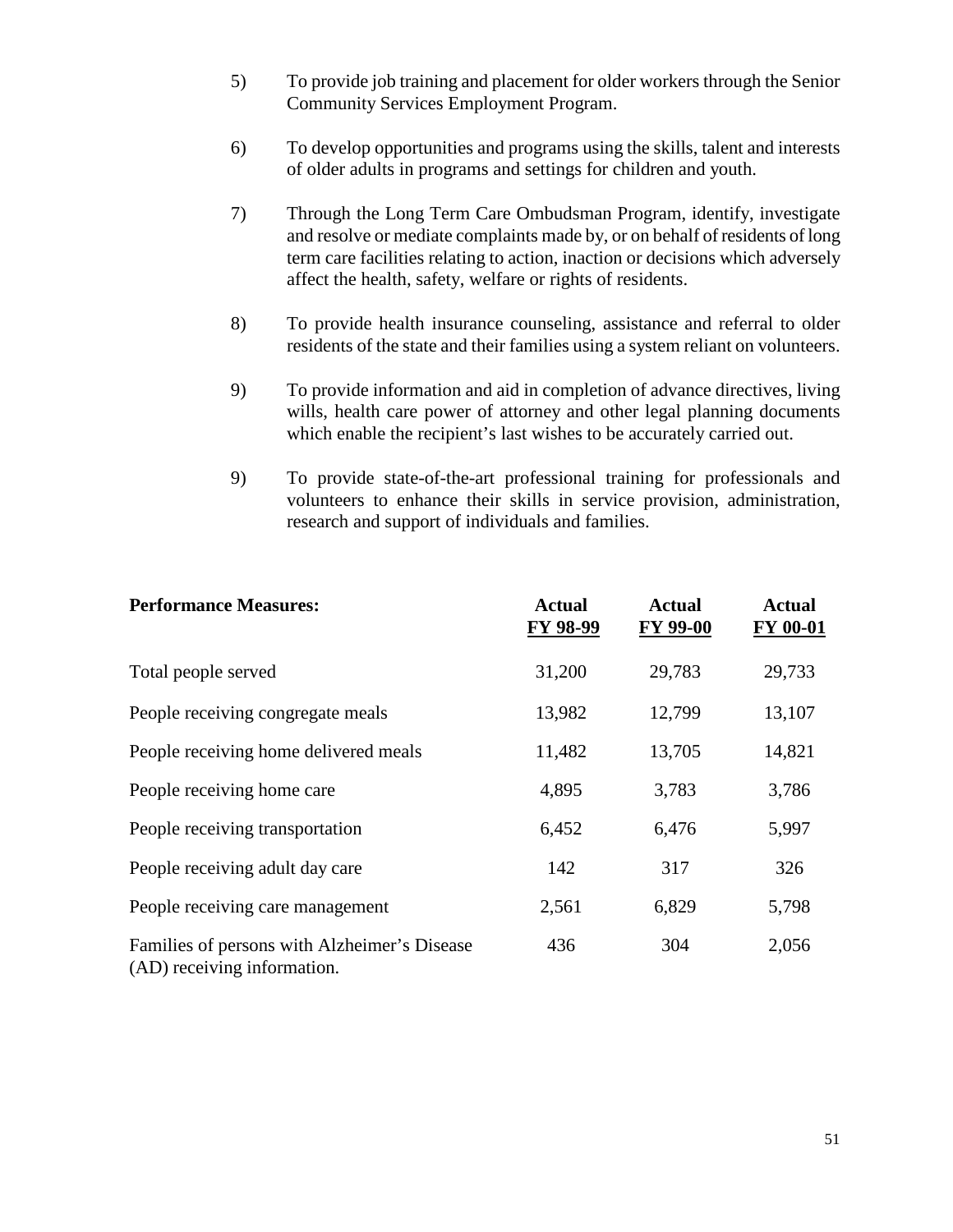|                                                                                                           | <b>Actual</b><br>FY 98-99 | <b>Actual</b><br><b>FY 99-00</b> | <b>Actual</b><br>FY 00-01 |
|-----------------------------------------------------------------------------------------------------------|---------------------------|----------------------------------|---------------------------|
| Families of persons with AD receiving<br>assessments                                                      | 70                        | 93                               | 285                       |
| Families receiving AD respite                                                                             | 296                       | 326                              | 762                       |
| People enrolled in Senior Community Service<br><b>Employment Program</b>                                  | 215                       | 193                              | 219                       |
| <b>Types of Long Term Care Ombudsman</b><br>complaints:                                                   |                           |                                  |                           |
| Residents rights (including abuse, neglect and<br>exploitation)                                           | 1,564                     | 1,688                            | 1,575                     |
| Residents care (including improper care, failure<br>to follow Medical Doctor orders, personal<br>hygiene) | 1,107                     | 1,152                            | 1,058                     |
| Quality of life (including cleanliness of quarters,<br>diet and nutrition, availability of activities)    | 306                       | 373                              | 299                       |
| Administration (including adequate staffing,<br>training, record-keeping)                                 | 191                       | 256                              | 218                       |
| Not against the facility (problems with outside<br>agencies, systems or persons)                          | 218                       | 185                              | 145                       |
| Dept. of Disability & Special Needs and Dept.<br>Of Mental Health complaints                              | 369                       | 520                              | 391                       |
| Total number of complaints received by the<br>Long Term Care Ombudsman                                    | 3,376                     | 3,655                            | 3,686                     |
| Living Will witness trainings                                                                             | 4                         | 3                                | 3                         |
| <b>Advance Directive presentations</b>                                                                    | 5                         | 9                                | 3                         |
| Number of I-Care volunteers                                                                               | 463                       | 493                              | 510                       |
| Outputs:<br>Home delivered meals provided                                                                 | 1,601,276                 | 1,694,962                        | 1,832,976                 |
| Congregate meals provided                                                                                 | 943,409                   | 957,728                          | 980,778                   |
| Hours of home care provided                                                                               | 156,157                   | 176,575                          | 176,732                   |
| Miles of transportation provided                                                                          | 9,075,504                 | 8,987,360                        | 8,155,170                 |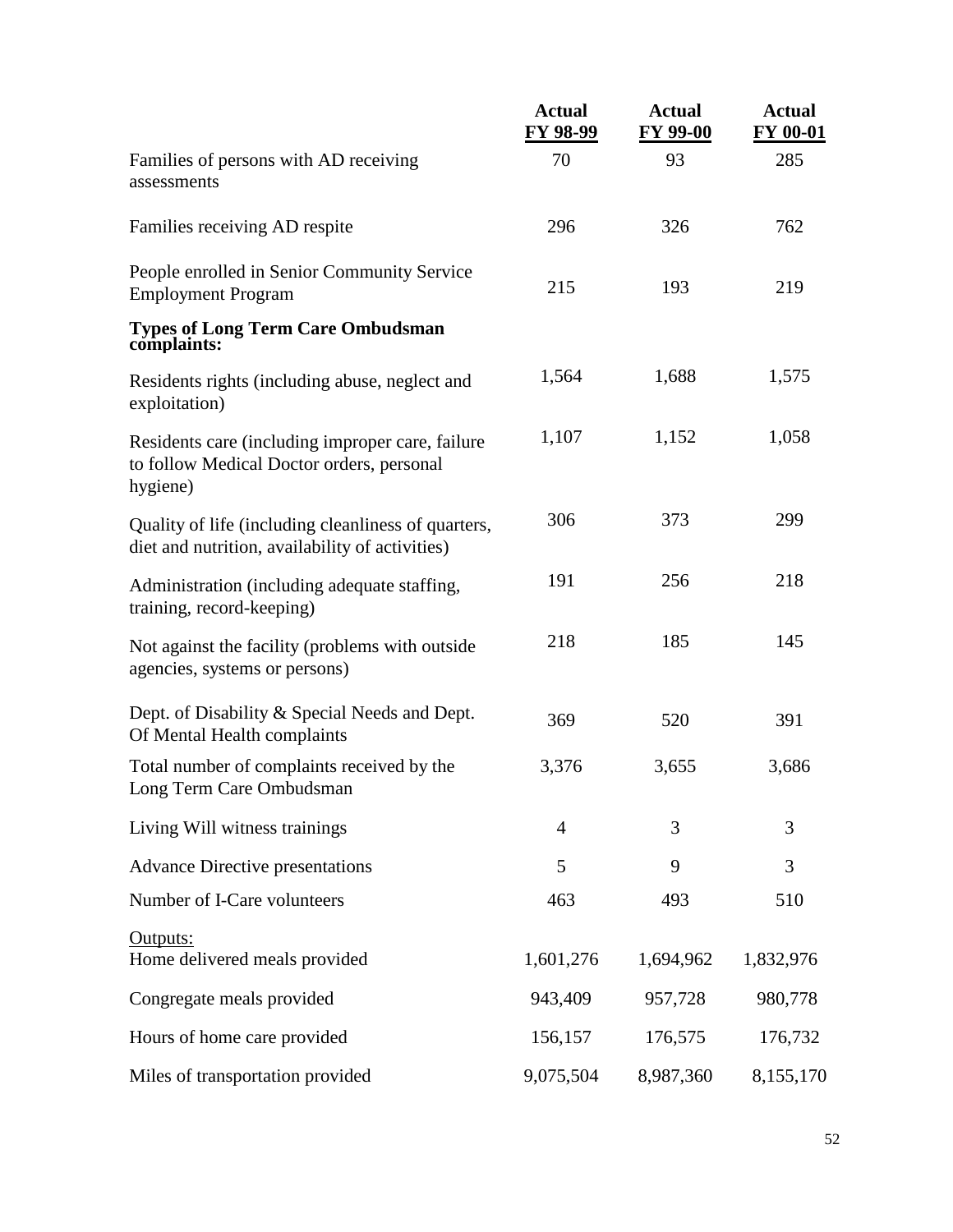|                                                                                                     | <b>Actual</b><br>FY 98-99 | <b>Actual</b><br><b>FY 99-00</b> | <b>Actual</b><br>FY 00-01 |
|-----------------------------------------------------------------------------------------------------|---------------------------|----------------------------------|---------------------------|
| Hours of care management provided                                                                   | 14,778                    | 16,962                           | 14,401                    |
| Senior Centers completed                                                                            | 7                         | $\overline{4}$                   | $\overline{4}$            |
| Long Term Care Ombudsman cases opened in<br>nursing homes and residential care facilities           | 2,517                     | 2,930                            | 3,344                     |
| Long Term Care Ombudsman cases closed in<br>nursing homes and residential care facilities           | 2,419                     | 2,984                            | 2,742                     |
| Long Term Care Ombudsman complaints<br>verified in nursing homes and residential care<br>facilities | 1,291                     | 1,587                            | 1,906                     |
| Long Term Care Ombudsman complaints from<br><b>DDSN</b> and DMH facilities                          | 369                       | 520                              | 391                       |
| Living Wills witnessed by Ombudsman for<br>persons in institutions                                  | 390                       | 388                              | 305                       |
| Number of persons receiving Medicare<br>insurance counseling                                        | 10,974,                   | 4,732                            | 8,798                     |
| Outcome:<br>Professionals, para-professionals, volunteers and<br>others receiving training          | 2,657                     | 4,627                            | 3,692                     |
| Quality:<br>Dollar savings to public through insurance<br>counseling and training                   | \$268,000                 | \$150,539                        | \$152,784                 |
| Efficiency:<br>Total cost per client (state & federal dollars)                                      | \$304                     | \$320                            | \$449                     |
| Cost per client (state dollars)                                                                     | \$55                      | \$55                             | \$53                      |
| Number of persons on waiting lists for services                                                     | 4,664                     | 4,794                            | 5,223                     |

Note: The number of persons served and outputs under the Older Americans Act have in most cases been changed for all three years to reflect the new AIM reporting system figures.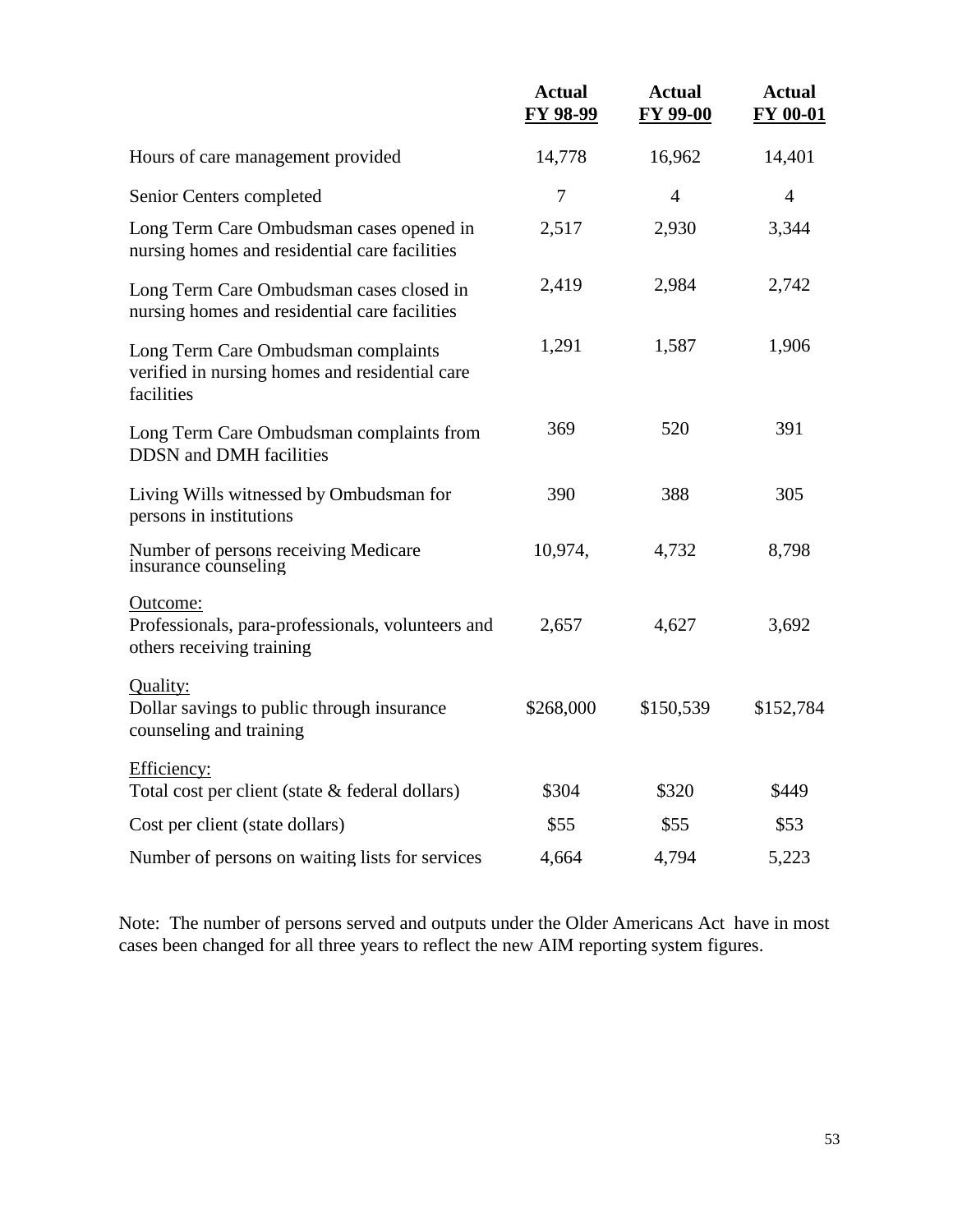## **B. Community Long Term Care Services (CLTC)**

| <b>Program Cost:</b> | State:     | \$20,116,239 |
|----------------------|------------|--------------|
|                      | Federal:   | \$55,542,377 |
|                      | Earmarked: | \$3,322,336  |
|                      | Total:     | \$78,980,952 |

#### **Program Goals:**

The goal of the Community Long Term Care program is to provide in home services as a cost effective alternative to nursing home placement. This is achieved through a network of 14 area offices and enrolled providers.

- 1) Provide case management and home care services at no more than 75% of the cost of nursing facility placement for elderly and disabled clients requiring home care to avoid institutionalization.
- 2) Reduce the HIV and AIDS client inpatient acute care expenditures to no more than 70% of the cost of acute care services through the utilization of home- and community-based waiver services and other Medicaid covered services.
- 4) Provide home and community-based services for mechanical ventilator dependent clients who meet nursing facility level of care at no more than the cost of sub-acute nursing facility placement to avoid institutionalization.
- 4) Provide personal care aide services to children age 21 or under who meet the medical necessity criteria.

| <b>Performance Measures: Elderly/Disabled</b><br><b>Waiver</b>      | <b>Actual</b><br>FY 98-99 | <b>Actual</b><br><b>FY 99-00</b> | <b>Actual</b><br><b>FY 00-01</b> |  |
|---------------------------------------------------------------------|---------------------------|----------------------------------|----------------------------------|--|
| Inputs:                                                             |                           |                                  |                                  |  |
| Number of referrals each year                                       | 15,008                    | 12,625                           | 10,324                           |  |
| Outputs:                                                            |                           |                                  |                                  |  |
| Total clients served each year                                      | 13,717                    | 14,397                           | 14,487                           |  |
| Number of persons on waiting list for services                      | 1,470                     | 3,615                            | 3,354                            |  |
| Efficiency:                                                         |                           |                                  |                                  |  |
| Cost per day, per client, for CLTC services                         | \$21                      | \$23                             | \$19                             |  |
| Cost per day, per client, for nursing home<br>placement             | \$87                      | \$94                             | \$94                             |  |
| Percentage of daily nursing home rate expended<br>for CLTC services | 24%                       | 24%                              | 20%                              |  |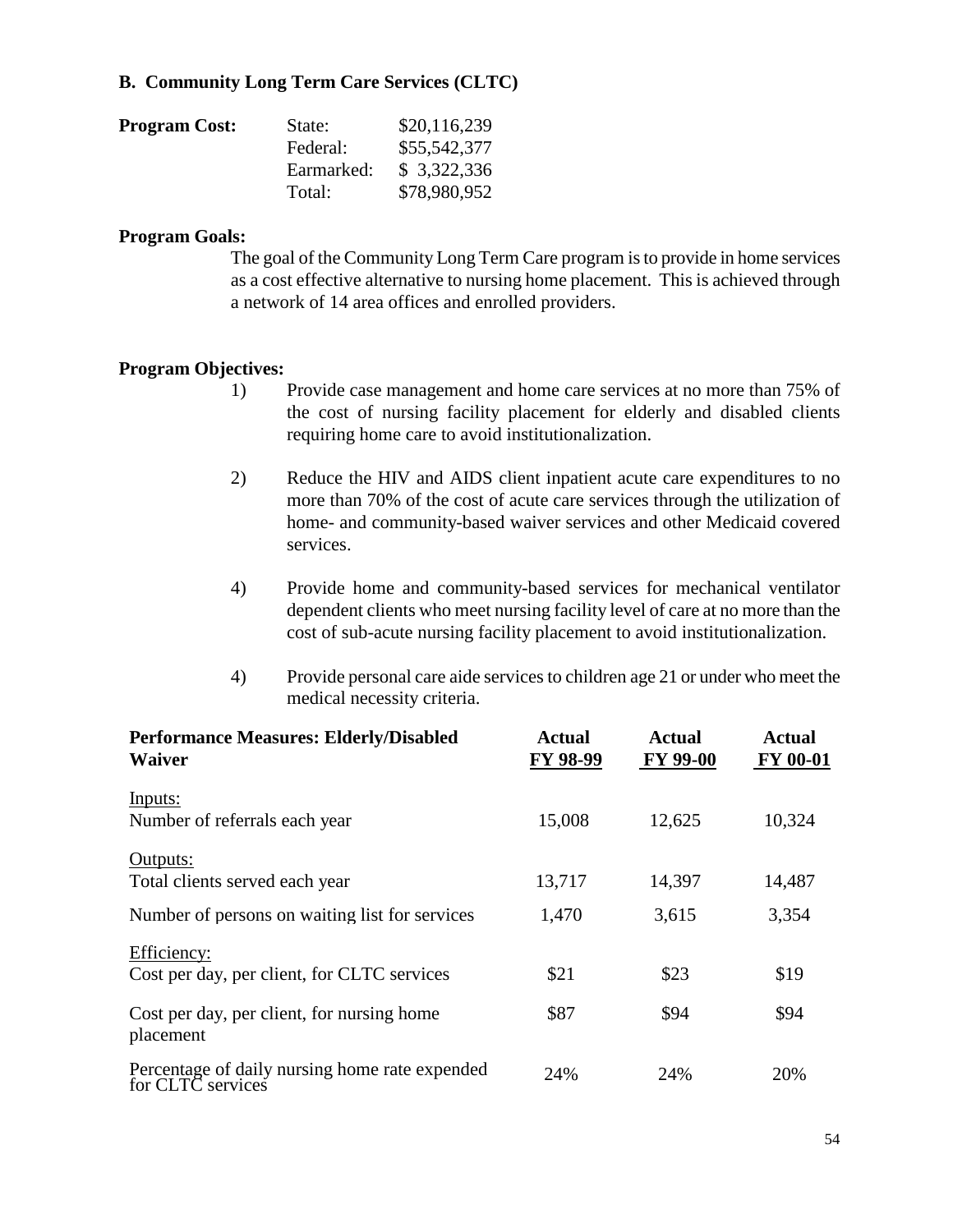|                                                                              | <b>Actual</b><br><b>FY 98-99</b> | <b>Actual</b><br><b>FY 99-00</b> | <b>Actual</b><br>FY 00-01 |
|------------------------------------------------------------------------------|----------------------------------|----------------------------------|---------------------------|
| Outcomes:<br>Savings to Medicaid Program per day, per client                 | \$66                             | \$71                             | \$75                      |
| <b>Performance Measures: Ventilator</b><br><b>Dependent Waiver</b>           |                                  |                                  |                           |
| Inputs:<br>Number of referrals each year                                     | 16                               | 19                               | 11                        |
| Outputs:<br>Total clients served each year                                   | 28                               | 35                               | 32                        |
| Efficiency:<br>Cost per day, per client, for CLTC services                   | \$67                             | \$69                             | \$69                      |
| Cost per day, per client, for nursing home<br>placement                      | \$180                            | \$180                            | \$180                     |
| Percentage of daily nursing home rate expended<br>for CLTC services          | 37%                              | 62%                              | 38%                       |
| Outcomes:<br>Savings to Medicaid Program per day, per client                 | \$113                            | \$111                            | \$111                     |
| <b>Performance Measures: Children's Personal</b><br><b>Care Aide Program</b> |                                  |                                  |                           |
| Inputs:<br>Number of referrals each year                                     | 368                              | 324                              | 282                       |
| Outputs:<br>Total clients served each year                                   | 408                              | 432                              | 456                       |
| <b>Performance Measures: HIV/AIDS Waiver</b>                                 |                                  |                                  |                           |
| Inputs:<br>Number of referrals each year                                     | 694                              | 579                              | 497                       |
| Outputs:<br>Total clients served each year                                   | 1,073                            | 1,143                            | 1,114                     |
| Efficiency:<br>Cost per day, per client, for CLTC services                   | \$10                             | \$9                              | \$8                       |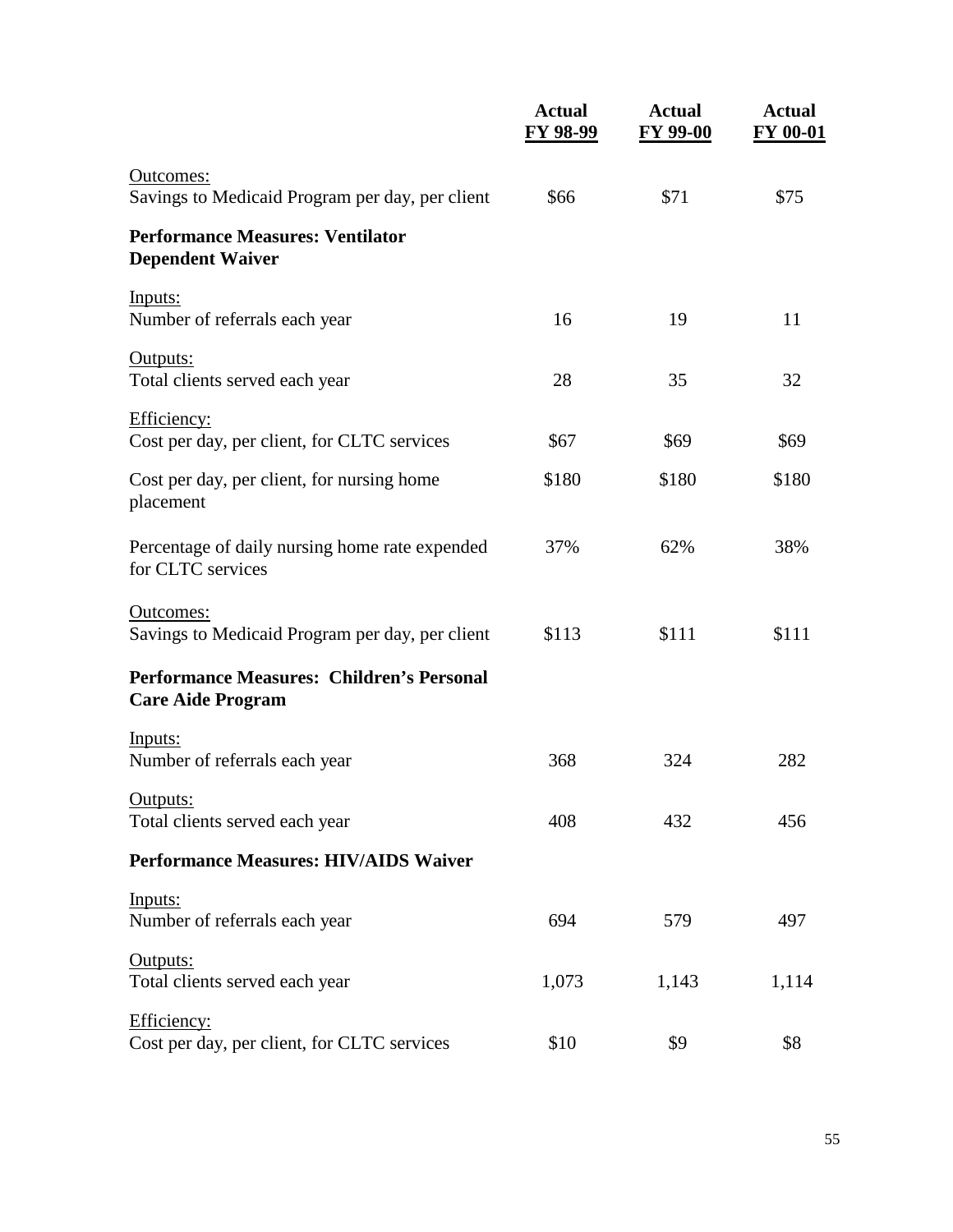#### **C. Nursing Home (NH), Hospice and Home Health Services**

| <b>Program Cost:</b> | State:     | \$89,881,629  |
|----------------------|------------|---------------|
|                      | Federal:   | \$252,777,382 |
|                      | Earmarked: | \$16,901,408  |
|                      | Total:     | \$359,560,419 |

- 1) Maintain an adequate supply of trained nurse aides available for employment in Medicaid certified nursing homes, which have demonstrated competency based upon standardized testing.
- 2) Assure equal access to nursing home services for Medicaid covered individuals in need of these services.
- 3) Enforce standards for the quality of care and quality of life for residents of Medicaid certified nursing homes.
- 4) Provide appropriate and quality home health services to the Medicaid eligible homebound population.
- 5) Provide quality hospice services to terminally ill Medicaid eligible individuals who wish to receive palliative care.
- 6) Provide guidance, in accordance with Medicaid regulations, in the oversight of long term care facilities (including nursing homes) and assurance of their compliance with health and safety standards.

| <b>Performance Measures:</b>                                                        | <b>Actual</b><br>FY 98-99 | <b>Actual</b><br><b>FY 99-00</b> | <b>Actual</b><br><b>FY 00-01</b> |  |
|-------------------------------------------------------------------------------------|---------------------------|----------------------------------|----------------------------------|--|
| Inputs:<br>Number of NH recipients                                                  | 16,898                    | 17,131                           | 17,760                           |  |
| Number of Medicaid contracted NH                                                    | 147                       | 150                              | 154                              |  |
| Number of individuals who participated in the<br><b>Nurse Aide Training Program</b> | 2,234                     | 2,498                            | 3,194                            |  |
| Number of competency tests provided                                                 | 1,996                     | 2,615                            | 2,408                            |  |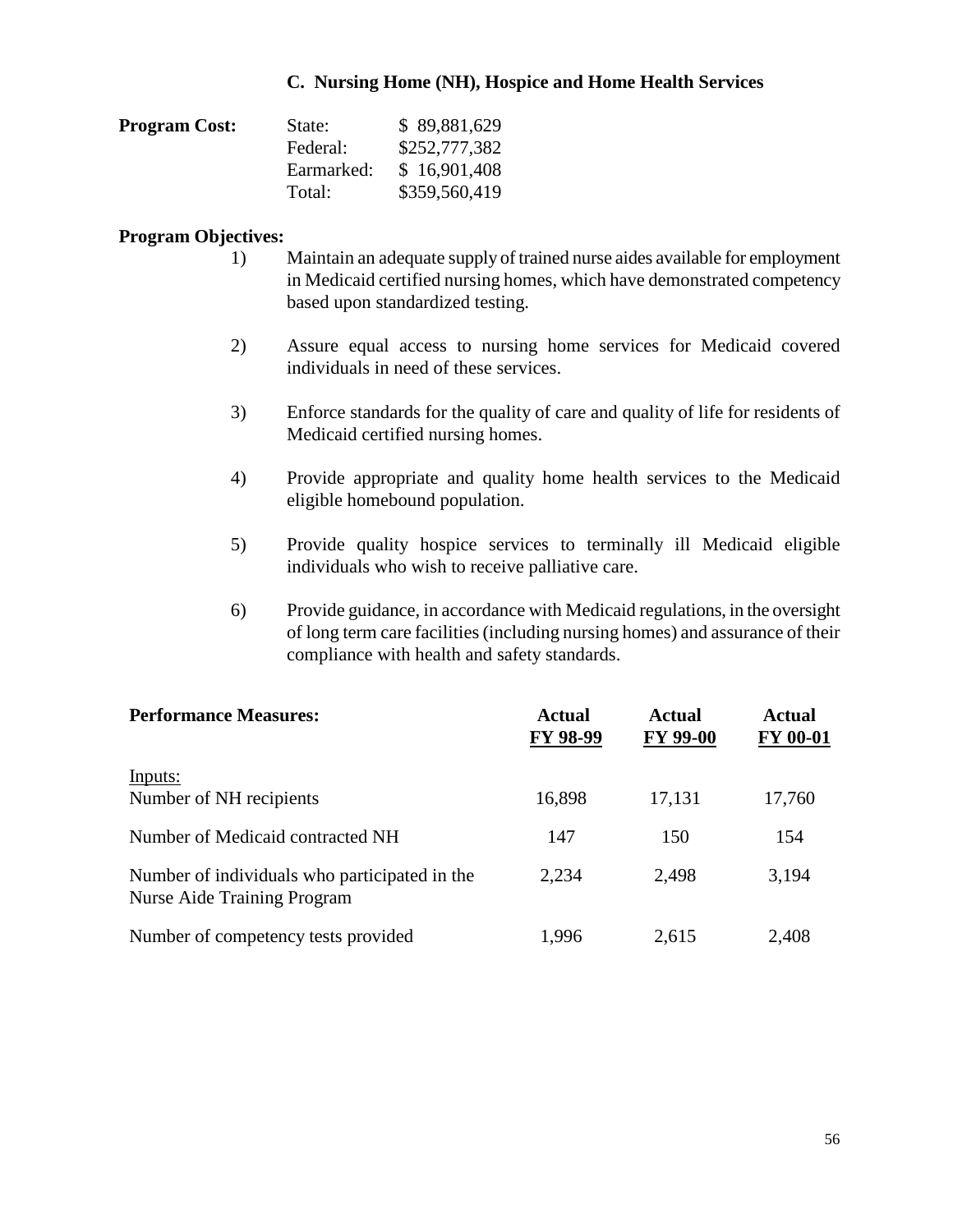|                                                                                | <b>Actual</b><br><b>FY 98-99</b> | <b>Actual</b><br><b>FY 99-00</b> | <b>Actual</b><br><b>FY 00-01</b> |
|--------------------------------------------------------------------------------|----------------------------------|----------------------------------|----------------------------------|
| Number of Medicaid-sponsored nursing home<br>bed days                          | 4,200,156                        | 4,337,639                        | 4,416,766                        |
| Outputs:<br>Number of individuals added to the nurse aide<br>registry          | 4,050                            | 2,623                            | 1,305                            |
| Number of certification renewals                                               | 8,158                            | 2,944                            | 4,726                            |
| Number of Medicaid recipients who received<br>home health services             | 4,172                            | 10,004                           | 8,825                            |
| Units of home health services provided                                         | 311,606                          | 331,392                          | 304,562                          |
| Number of Medicaid–only recipients who<br>received hospice services            | 115                              | 111                              | 119                              |
| Units of hospice services provided                                             | 26,695                           | 25,967                           | 29,073                           |
| Efficiency:<br>Cost per nurse aide for training                                | \$325                            | \$308                            | \$295                            |
| Cost per nurse aide for testing                                                | \$86                             | \$86                             | \$86                             |
| Cost per renewal                                                               | \$25                             | \$25                             | \$25                             |
| Average gross Medicaid rate/day to nursing<br>homes (without recurring income) | \$87                             | \$92                             | \$96                             |
| Average net Medicaid rate/day paid to nursing<br>homes (with recurring income) | \$71                             | \$75                             | \$78                             |
| Number of persons on waiting lists for nursing<br>home services                | 399                              | 312                              | 225                              |
| Outcomes:<br>Number of nursing homes notified of potential<br>sanctions        | 42                               | 38                               | 30                               |
| Number of nursing homes sanctioned                                             | 11                               | 15                               | 16                               |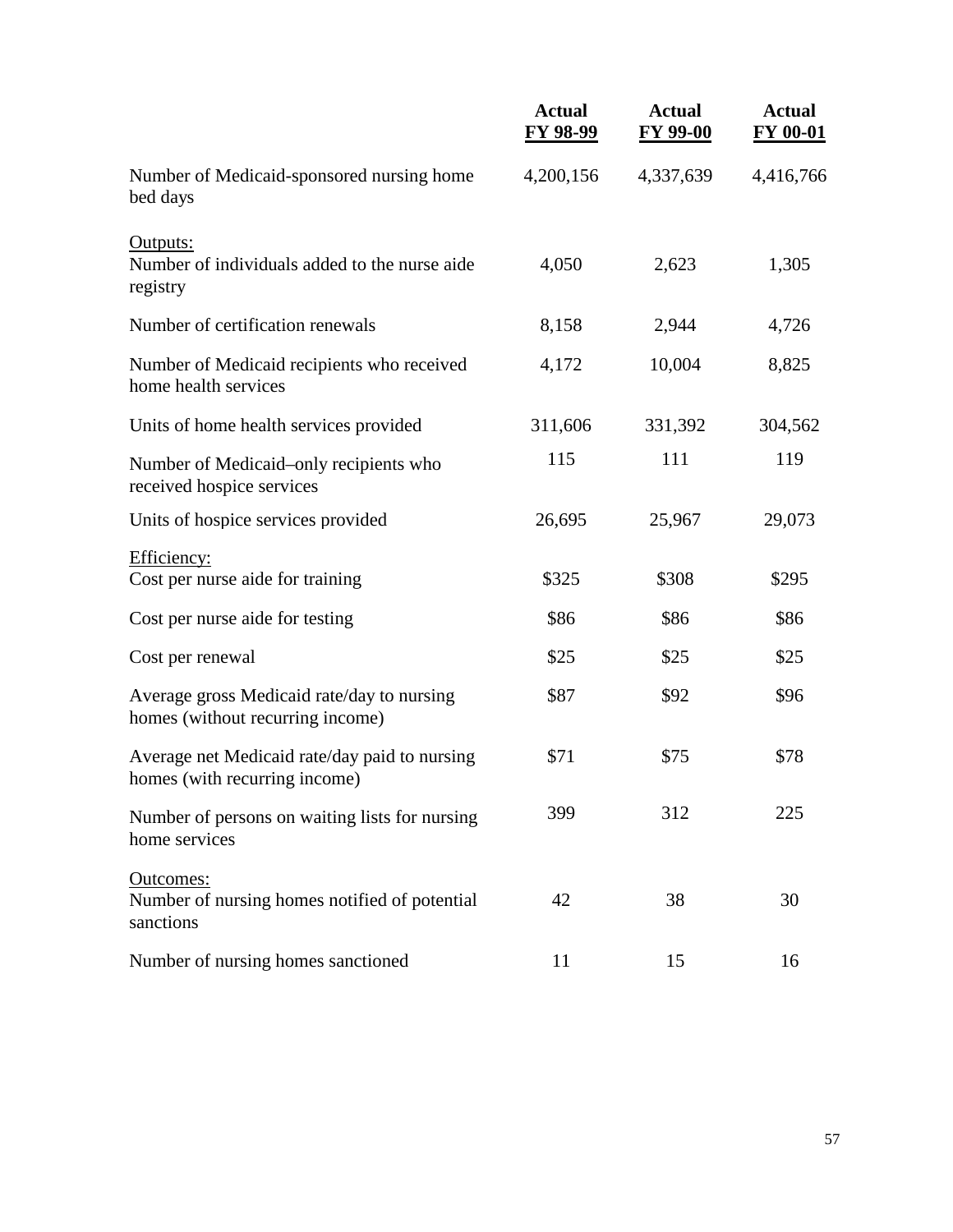## **Part 5.**

| <b>Program Title:</b> |                                                                                                                                                                                                       | <b>OPTIONAL STATE SUPPLEMENTATION (OSS) PROGRAM</b> |  |  |
|-----------------------|-------------------------------------------------------------------------------------------------------------------------------------------------------------------------------------------------------|-----------------------------------------------------|--|--|
| <b>Program Cost:</b>  | State:<br>Federal:<br>Earmarked:                                                                                                                                                                      | \$16,143,117                                        |  |  |
|                       | Total:                                                                                                                                                                                                | \$16, 143, 117                                      |  |  |
| <b>Program Goals:</b> | To provide a source of supplemental payment for those individuals who<br>meet the eligibility criteria set forth by the state and reside in a licensed<br>Community Residential Care Facility (CRCF). |                                                     |  |  |

- 1) Establish the maximum number of Optional State Supplement recipients that can be funded per year.
- 2) Maintain an accountable billing and payment system for the OSS Program.
- 3) Provide assistance and educate enrolled facilities on policies and procedures.
- 4) Maintain a procedure in conjunction with the Community Long Term Care Program for implementing a statewide waiting list as necessary to assure fiscal management of the OSS Program.

| <b>Performance Measures:</b>                                  | Actual<br>FY 98-99 | Actual<br><b>FY 99-00</b> | <b>Actual</b><br><b>FY 00-01</b> |  |
|---------------------------------------------------------------|--------------------|---------------------------|----------------------------------|--|
| Inputs:<br>Number of CRCFs that have enrolled as<br>providers | 402                | 352                       | 405                              |  |
| Outputs:<br>Average monthly recipient count                   | 4,417              | 4,257                     | 4,390                            |  |
| Efficiency:<br>Average monthly amount paid                    | \$1,207,041        | \$1,287,555               | \$1,345,260                      |  |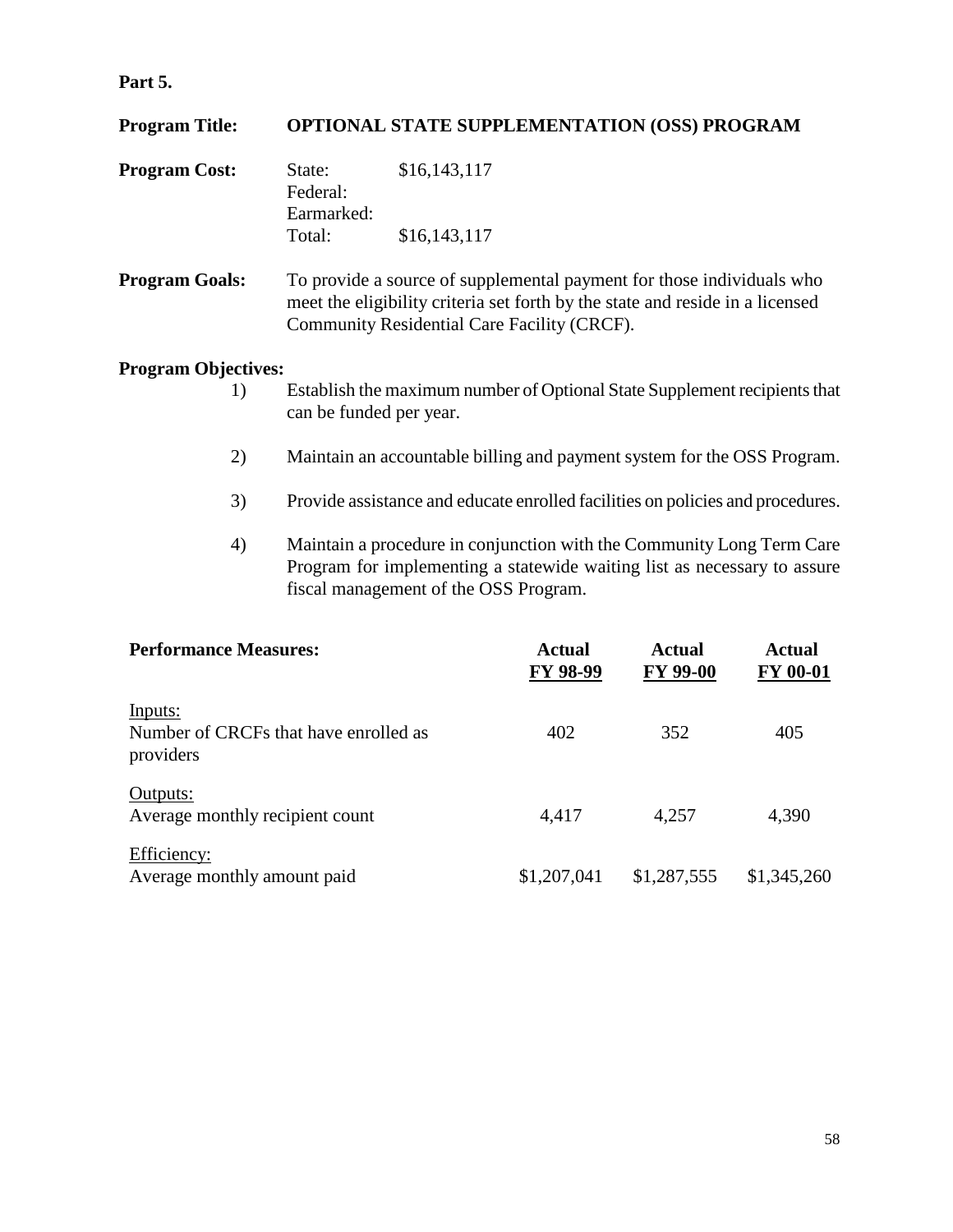#### **SOUTH CAROLINA MEDICAID COVERED SERVICES**

The following list of services and benefits are consistent with the outline and definition of covered services in the Title XIX SC State Medicaid Plan. Unless otherwise specified, service limitations are based on the State Fiscal Year (July 1, 2000- June 30, 2001).

#### INPATIENT HOSPITAL SERVICES

Inpatient hospital services are those items and services, provided under the direction of a physician, furnished to a patient who is admitted to a general acute care medical facility for institutional and professional services on a continuous basis that is expected to last for a period greater than 24 hours. An admission occurs when the Severity of Illness/Intensity of Services criteria set forth by the review contractor and approved by DHHS is met. Among other services, inpatient hospital services encompass a full range of necessary diagnostic, therapeutic care including surgical, medical, general nursing, radiological and rehabilitative services in emergency or non-emergency conditions. Additional inpatient hospital services would include room and board, miscellaneous hospital services, medical supplies, and equipment.

#### OUTPATIENT SERVICES

Outpatient services are defined as those preventive, diagnostic, therapeutic, rehabilitative, surgical, and emergency services received by a patient through an outpatient/ambulatory care facility for the treatment of a disease or injury for a period of time generally not exceeding 24 hours. Outpatient/ambulatory care facilities include Hospital Outpatient Departments, Diagnostic/Treatment Centers, Ambulatory Surgical Centers, Emergency Rooms, End Stage Renal Disease Clinics (ESRD) and Outpatient Pediatric AIDS Clinic (OPAC). Included in these services are assessments for mental health and substance abuse and treatment of renal disease. Additional outpatient services would include emergency services for treatment of a medical emergency or accidental injury. Comprehensive neurodevelopmental and/or psychological developmental assessment and testing services shall be provided to eligible children under the age of 21 who have, or are suspected to have, a developmental disability, significant developmental delay, behavioral or learning disorder or other disabling condition. Such medically necessary diagnostic services, treatment and other measures, are for the purpose of correcting or ameliorating physical and/or mental illnesses and conditions which left untreated, would negatively impact the health and quality of life of the child.

#### PHYSICIAN SERVICES

Physician services include the full range of preventive care services, primary care medical services and physician specialty services. All services must be medically necessary and appropriate for the treatment of a specific diagnosis as needed for the prevention, diagnostic, therapeutic care and treatment of the specific condition. Physician services are performed at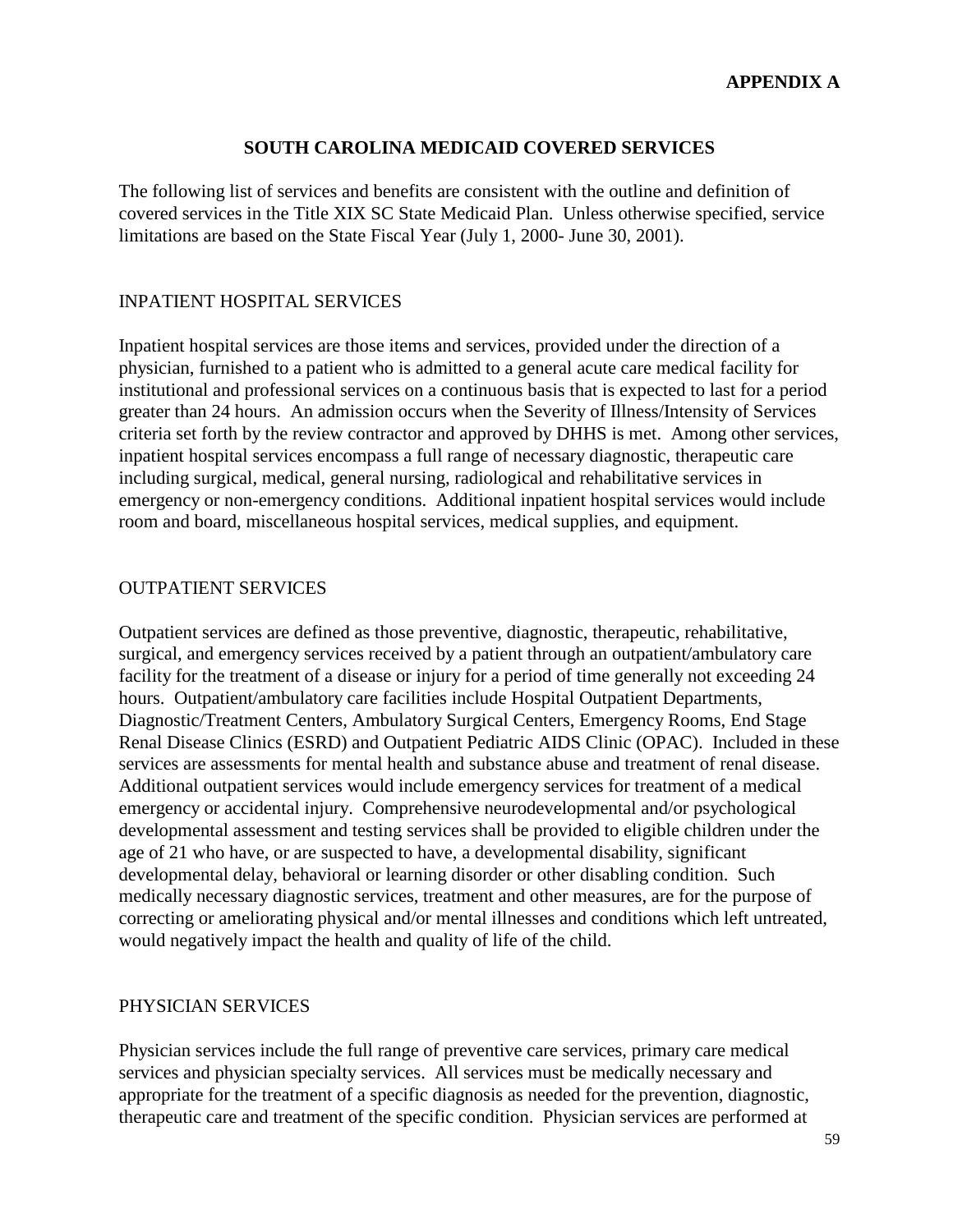physician's offices, patient's homes, clinics, and skilled nursing facilities. Technical services performed in a physician's office are considered part of the professional services delivered in an ambulatory setting unless designated as a separate service.

## **Current Medicaid Service Limitations:**

12 visits per member per state fiscal year for adults, unlimited for children under the age of (21).

**Early and Preventive Periodic Screening, Diagnosis and Treatment (EPSDT)/Well Child -** Preventive health care such as the EPSDT program provides comprehensive and preventive health services to children through the month of their  $21<sup>st</sup>$  birthday through periodic medical screenings. The basic screening package includes a comprehensive health and developmental history, assessment of physical and mental development, a comprehensive unclothed physical examination, age-appropriate immunizations, appropriate laboratory tests and health education. Screenings should be provided according to the schedule recommended by the American Academy of Pediatrics (AAP) Guidelines for Health Supervision (Pre-1995 recommendations) and the required standards established by HCFA (42 CFR 441.50 - 441.62). The provider is responsible for assuring that children through the month of their  $21<sup>st</sup>$  birthday are screened according to this schedule and that the diagnostic and treatment services found medically necessary as a part of EPSDT, yet not covered by the Title XIX SC State Medicaid Plan, are provided.

## MATERNITY SERVICES

Maternity services include high levels of quality care for pregnant members. Maternity care service benefits include prenatal, delivery, postpartum services and nursery charges for a normal pregnancy or complications related to the pregnancy. Risk assessment form 204 is to be made and reported for pregnant members, newborns, and for infants up to one year after birth. All pregnant members and their infants must receive risk appropriate medical and referral services.

## INDEPENDENT LABORATORY AND X-RAY SERVICES

Benefits cover laboratory and x-ray services ordered by a physician and provided by independent laboratories and portable x-ray facilities. An independent laboratory and x-ray facility is defined as a facility licensed by the appropriate State authority and not part of a hospital, clinic, or physician's office.

## DURABLE MEDICAL EQUIPMENT

Durable medical equipment includes medical products, surgical supplies, equipment such as wheelchairs, prosthetic and orthotic devices, and hearing aide services when ordered by a physician as medically necessary in the treatment of a specific medical condition. The attending physician has the responsibility of determining the type or model of equipment needed and length of time the equipment is needed through a written necessity statement. Luxury and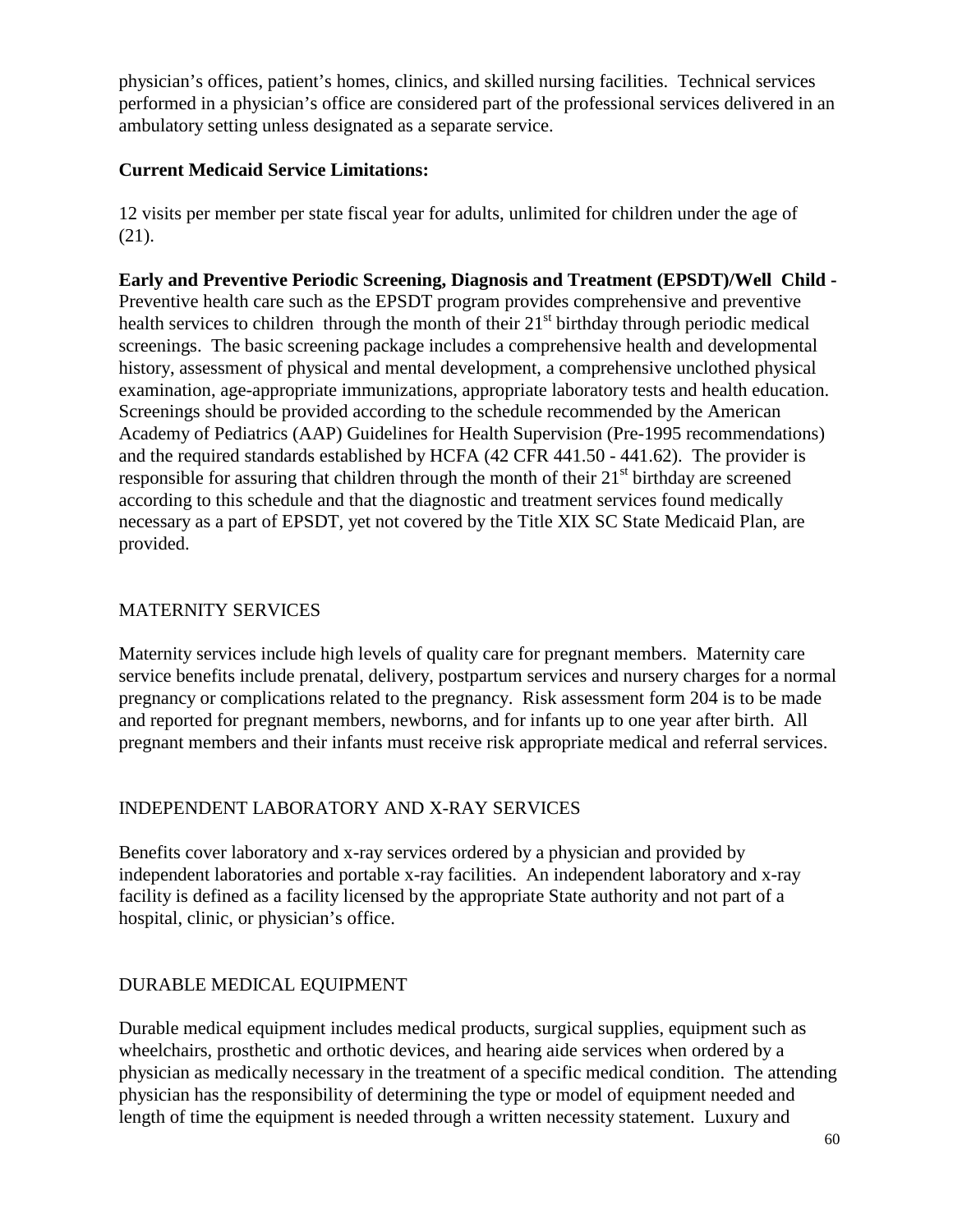deluxe models are restricted if standard models would be appropriate. Repairs to medical equipment are covered if reasonable.

#### PRESCRIPTION DRUGS

Pharmaceutical services include providing eligible recipients with needed pharmaceuticals including **psychotropic** medications as ordered by valid prescriptions from licensed prescribers for the purpose of saving lives in emergency situations or during short term illness, sustaining life in chronic or long term illness, or limiting the need for hospitalization.

#### **Current Service Limitations:**

Routinely covered pharmaceutical services include most rebated legend (prescription) and most non-legend over-the-counter or OTC products. Medicaid sponsors reimbursement for unlimited prescriptions or refills for eligibles through the month of their  $21<sup>st</sup>$  birthday. Eligibles age 21 and above are allowed up to four (4) Medicaid-covered prescriptions or refills per month. However, certain items are exempt from the monthly prescription limit. The exemptions to the monthly prescription limit are the following: insulin syringes used in the administration of home injectable therapies; home-administered injectables (excluding insulin); aerosolized pentamidine; clozapine therapy; and family planning pharmaceuticals. For pharmaceuticals that are not exempted from the prescription limit, an override process allows the monthly prescription limit to be exceeded upon prescriber request and prescriber certification that the patient has a life-threatening illness or is in the terminal stage of an illness. Medicaid pays for a maximum 34-day supply of medication per prescription or refill. At least 75% of the current prescription must be used (as directed on the prescription) before Medicaid pays for a refill of the prescription. Medicaid pays for most generic products; most brand name products for which generics are available require prior authorization. Prior authorization is also required for certain other products. Approval for Medicaid coverage of products requiring prior authorization is patient-specific and is determined according to certain criteria and conditions.

#### PODIATRY SERVICES

Podiatry services are those services responsible and necessary for the diagnosis and treatment of foot conditions. Services are limited to specialized care of the foot as outlined under the laws of the State of South Carolina. Services include podiatric surgical procedures and routine foot care. Podiatry care can be rendered to patients in nursing or rest home facilities, provided that the service is medically necessary. Routine foot care includes the cutting or removal of corns, calluses, trimming of nails, or other hygienic and preventive maintenance care. Additional services are considered routine when they are performed as a necessary and integral part of otherwise covered services, such as diagnosis and treatment of diabetic ulcers, wounds, and infections.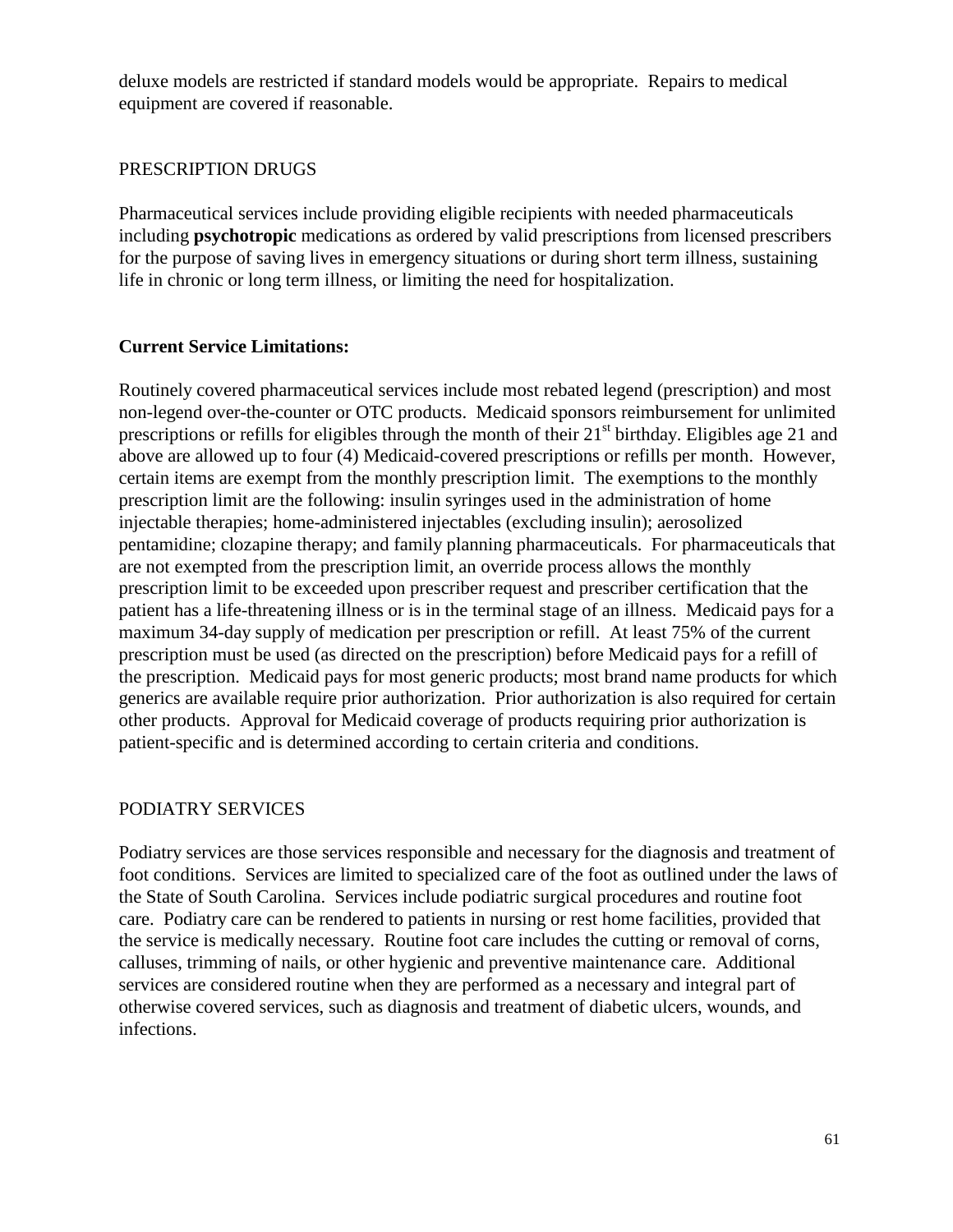#### TRANSPORTATION (Non-emergency, emergency)

It may be necessary for a Medicaid recipient to require non-emergency transportation to receive medical services from a provider located in-county, or in a county other than the member's county of residence. Prior approval for non-emergency transportation is required by DSS. DSS workers will follow their and DHHS guidelines for providing non-emergency transportation to recipients.

If the provider authorizes out-of-state referral services and the referral service is available instate as determined by Department of Health and Human Services (DHHS), the provider is responsible for all Medicaid covered services related to the referral, including transportation and lodging. The exception would be when the services are provided at one of the pre-approved out of state hospitals (Emory, Henrietta Eggleston-Atlanta, Duke, UNC, Bowman Gray- NC and Pinehurst - NC). Under these circumstances, the in-state guidelines will apply. If the provider authorizes out-of-state services and the service is not available in-state the provider will only be responsible for the cost of referral services and any ambulance or medivac transportation or other services provided in core benefits.

Ambulance transportation services for individuals to receive necessary medical care services are available. Medical necessity for ambulance transport is established when the recipient's condition warrants the use of ambulance transportation and the use of any other method is not appropriate. Types of services include ambulance, non-emergency medical vehicles, and air ambulances.

## HOME HEALTH SERVICES

Home Health services are health care services delivered in a person's place of residence, excluding nursing homes and institutions, and include intermittent skilled nursing, home health aide, physical, occupational and speech therapy services, and physician ordered supplies.

#### **Current Medicaid Service Limitations:**

75 visits per member, per state fiscal year

#### MENTAL HEALTH AND ALCOHOL AND OTHER DRUG ABUSE TREATMENT **SERVICES**

Mental Health, Alcohol and Other Drug Treatment services will be reimbursed by Medicaid feefor-service. Mental Health and Alcohol/Other Drug Treatment Services include:

• Outpatient Mental Health and Alcohol/Other Drug Treatment Services (Including: Outpatient Hospital, Community Mental Health Services, Alcohol/Other Drug Treatment Services, Targeted Case Management, Ancillary Case Management Services, and Injectable Medication Administration related to mental health treatment);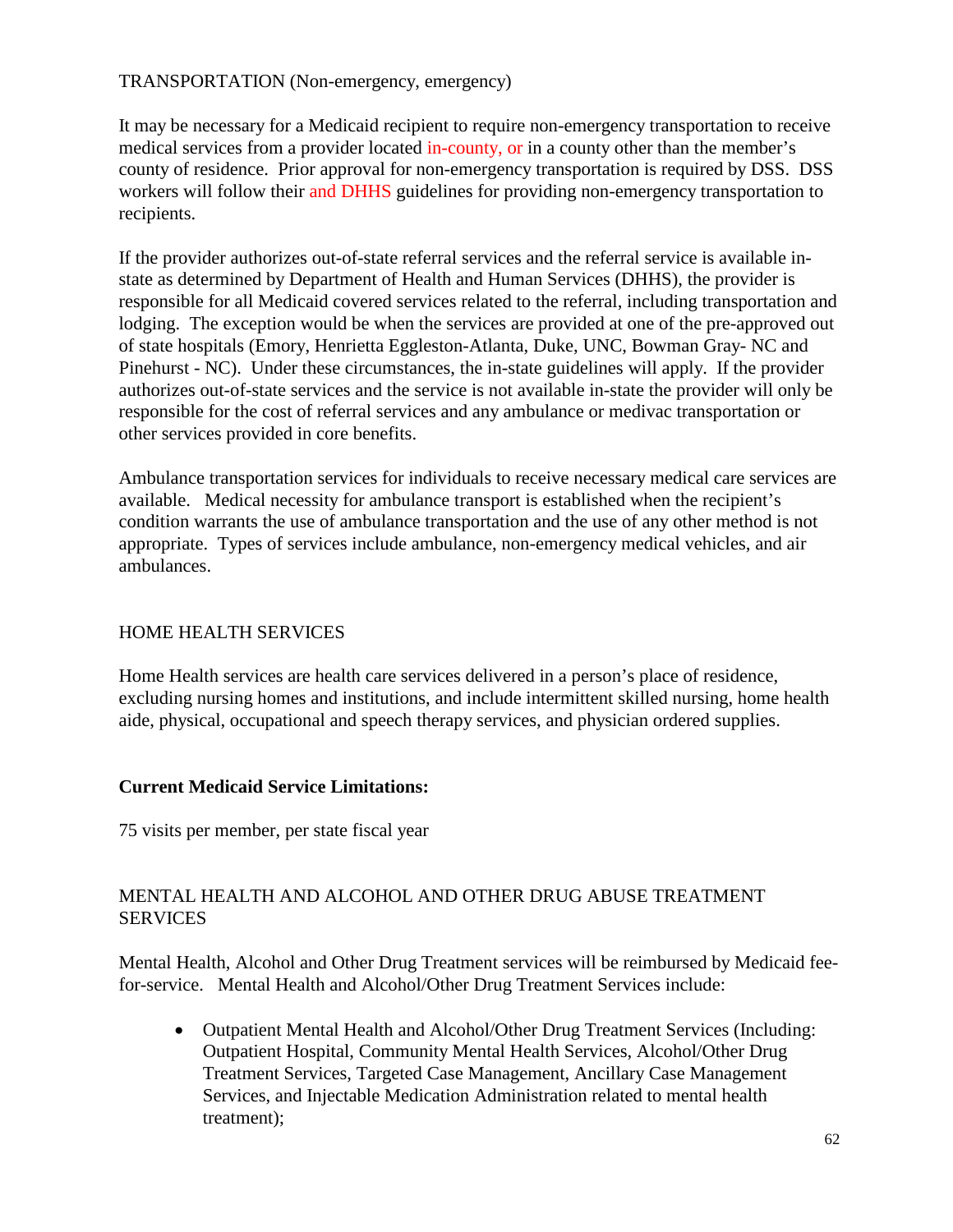- Inpatient psychiatric hospitalizations. (Including psychiatric admission to a medical/surgical hospital or a psychiatric hospital);
- Private practice psychiatrist's services.

#### VISION CARE

Recipients under the age of 21 receive one comprehensive eye exam every 365 days. Additional exams are covered if medically necessary. Eyeglasses for recipients under the age of 21 and adults enrolled in the Mental Retardation/Related Disabilities waiver are limited to one pair and one replacement if medically necessary (prescription must change by at least one half diopter) during a 12-month period. Eyeglasses for recipients 21 and over are covered only following cataract or detached retina surgery. If medically necessary, a replacement pair of eyeglasses will be provided every two years thereafter.

#### DENTAL SERVICES

Routine dental services are available to recipients under the age of 21 and adults enrolled in the Mental Retardation/Related Disabilities (MR/RD) waiver. Routine dental services include any diagnostic, rehabilitative, or corrective procedure, supplies and preventive care furnished or administered under the supervision of a dentist.

Emergency dental services are available to all recipients. These are services necessary to repair traumatic injury, to relieve acute severe pain, to control acute infectious processes, and emergency services necessary due to a catastrophic medical condition. Oral surgery services are covered as a part of emergency dental services. Non-covered procedures are those that do not restore a bodily function, are frequently performed without adequate diagnosis, are not proven effective, or are experimental in nature. Services of an assistant surgeon that actively assists an operating surgeon are covered. Coverage is limited to certain major surgical procedures consistent with good medical practice.

## CHIROPRACTIC SERVICES

Chiropractic services are available to all recipients. Chiropractic services are limited to manual manipulation of the spine to correct a subluxation. Medicaid recipients are limited to a maximum of one visit per day and up to 12 visits within a calendar year. Chiropractic visits are counted separately from the ambulatory visit limit. Children under age 21 have unlimited visits.

#### THERAPIES FOR CHILDREN WITH CHRONIC/COMPLEX HEALTH CARE NEEDS

The Title XIX SC State Medicaid Plan provides for a wide range or therapeutic services available to individuals under the age of twenty-one (21) who have sensory impairments, mental retardation, physical disabilities, and/or developmental disabilities or delays, as well as to